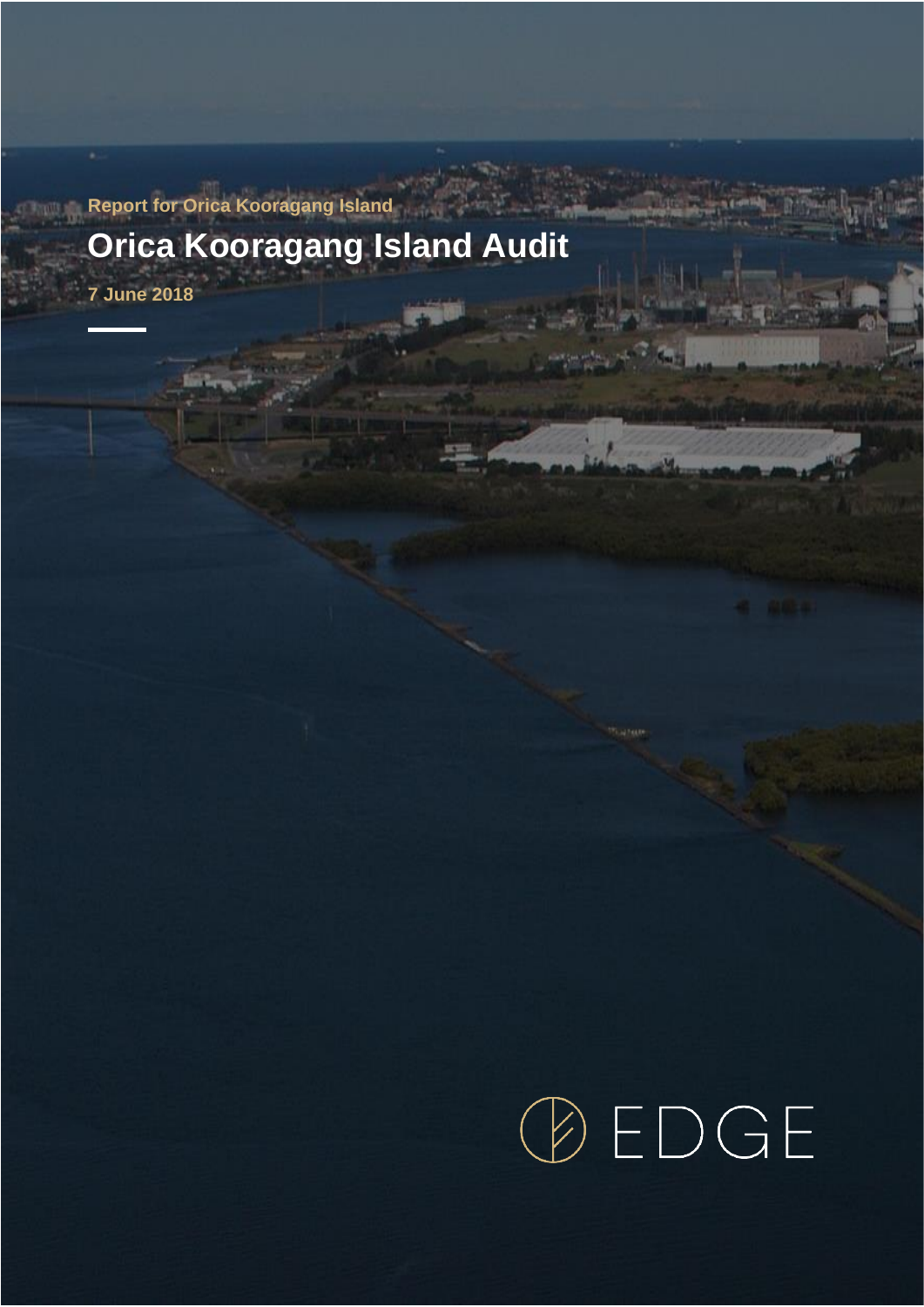## Project Delivered for:

Antony Taylor Orica Kooragang Island 15 Greenleaf Road Kooragang NSW 2304 - antony.taylor@orica.com Project Delivered by: Jon Panic - Senior Sustainability Consultant Edge Environment Level 5, 39 East Esplanade, Manly, NSW 2095, AUSTRALIA 0423787661 - jon.panic@edgeenvironment.com.au

|       | <b>Revision Revision Details</b>   | <b>Author</b>               | <b>Approved by</b> | <b>Date Approved</b> |
|-------|------------------------------------|-----------------------------|--------------------|----------------------|
| Draft | Initial draft                      | Jimmy Thomas /<br>Jon Panic | Jon Panic          | 12 September 2017    |
| Final | Final - Client Issue               | Jon Panic                   | Client             | 19 September 2017    |
| Final | Correction to Condition 48 finding | Jon Panic                   | Client             | 26 September 2017    |
| Final | Addresses comments from DoPE       | Jon Panic                   | Client             | 7 June 2018          |
|       |                                    |                             |                    |                      |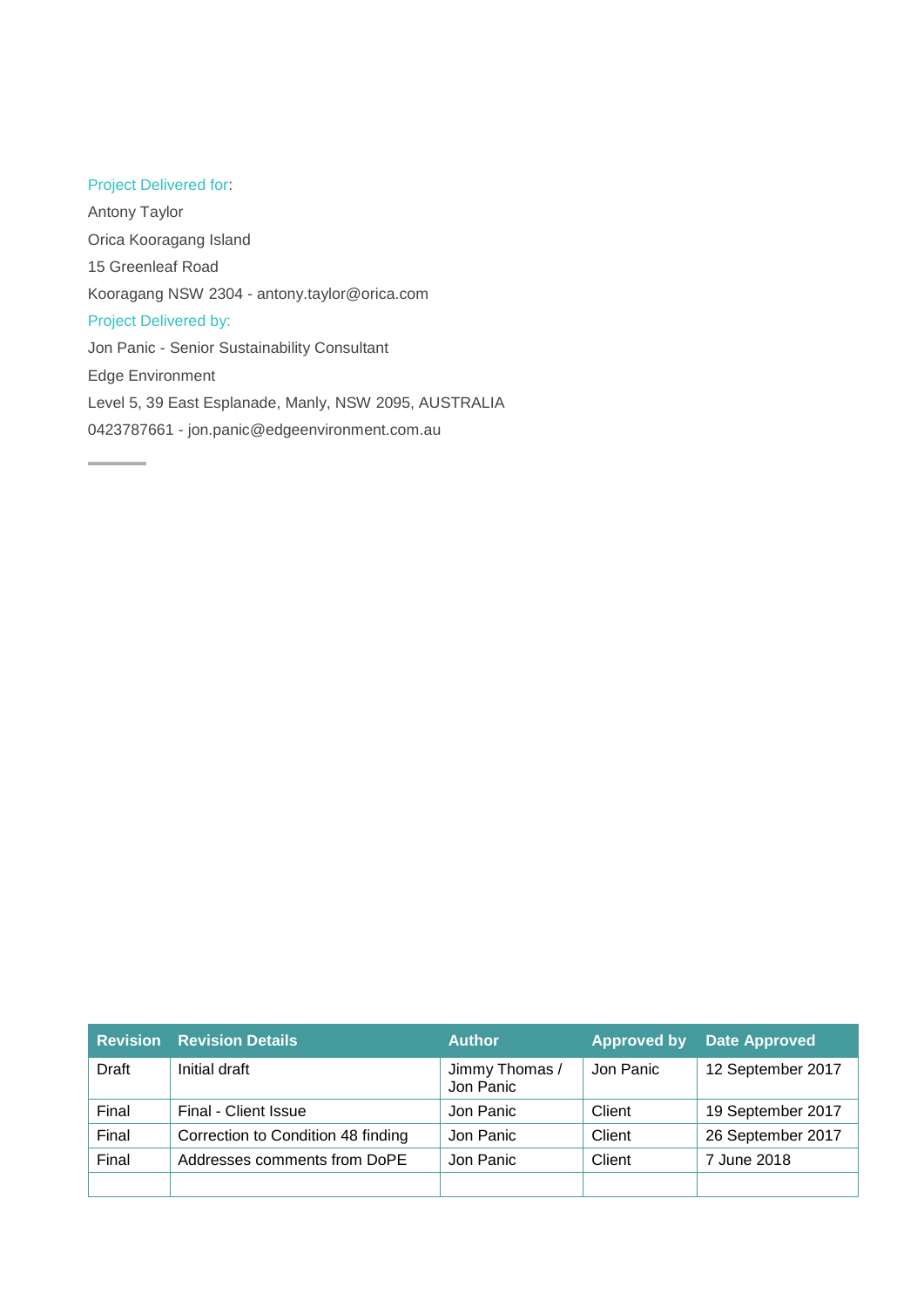## **Executive Summary**

Edge Environment (Edge) was commissioned by Orica Australia Pty Ltd (Orica) to undertake this independent environmental audit of compliance as required under Project Approval 08\_0129, first approved on 1 December 2009.

This independent environmental audit was conducted in accordance with Condition 52, prescribed in Schedule 4 of the Project Approval.

Of the 73 conditions audited, the audit identified 42 compliant conditions, four non-compliant conditions and administrative non-compliance against two conditions. 25 conditions were unable to be assessed as the condition had not been triggered or did not require re-audit.

Non-compliances were considered to generally be technical in nature; that is, they related to the submission timing of regulatory reports and Department of Planning approval of management plans.

A small number of non-compliances were also identified with respect to the implementation of commitments detailed in construction management plan documentation, namely the undertaking of and recording of weekly environmental inspections during periods of construction associated with the site's expansion project. These inspections provide an effective way of minimising the potential for environmental incidents and responding promptly to minor issues.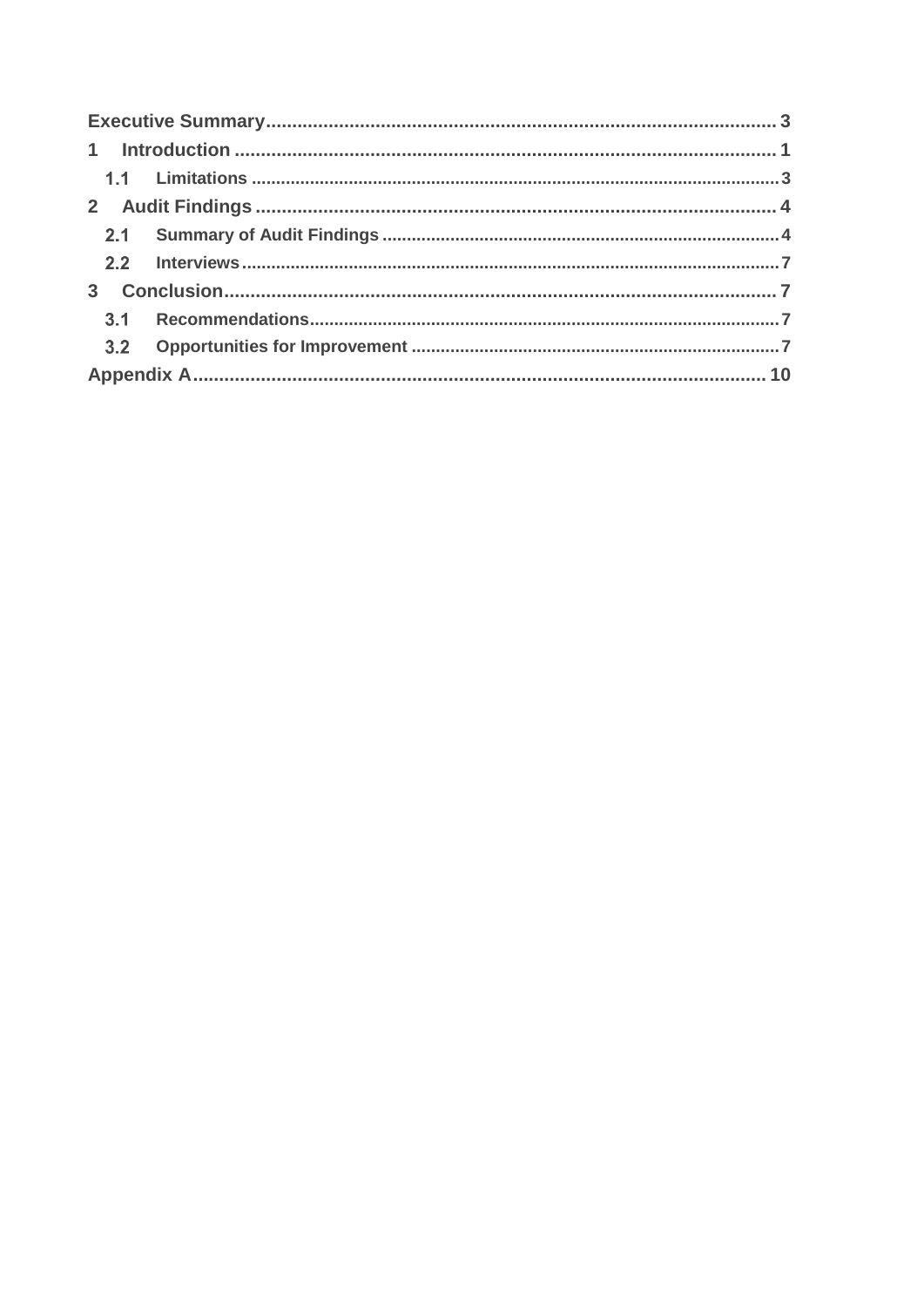# **1 Introduction**

Edge Environment Pty Ltd (Edge) was commissioned by Orica Australia Pty Ltd (Orica) to undertake this independent environmental audit of compliance as required under Project Approval 08\_0129 first approved on 1 December 2009.

This independent audit was conducted in accordance with conditions prescribed in Schedule 4 of the Project Approval. Condition 52 of Schedule 4 states:

*Within 2 years of the commencement of operations of the Project, and every 3 years thereafter, unless the Director-General directs otherwise, the Proponent shall commission and pay the full cost of an Independent Environmental Audit of the Project. This audit must:*

- *a) be conducted by a suitably qualified, experienced, and independent team of experts whose appointment has been endorsed by the Director-General;*
- *b) assess the environmental performance of the Project, and its effects on the surrounding environment;*
- *c) assess whether the Project is complying with the relevant standards, performance measures, and statutory requirements;*
- *d) review the adequacy of any strategy/plan/program required under this approval; and, if necessary,*
- *e) recommend measures or actions to improve the environmental performance of the Project, and/or any strategy/plan/program required under this approval.*

*Note: This audit team must include experts in the field of noise and air quality.*

#### $1.1$ **Overview of the development**

Orica operates an ammonia nitrate manufacturing facility on Kooragang Island, NSW. The facility commenced operations in 1969 and has undergone several projects aimed at increasing the ammonium nitrate production capability of the site since. The current site operations consist of an Ammonia Plant, three Nitric Acid Plants, two Ammonium Nitrate Plants and associated despatch and support infrastructure (Existing Operations).

An approval for the expansion of the Kooragang Island site (the expansion Project) was granted by the Department of Planning and Infrastructure (DoPI) on 1 December 2009 allowing ammonium nitrate production to increase from 500 kilo tonnes per annum (ktpa) to 750ktpa. The expansion project broadly involves the uprate of the existing ammonia plant, construction of an additional Nitric Acid (NAP4) and Ammonium Nitrate Plants (AN3) and the upgrade and expansion of the site's ammonium nitrate storage and ancillary infrastructure.

Since the approval was granted in 2009, Orica has applied to the DoPI to modify the approval on three occasions.

Modifications to the 2009 approval includes:

Project Modification 1 (approved 11 July 2012)

- The relocation of plant and equipment further away from the closest residential properties located in Stockton;
- Relocation of the No. 3 Ammonium Nitrate Plant closer to the No. 4 Nitric Acid Plant in order to reduce the pipeline distance in which ammonia is required to be transported;

Project Modification 2 (approved 17 December 2014)

- Rationalisation and upgrade of ammonia storage and distribution infrastructure including a reduction in ammonia inventories stored in plant ammonia storage tanks;
- The construction and operation of three ammonia flares; and
- Instrumentation and integrity improvements to ammonia handling and storage systems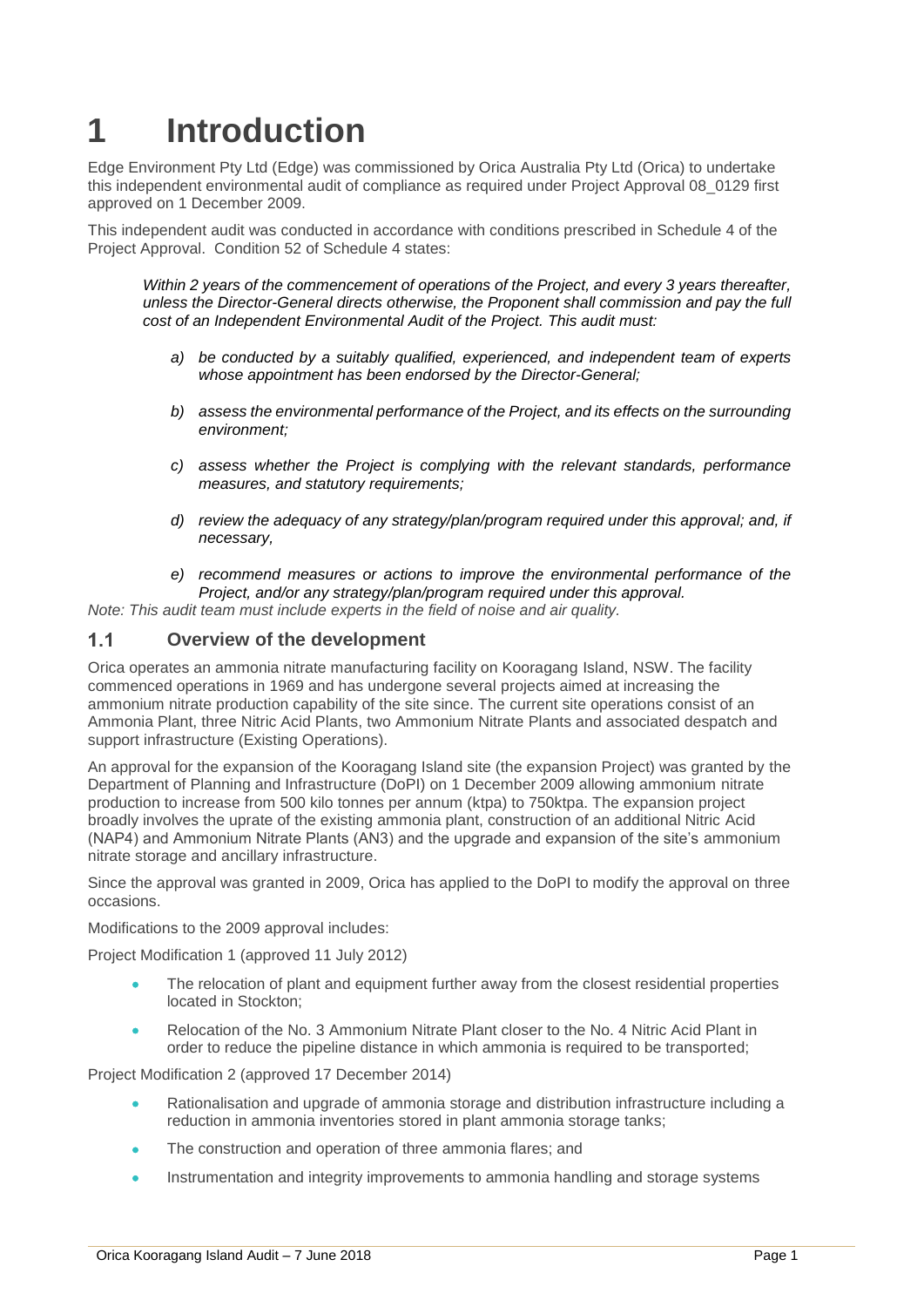• The relocation and increase in storage quantity of a previously approved nitric acid tank.

Project Modification 3 (approved 17 December 2015)

• Increase the allowable annual production limit relating to the manufacture of ammonia at the site from 360,000t to 385,000t.

#### $1.2$ **Audit Scope**

The scope of the audit included an assessment of compliance against all relevant conditions in the approval for works carried out under the Orica Ammonium Nitrate Expansion Project (the Project). To date, works have not yet commenced on several phases (though some pre-construction documentation has been, or is being prepared).

The audit period covers the period since the completion of the March 2014 Independent Environmental Audit to August 2017. Progress made on addressing actions arising from the previous audit was also reviewed.

#### $1.3$ **Audit approach**

The audit included a desktop review and a one-day site visit. The site component of the audit was undertaken by Jon Panic, an RABQSA / Exemplar accredited Lead Auditor (and approved by the Department of Planning), and Jimmy Thomas on  $7<sup>th</sup>$  of August 2017 and involved a walk-around of the site and interviews with key staff. The audit team also included experts in the fields of noise and air quality – Tom Cockings (Noise) and Martin Doyle (Air), who assisted in the review of Noise and Air Quality conditions. The audit report was quality-reviewed by Edge Auditor Ken Lunty.

[Table](#page-5-0) 1 lists the personnel interviewed during the site visit component of the audit.

#### <span id="page-5-0"></span>**Table 1 Personnel Interviewed During the Audit**

| <b>Name</b>           | Title                                   |
|-----------------------|-----------------------------------------|
| Antony Taylor         | <b>Major Projects Statutory Manager</b> |
| Sheree Woodroffe      | SHEC Manager Kooragang Island           |
| <b>Bruce Volkiene</b> | Manager Maintenance Kooragang Island    |

#### **1.3.1 Compliance Assessment Criteria**

The compliance status for each requirement was assessed in accordance with the DoPE audit guidelines.

#### **Table 2 Personnel Interviewed During the Audit**

| <b>Assessment</b> | <b>Criteria</b>                                                                                                                                                                                                                                                                                                                                                                                                                                                                                                                                                                                                                                                                      |
|-------------------|--------------------------------------------------------------------------------------------------------------------------------------------------------------------------------------------------------------------------------------------------------------------------------------------------------------------------------------------------------------------------------------------------------------------------------------------------------------------------------------------------------------------------------------------------------------------------------------------------------------------------------------------------------------------------------------|
| Compliant         | Where the auditor has collected sufficient verifiable evidence to demonstrate that the<br>intent and all elements of the requirement of the regulatory approval have been<br>complied with within the scope of the audit.                                                                                                                                                                                                                                                                                                                                                                                                                                                            |
| Not verified      | Where the auditor has not been able to collect sufficient verifiable evidence to<br>demonstrate that the intent and all elements of the requirement of the regulatory<br>approval have been complied with within the scope of the audit. In the absence of<br>sufficient verification the auditor may in some instances be able to verify by other<br>means (visual inspection, personal communication, etc.) that a requirement has been<br>met. In such a situation, the requirement should still be assessed as not verified.<br>However, the auditor could note in the report that they have no reasons to believe that<br>the operation is non-compliant with that requirement. |
| Non-compliant     | Where the auditor has collected sufficient verifiable evidence to demonstrate that the<br>intent of one or more specific elements of the regulatory approval have not been<br>complied with within the scope of the audit.                                                                                                                                                                                                                                                                                                                                                                                                                                                           |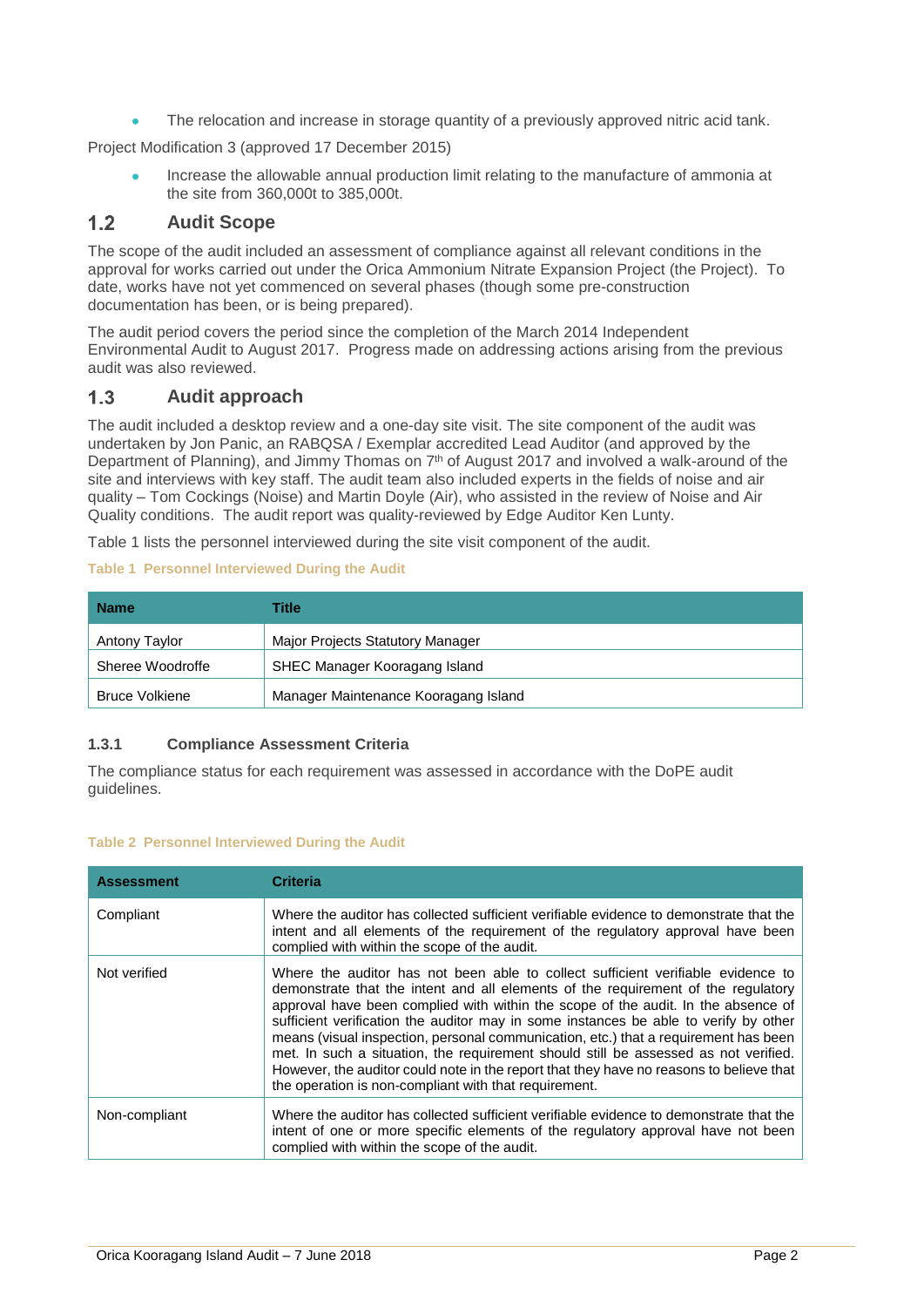| Administrative non-<br>compliance | A technical non-compliance with a regulatory approval that would not impact on<br>performance and that is considered minor in nature (e.g. report submitted but not on<br>the due date, failed monitor or late monitoring session). This would not apply to<br>performance-related aspects (e.g. exceedance of a noise limit) or where a<br>requirement had not been met at all (e.g. noise management plan not prepared and<br>submitted for approval). |
|-----------------------------------|----------------------------------------------------------------------------------------------------------------------------------------------------------------------------------------------------------------------------------------------------------------------------------------------------------------------------------------------------------------------------------------------------------------------------------------------------------|
| Not triggered                     | A regulatory approval requirement has an activation or timing trigger that had not been<br>met at the time of the audit inspection, therefore a determination of compliance could<br>not be made.                                                                                                                                                                                                                                                        |
| Observation                       | Observations are recorded where the audit identified issues of concern which do not<br>strictly relate to the scope of the audit or assessment of compliance. Further<br>observations are considered to be indicators of potential non-compliances or areas<br>where performance may be improved.                                                                                                                                                        |
| <b>Note</b>                       | A statement or fact, where no assessment of compliance is required.                                                                                                                                                                                                                                                                                                                                                                                      |

## **1.3.2 Agency consultation**

The Department of Planning and Environment (DoPE) was consulted on and provided input into the audit and audit report. The NSW Environmental Protection Authority (EPA) was provided a copy of this report for comment. Refer

#### $1.4$ **Limitations**

This report has been prepared for Orica to fulfil the requirements of the Independent Environmental Audit as specified in the Project Approval.

The scope of the audit, and subsequent report was limited and should not be used for any purpose other than that described above.

The following should be considered when reading and using this report:

1. A site visit was undertaken during this audit, the purpose of which was to familiarise the auditors with the site layout, site conditions and natural environment. Whilst the auditors requested to be shown all features of the sites that are impacted (environmentally) by the operations, the auditors have relied on information provided by Orica representatives during these site visits, including the selection of the areas of the site for the site inspection.

Orica provided at their sole discretion all the documentation that has been accessible to the auditors. The auditors have relied on the information and documentation provided and have relied on Orica to provide all relevant and pertinent information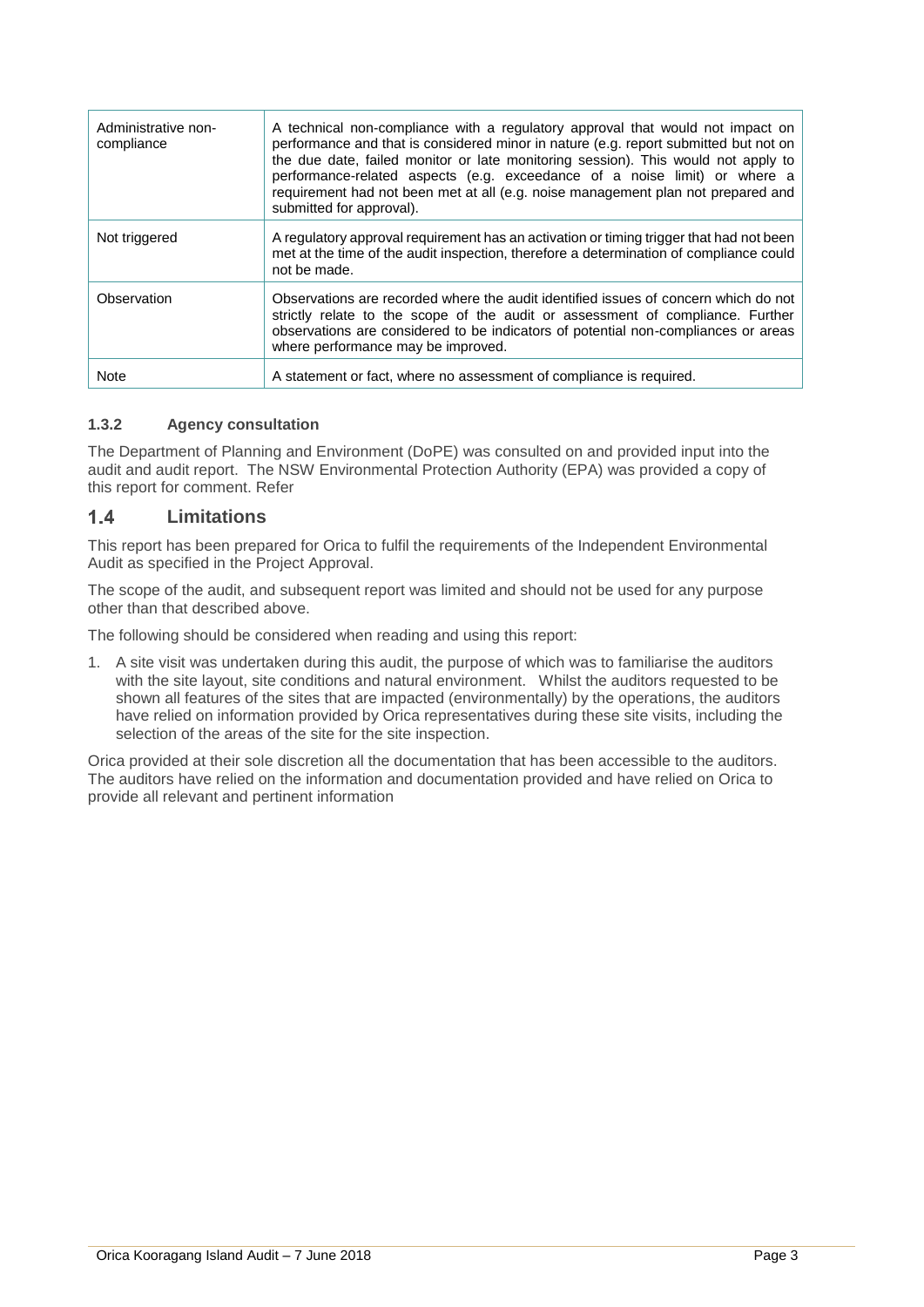# **2 Audit Findings**

#### $2.1$ **Summary of Audit Findings**

**[Table 3](#page-7-0)** shows a summary of the findings of the audit.

<span id="page-7-0"></span>**Table 3** – Summary Table of Compliance with 08\_0129

| Schedule     | <b>Conditions Audited</b> | <b>Compliant</b> | <b>Not Triggered</b> | <b>Non-Compliant</b> | <b>Administrative Non-</b><br><b>Compliance</b> |
|--------------|---------------------------|------------------|----------------------|----------------------|-------------------------------------------------|
| Schedule 2   | 18                        |                  |                      |                      |                                                 |
| Schedule 3   | 46                        | 24               | 19                   |                      |                                                 |
| Schedule 4   | 9                         |                  |                      |                      |                                                 |
| <b>Total</b> | 73                        | 42               | 25                   |                      |                                                 |

Table 3 presents a summary of the non-compliance and the relevant comments and recommendations for each.

### **Table 4** – Non-Compliant Conditions

| <b>Schedule</b> | <b>Condition</b> | <b>Requirement (summary)</b>                                                                                                                                                                                                     | <b>Auditors Comment</b>                                                                                                                                                                                                                           | <b>Auditors Recommendation</b>                                                                                                                                     |
|-----------------|------------------|----------------------------------------------------------------------------------------------------------------------------------------------------------------------------------------------------------------------------------|---------------------------------------------------------------------------------------------------------------------------------------------------------------------------------------------------------------------------------------------------|--------------------------------------------------------------------------------------------------------------------------------------------------------------------|
| Schedule 2      | 7C               | The Proponent shall review and if necessary update and submit a revised<br>Staging Report for the Project which has been prepared to the satisfaction of<br>the Secretary                                                        | The revised Staging Plan was not<br>submitted two months prior to the<br>commencement of construction of<br>the flares (June 2015). An updated<br>staging plan is submitted annually<br>as part of the Annual Environmental<br>Management Report. | Ensure the submission<br>requirements relating to new stages<br>in the Project are fully complied with                                                             |
| Schedule 3      | 17               | Three months after the commencement of operation of each Project stage,<br>the Proponent shall submit to the Secretary, a Post-Start-up Compliance<br>Report                                                                     | A post-start up report for operation<br>of the flares was not submitted to<br>the Secretary.                                                                                                                                                      | Ensure the submission<br>requirements relating to new stages<br>in the Project are fully complied with                                                             |
| Schedule 3      | 45               | Prior to commencement of operations of the Project, the Proponent shall<br>submit to the Secretary a landscape plan providing details of native<br>screening plants to be planted along the eastern boundary of the Project Site | The Landscape Plan has not been<br>implemented                                                                                                                                                                                                    | Gain approval for a staged<br>implementation of landscaping<br>required under the approval,<br>potentially tied to the broader<br>staging plan submitted annually. |
| Schedule 3      | 48               | The Proponent shall prepare and implement a Waste Management Plan for<br>the project to the satisfaction of the Secretary                                                                                                        | Weekly environmental inspection<br>required during construction were<br>not undertaken.                                                                                                                                                           | Commence implementation of a<br>weekly environmental inspections<br>program when undertaking                                                                       |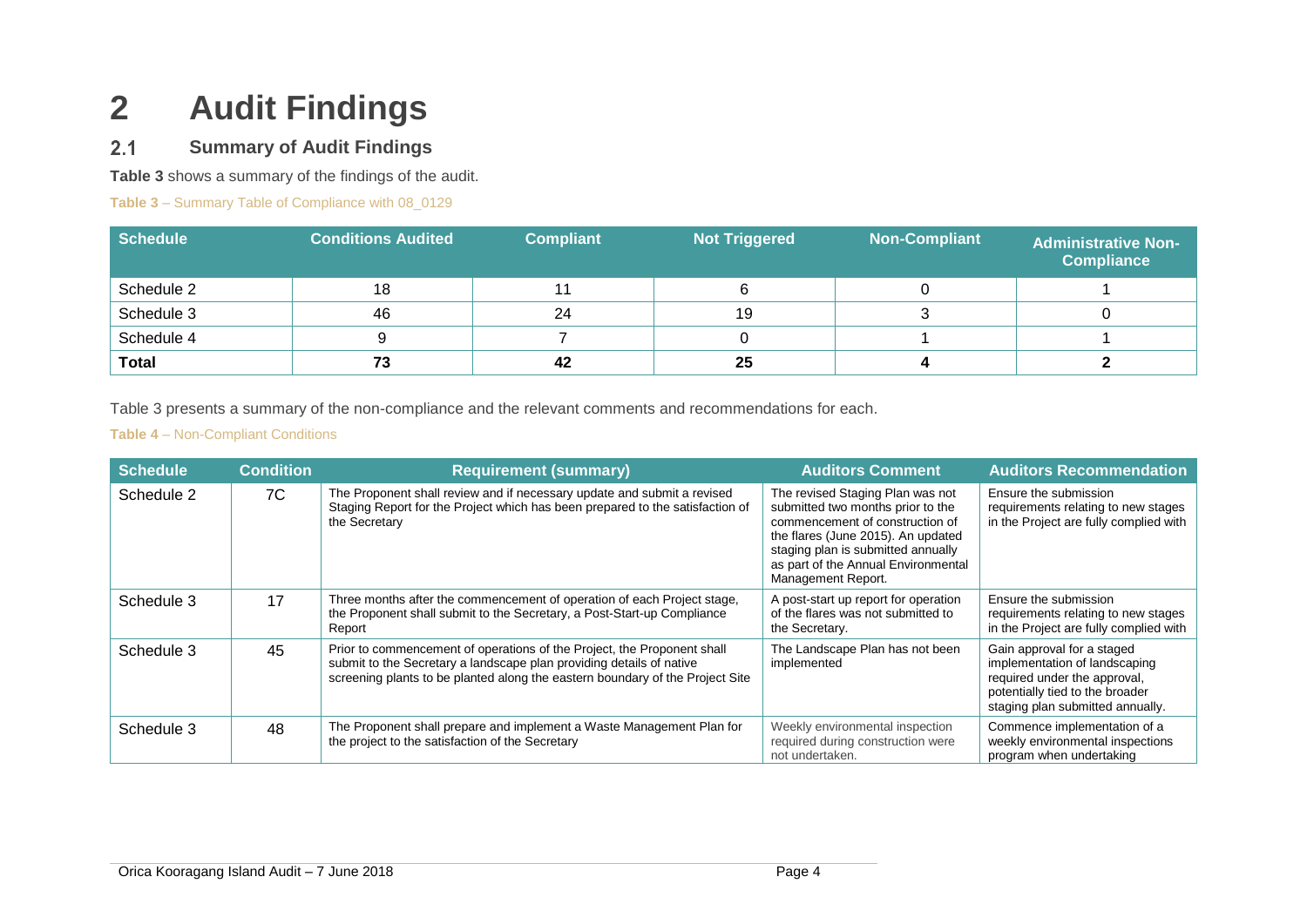|            |       |                                                                                                                                                   |                                                                                                        | construction activities associated<br>with the project.                                  |
|------------|-------|---------------------------------------------------------------------------------------------------------------------------------------------------|--------------------------------------------------------------------------------------------------------|------------------------------------------------------------------------------------------|
| Schedule 4 | 49B/C | The Proponent shall prepare and implement an Operational Environmental<br>Management Plan for the Project to<br>the satisfaction of the Secretary | The Operational Environmental<br>Management Plan was not prepared<br>prior to operation of the flares. | Prepare and implement an<br>Operational Environmental<br>Management Plan for the flares. |
| Schedule 4 | 53    | The Proponent shall, unless otherwise agreed to in writing by the Secretary<br>make the following information publicly available on its website:  | Not all documents required by the<br>condition are displayed on the<br>website.                        | Ensure all post approval and audit<br>documents are available on the<br>website          |

#### **2.1.1 Progress on actions from 2014 audit**

There remain a number of recommended actions from the 2014 audit that have not been implemented. None of these has led to impacts on the environment, however they remain valid recommendations to improve both the administrative management of compliance with the approval and actual environmental management and so should be prioritised for implementation.

#### **Table 5** – Outstanding actions from 2014 audit

| <b>Auditors Recommendation</b>                                                                                                                                                                                                                                                 | <b>Action taken</b>                                                                                                                                                                                     |
|--------------------------------------------------------------------------------------------------------------------------------------------------------------------------------------------------------------------------------------------------------------------------------|---------------------------------------------------------------------------------------------------------------------------------------------------------------------------------------------------------|
| Ensure all submission and re-submission requirements are entered into compliance tracking systems to ensure<br>they are followed through on in the prescribed timeframes.                                                                                                      | Action has been taken to ensure submission requirements are captured in<br>compliance tracking systems, however several instances of missed<br>submissions deadlines occurred during this audit period. |
| Ensure weekly environmental inspections are undertaken, and records of each inspection kept, as required in the<br>Construction Environmental Management Plan during future periods of construction associated with the project.                                               | Weekly environmental inspections are still not undertaken on a regular<br>basis.                                                                                                                        |
| Consider including in subsequent revisions of the Construction Environmental Management Plan description of the<br>types of triggers that may result in a requirement to implement a control (e.g. a water cart) and how the<br>assessment of its effectiveness is determined. | The CEMP has not been updated to include triggers for implementation of<br>controls.                                                                                                                    |

#### $2.2$ **Management Plan compliance**

Orica was found to be generally complying with the commitments in approved management plans for the site. The following non-compliances were recorded with respect to either the development of plans or the implementation of approved plans:

- The Landscape Plan was not being implemented
- Weekly inspection required by the CEMP during construction were not being undertaken
- The Operational Environmental Management Plan was not prepared prior to operation of the flares.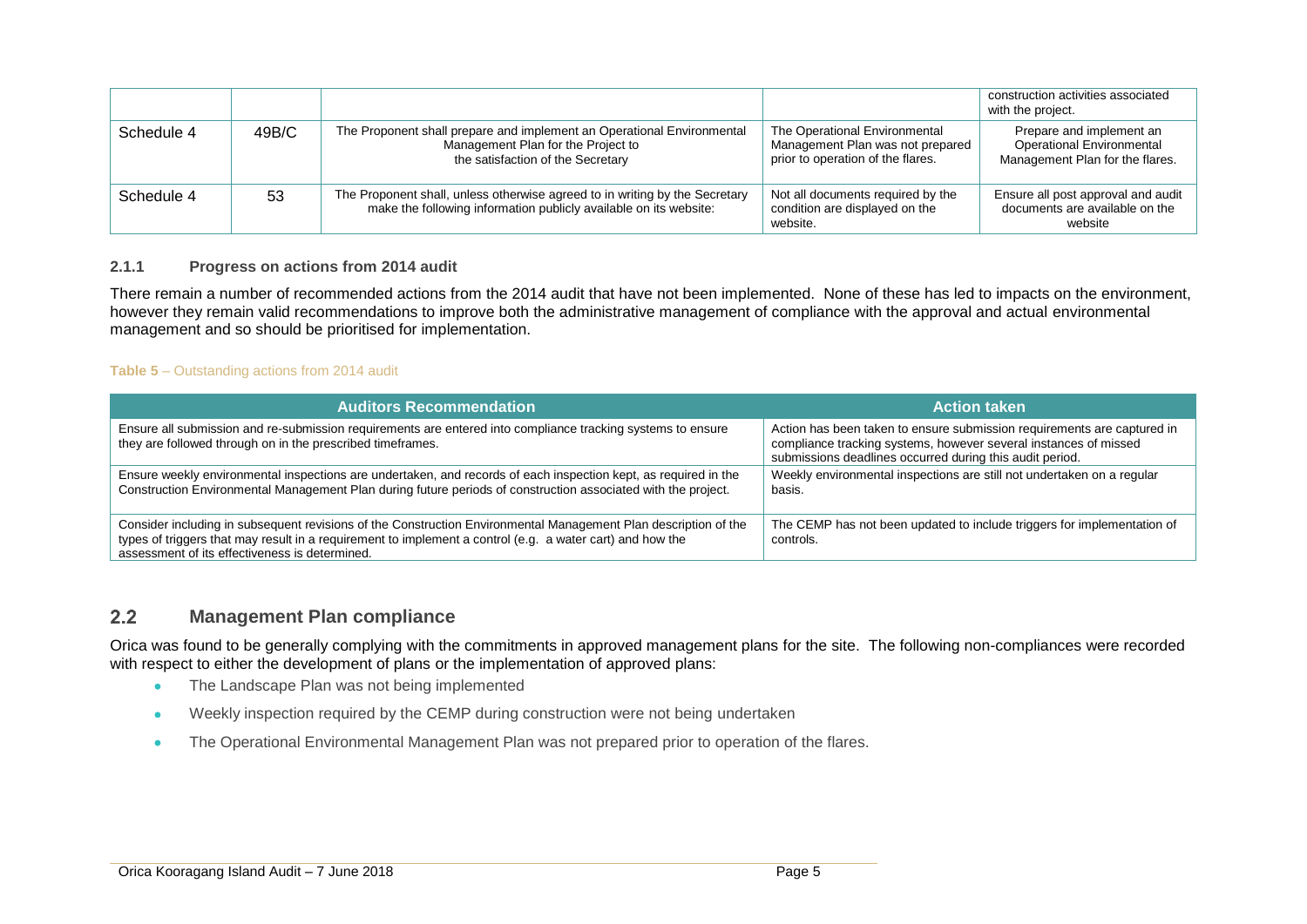#### $2.3$ **Comparison with predictions in the EA / EIS**

The audit considered whether the project has appropriately completed a comparison of predicted environmental impacts in EA's / EIS with actual impacts identified from monitoring. Giving due consideration to the staging of the project (only Stage 1 and 4 are complete), this review considered Stage 1 and 2. **2.3.1 Stage 1** 

#### **Air Quality**

The audit reviewed the comparison of air quality parameters detailed in the EA with actual data after the ammonia plant uprate (being the Air Quality Verification study). That report identified that air quality monitoring from the two NOx discharge locations (Reformer and Pre- Reformer) were based on a stack discharge concentration of 350mg/m3 (no2 equivalent) concentration. A comparison of EA and actual discharge flowrates found that flowrates were lower than what was modelled in the EA which again was favourable to compliance with the EA'S predictions. Following the verification report, Orica has continued to undertake stack monitoring, with results detailed in the Annual Environmental Monitoring Report (AEMR), in compliance with Condition 50. On one occasion the reformer Stack concentration was monitored as exceeding the 350mg/m3 EPL limit, however the other data points remained below the EA modelled 350mg/m3 concentration value. The Pre-Reformer NOx discharge concentration was relatively steady throughout the review period and below 350mg/m3, which is significantly below the modelled EA NOx concentration.

#### **Noise**

The audit reviewed the comparison of noise monitoring since ammonia plant uprate against the noise survey completed prior (being the results detailed in the AEMR). Prior to the uprate of the Ammonia Plant the site undertook a noise survey in compliance with Condition 31 of the Consent, that was to be utilised for compliance purposes. A noise monitoring plan was subsequently developed and approved by the DPE, which included ongoing noise monitoring requirements to further demonstrate compliance with the EA noise requirements, primarily reliant on the site undertaking annual noise monitoring. Noise results again are detailed in the AEMR, with all noise monitoring results conforming compliance with the EA's requirements

#### **2.3.2 Stage 2**

#### **Air Quality**

No monitoring to compare actual emissions against those reported in the air quality assessment has been undertaken. There are no EPL limits applied to the flares and direct measurement is not possible. The site has not undertaken an air quality verification study for the flares following the commencement of their operations, however it is recognised that there are no EPL air quality concentration limits applied to the flares and direct measurement is not possible. Confirmation of natural gas flowrates and stack design parameters, along with air quality monitoring and meteorological data from the Stockton monitoring station could be utilised in any future air quality verification study to confirm compliance.

#### **Noise**

The noise assessment did not identify ongoing noise sources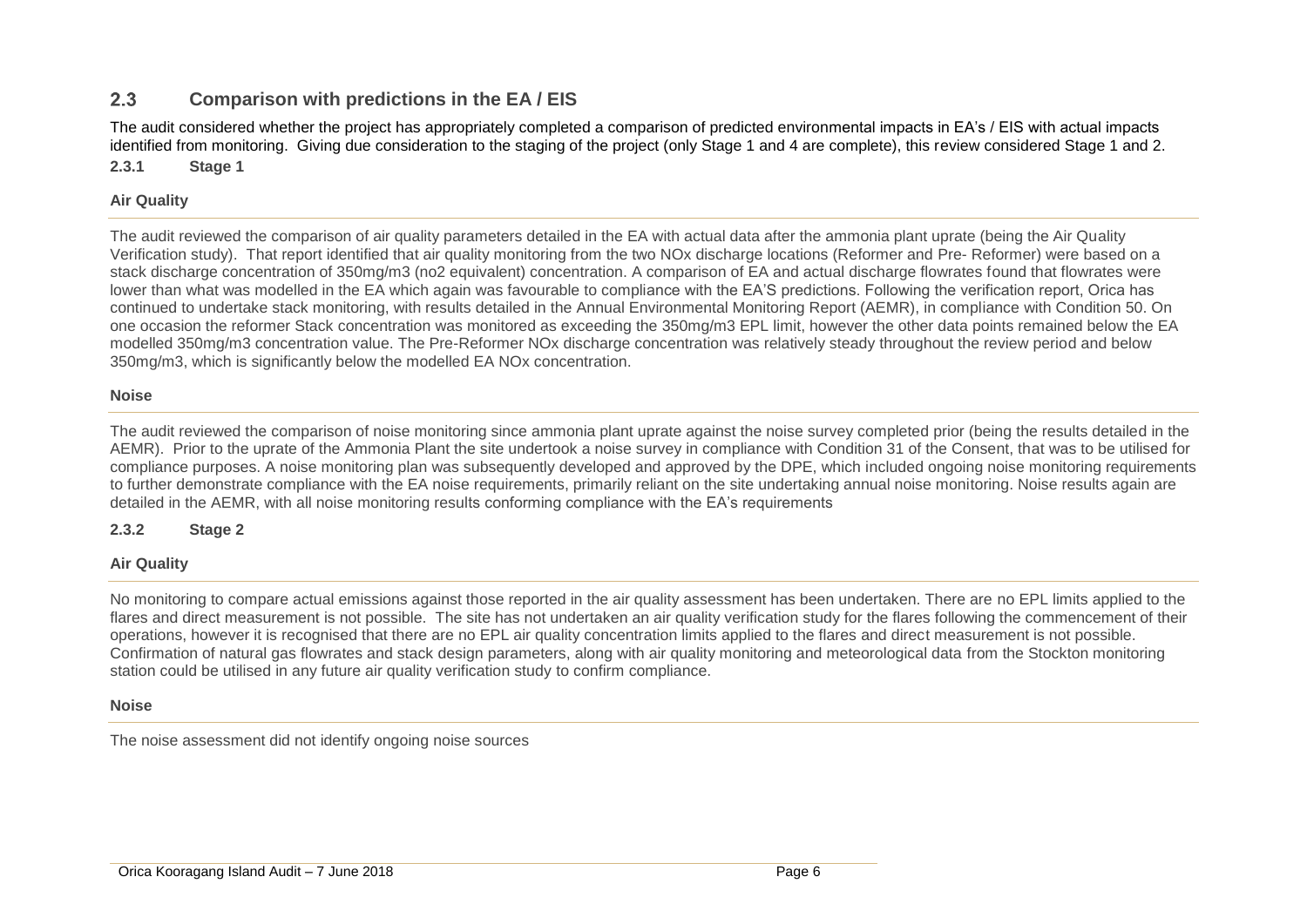#### $24$ **Interviews**

In some cases, information obtained and statements recorded during the interviews conducted whilst on site at the Kooragang Island facility were directly recorded as evidence (see Appendix A). More broadly, the auditor also used the interviews as an opportunity to gain an appreciation of the extent to which the systems in place to manage environmental impacts from site operations were understood and being implemented by key staff.

The interviews conducted allowed the auditor to form the opinion that the approach to environmental management (and operations more broadly) is well understood by staff and is considered by staff to be effective at improving the extent to which the business can manage risks proactively.

## **3 Conclusion**

Of the 73 conditions audited, the audit identified 42 compliant conditions, four non-compliant conditions and administrative non-compliance against two conditions. 25 conditions were unable to be assessed as the condition had not been triggered or did not require re-audit.

Non-compliances were considered to generally be technical in nature; that is, they related to the submission timing of regulatory reports and Department of Planning approval of management plans.

A small number of non-compliances were also identified with respect to the implementation of commitments detailed in construction management plan documentation, namely the undertaking of and recording of weekly environmental inspections during periods of construction associated with the site's expansion project. These inspections provide an effective way of minimising the potential for environmental incidents and responding promptly to minor issues.

#### $3.1$ **Recommendations**

The following recommendations (**[Table 6](#page-10-0)**) related to non-compliances, are made to assist in responding to the issues raised in this audit.

#### <span id="page-10-0"></span>**Table 6** – Audit Recommendations

| <b>Recommendation</b>                                                                                                                                                                                                             | <b>Justification</b>                                                                           |
|-----------------------------------------------------------------------------------------------------------------------------------------------------------------------------------------------------------------------------------|------------------------------------------------------------------------------------------------|
| Ensure the submission requirements relating to new stages<br>in the Project are fully complied with                                                                                                                               | Improved compliance with Project Approval                                                      |
| Prepare and submit to the Secretary an updated landscape<br>plan and gain approval for a staged implementation of<br>landscaping required under the approval, potentially tied to<br>the broader staging plan submitted annually. | Improved compliance with Project Approval                                                      |
| Commence implementation of a weekly environmental<br>inspections program when undertaking construction activities<br>associated with the project.                                                                                 | Reduce risk of harm to environment                                                             |
| Prepare and implement an Operational Environmental<br>Management Plan for the flares.                                                                                                                                             | Improved compliance with Project Approval and ensuring<br>reducing risk of harm to environment |
| Ensure all relevant post approval and audit documents are<br>available on the website                                                                                                                                             | Improved compliance with Project Approval                                                      |
| Update the CEMP to ensure the requirements of Condition<br>49A (h) and (i) are fully met.                                                                                                                                         | Improved compliance with Project Approval                                                      |

#### $3<sub>2</sub>$ **Opportunities for Improvement**

**[Table](#page-10-1) 7** summarises additional opportunities for improvement suggested for consideration by Orica to aid in environmental management on site and reduce the risk for potential environmental harm.

#### <span id="page-10-1"></span>**Table 7** – Additional Recommendations and Opportunities for Improvement

| <b>Opportunity</b>                                                                                                                                                                                                                                                                                                                                    | <b>Justification</b>                                              |
|-------------------------------------------------------------------------------------------------------------------------------------------------------------------------------------------------------------------------------------------------------------------------------------------------------------------------------------------------------|-------------------------------------------------------------------|
| Noting the infrequent use of the flares (one reported<br>activation between April and June 2017) it is recommended<br>that Secretary confirmation be sought that an update to the<br>Air Quality Management Plan is not required and that<br>volumetric flow determination remains a suitable method for<br>describing the emissions at points 24-36. | Clarification around compliance requirements with the<br>Approval |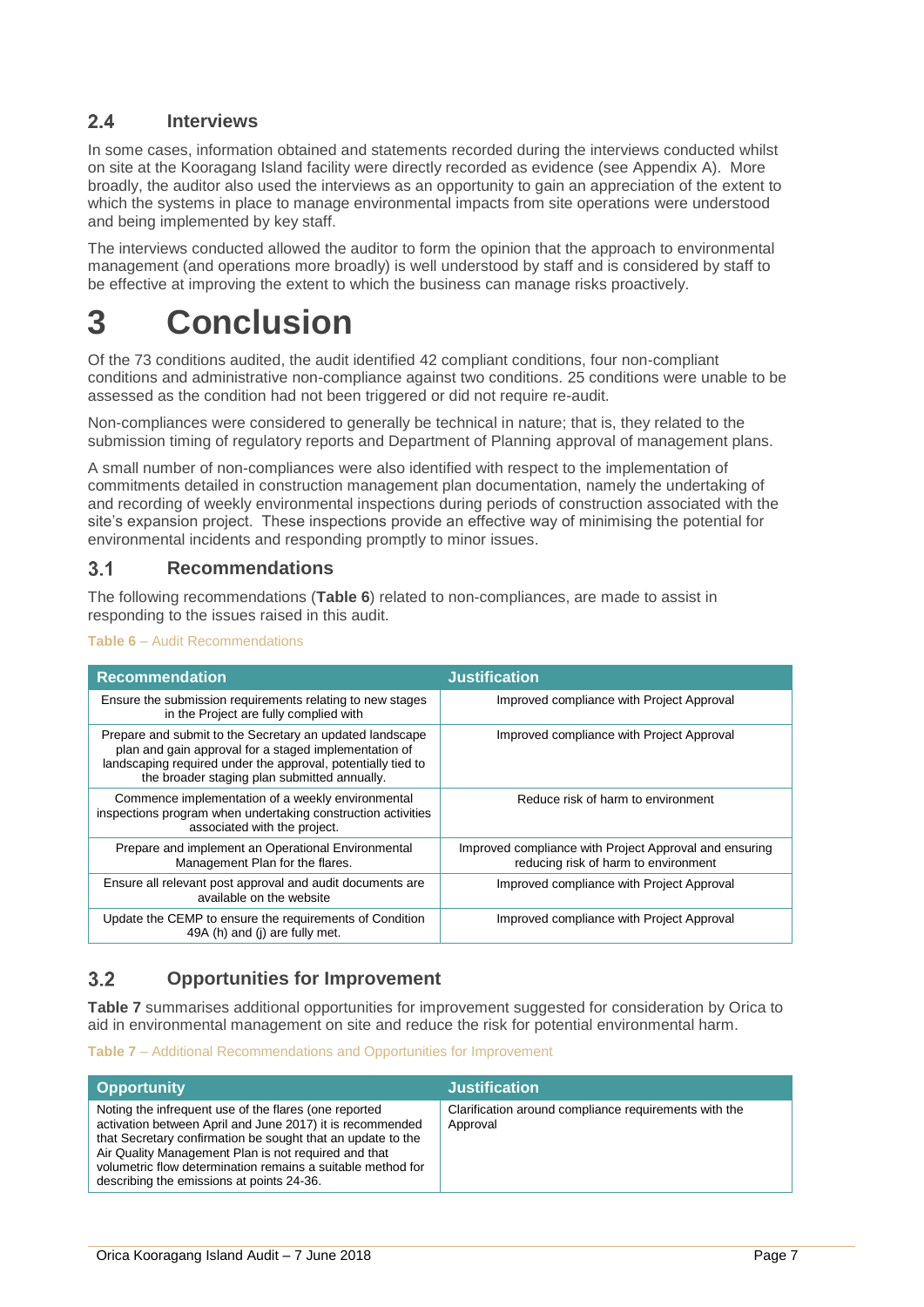| The Noise and Vibration Management Plan should include<br>LAeq and LAmax noise management for the site following<br>the addition of the boiler.                                                                                   | Improved compliance with Project Approval and ensuring<br>reducing risk of harm to environment |
|-----------------------------------------------------------------------------------------------------------------------------------------------------------------------------------------------------------------------------------|------------------------------------------------------------------------------------------------|
| Once the boiler is constructed and operational, conduct<br>noise verification assessment to ensure noise levels from<br>operation are below 10db. Low frequency components of<br>boilers may require special attention.           | Ensure management and mitigations in place are effective<br>during operation.                  |
| Whilst there have been no complaints regarding traffic<br>management, it is recommended that weekly inspections are<br>undertaken during construction and recorded and that<br>occasional review of this requirement is included. | Ensure continued minimisation of disruption to other road<br>users and the community.          |
| The Water Efficiency Plan should be updated after the boiler<br>is operational.                                                                                                                                                   | Ensure the Water Efficiency Plan covers all operational<br>aspects of the site                 |

#### $3.3$ **Independent Audit Certification**

#### **Table 7 – Independent Audit Certification Form**

| <b>Independent Audit Certification Form</b> |                                                                  |
|---------------------------------------------|------------------------------------------------------------------|
| Development Name                            | Orica Ammonium Nitrate Expansion Project                         |
| Development Consent No.                     | 08 0129                                                          |
| <b>Description of Development</b>           | Ammonium nitrate plant expansion at<br>Kooragang Island facility |
| <b>Development Address</b>                  | Kooragang Island                                                 |
| Operator                                    | Orica                                                            |
| <b>Operator Address</b>                     | PO Box 80                                                        |
|                                             | Mayfield NSW 2304                                                |
| <b>Independent Audit</b>                    |                                                                  |

Title of Audit **2017** Independent Environmental Audit

I certify that I have undertaken the independent audit and prepared the contents of the attached independent

audit report and to the best of my knowledge:

- The audit has been undertaken in accordance with relevant approval condition(s) and in accordance with the auditing standard AS/NZS ISO 19011:2014 and Post Approval Guidelines – Independent Audits
- The findings of the audit are reported truthfully, accurately and completely;
- I have exercised due diligence and professional judgement in conducting the audit:
- I have acted professionally, in an unbiased manner and did not allow undue influence to limit or over-ride objectivity in conducting the audit;
- I am not related to any owner or operator of the development as an employer, business partner, employee, sharing a common employer, having a contractual arrangement outside the audit, spouse, partner, sibling, parent, or child;
- I do not have any pecuniary interest in the audited development, including where there is a reasonable likelihood or expectation of financial gain or loss to me or to a person to whom I am closely related (i.e. immediate family);
- Neither I nor my employer have provided consultancy services for the audited development that were subject to this audit except as otherwise declared to the lead regulator prior to the audit; and I have not accepted, nor intend to accept any inducement, commission, gift or any other benefit (apart from fair payment) from any owner or operator of the development, their employees or any interested party. I have not knowingly allowed, nor intend to allow my colleagues to do so.

*Note.*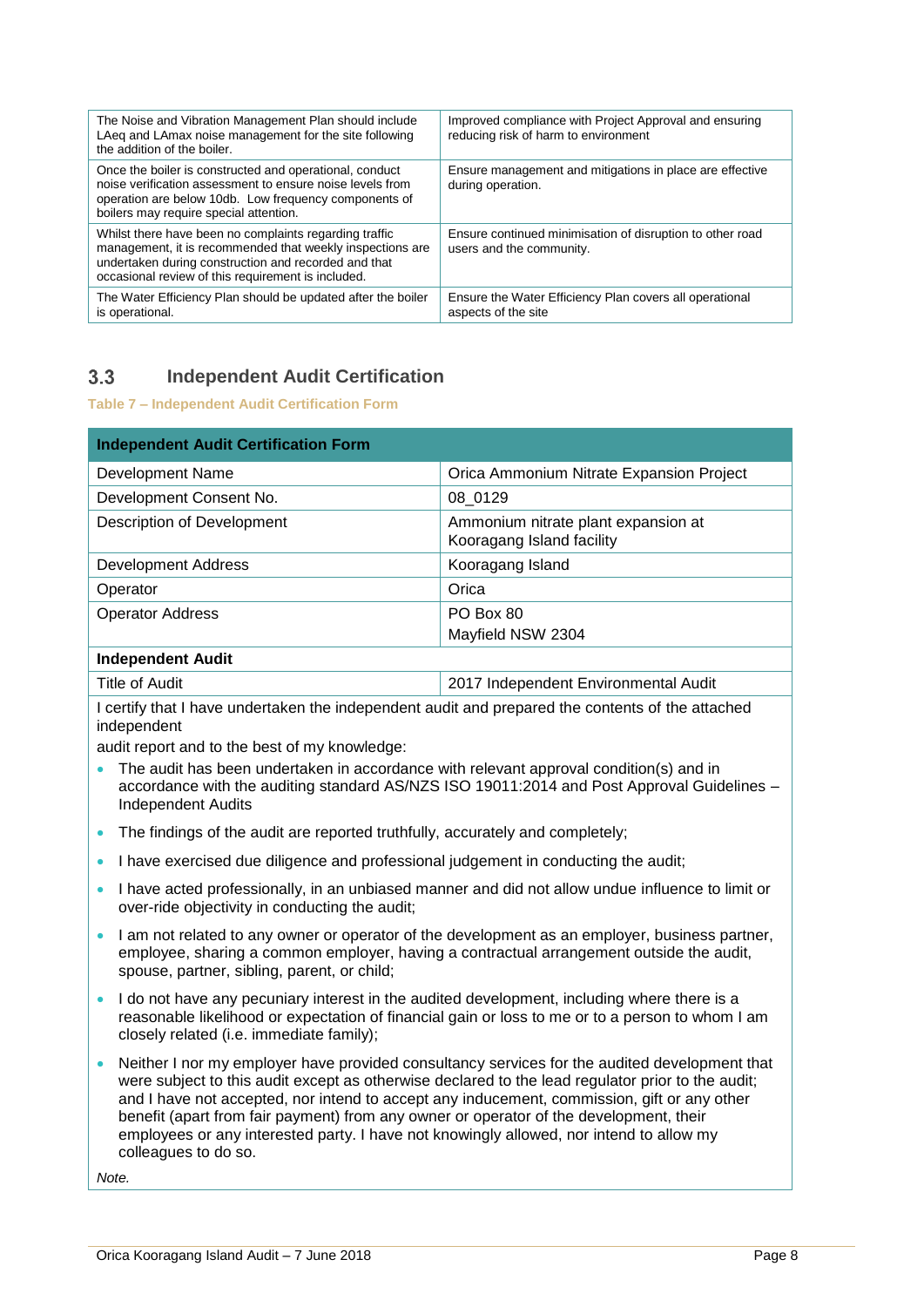*a) The Independent Audit is an 'environmental audit' for the purposes of section 122B(2) of the Environmental Planning and Assessment Act 1979. Section 122E provides that a person must not include false or misleading information (or provide information for inclusion in) an audit report produced to the Minister in connection with an environmental audit if the person knows that the information is false or misleading in a material respect. The maximum penalty is, in the case of a corporation, \$1 million and for an individual, \$250,000.*

*b) The Crimes Act 1900 contains other offences relating to false and misleading information: section 192G (Intention to defraud by false or misleading statement—maximum penalty 5 years imprisonment); sections 307A, 307B and 307C (False or misleading applications/information/documents—maximum penalty 2 years imprisonment or \$22,000, or both).*

| Signature                           | don R                                       |
|-------------------------------------|---------------------------------------------|
| Name of Lead / Principal Auditor    | Jon Panic                                   |
| Address                             | <b>Edge Environment</b>                     |
|                                     | Level 5                                     |
|                                     | 39 East Esplanade                           |
|                                     | Manly NSW 2095                              |
| <b>Email Address</b>                | jon@edgeenvironment.com.au                  |
| Auditor Certification (if relevant) | Exemlar (RABQSA) Lead Environmental Auditor |
| Date:                               | 5 June 2018                                 |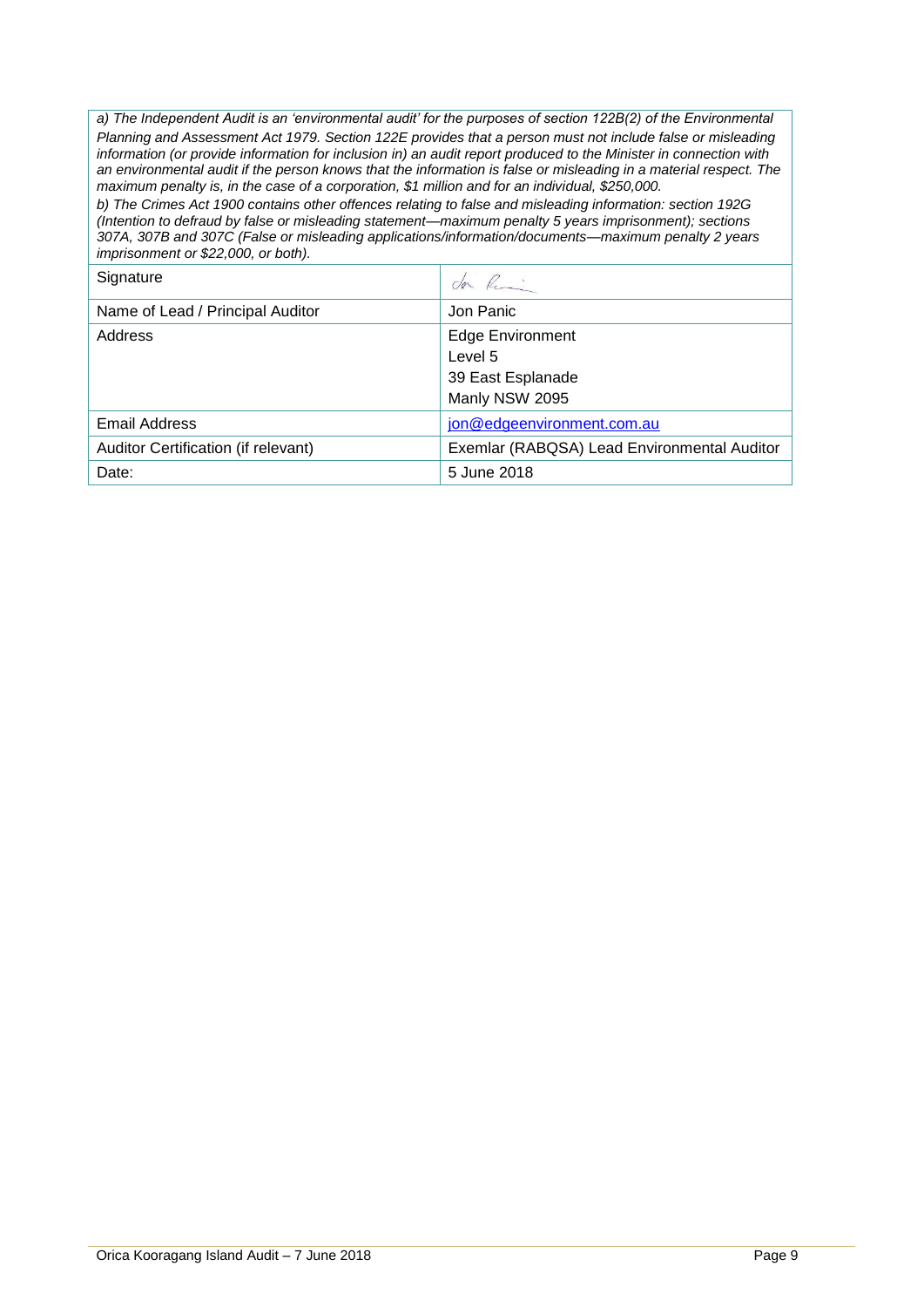## **APPENDIX A**

#### **Table 8** – Administrative Conditions

| <b>Condition</b>                 | <b>Requirement</b>                                                                                                                                                                                                                                                                                                                                                                                                                                                                                                                                                                                                                  | <b>Interviews and Inspections</b> | <b>Documentation Viewed</b> | <b>Compliance Status</b>                                                                                                                                                                                                           |  |
|----------------------------------|-------------------------------------------------------------------------------------------------------------------------------------------------------------------------------------------------------------------------------------------------------------------------------------------------------------------------------------------------------------------------------------------------------------------------------------------------------------------------------------------------------------------------------------------------------------------------------------------------------------------------------------|-----------------------------------|-----------------------------|------------------------------------------------------------------------------------------------------------------------------------------------------------------------------------------------------------------------------------|--|
| <b>Administrative Conditions</b> |                                                                                                                                                                                                                                                                                                                                                                                                                                                                                                                                                                                                                                     |                                   |                             |                                                                                                                                                                                                                                    |  |
|                                  | Obligation to minimise harm to the environment                                                                                                                                                                                                                                                                                                                                                                                                                                                                                                                                                                                      |                                   |                             |                                                                                                                                                                                                                                    |  |
|                                  | The Proponent shall implement all reasonable and feasible measures to<br>prevent and/or minimise any harm to the environment that may result from<br>the construction and/or operation of the Project                                                                                                                                                                                                                                                                                                                                                                                                                               |                                   |                             | Compliant<br>Throughout the audit, the<br>Proponent was able to<br>demonstrate consistent<br>compliance with the<br>requirements of this<br>approval and a<br>comprehensive approach<br>to environmental<br>management in general. |  |
| <b>Terms of Approval</b>         |                                                                                                                                                                                                                                                                                                                                                                                                                                                                                                                                                                                                                                     |                                   |                             |                                                                                                                                                                                                                                    |  |
| $\overline{2}$                   | The Proponent shall carry out the project generally in accordance with the:<br>a) EA;<br>EA MOD1<br>EA MOD2<br>site layout plans<br>b) statement of commitments;<br>c) Submissions Report;<br>d) Modification Application (08_0129 MOD 1) with supporting<br>documentation titled Kooragang Island Facility Update Modification<br>Request, prepared by AECOM for Orica Australia Pty Ltd and dated 20 April<br>2011;<br>e) report titled Orica Mining Services Report for Kooragang Island Update<br>PHA MOD 1 Report, prepared by GHD for Orica Australia Pty Ltd and dated<br>March 2012; and<br>f) conditions of this approval. |                                   |                             | Compliant<br>The Project is being<br>carried out generally in<br>accordance with the<br>requirements of this<br>condition, notwithstanding<br>the non-compliances<br>(mostly technical) raised in<br>this audit.                   |  |
| 3                                | If there is any inconsistency between the above plans and documents, the<br>most recent document shall prevail to the extent of the inconsistency.<br>However, the conditions of this approval shall prevail to the extent of any<br>inconsistency.                                                                                                                                                                                                                                                                                                                                                                                 |                                   |                             | Not triggered<br>No inconsistency between<br>the documents was<br>identified.<br>Notwithstanding, the<br>conditions of the approval<br>are used as the basis for                                                                   |  |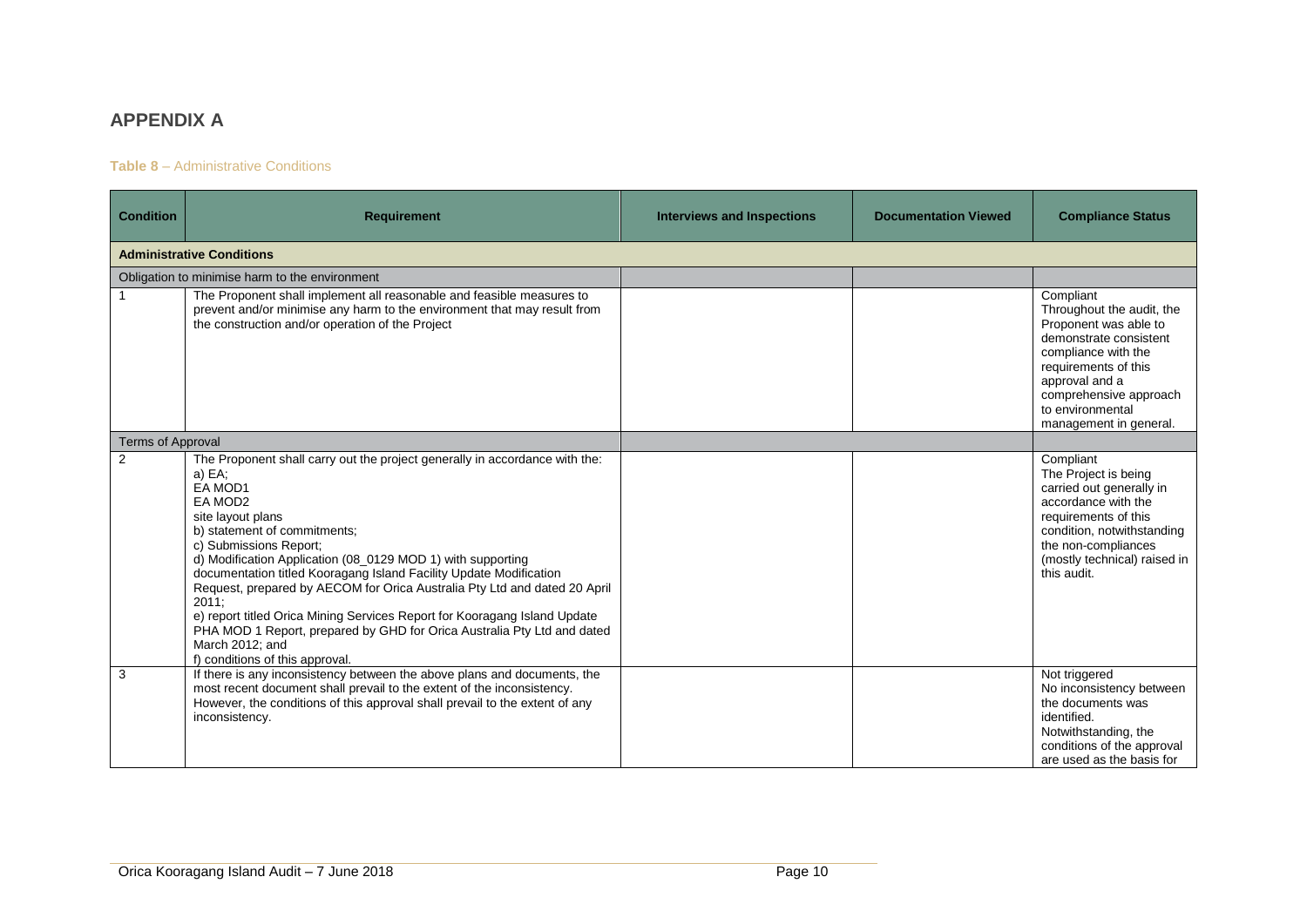| <b>Condition</b>       | <b>Requirement</b>                                                                                                                                                                                                                                                                                                             | <b>Interviews and Inspections</b> | <b>Documentation Viewed</b>                                                                                                                                                                         | <b>Compliance Status</b>                                                                                                            |
|------------------------|--------------------------------------------------------------------------------------------------------------------------------------------------------------------------------------------------------------------------------------------------------------------------------------------------------------------------------|-----------------------------------|-----------------------------------------------------------------------------------------------------------------------------------------------------------------------------------------------------|-------------------------------------------------------------------------------------------------------------------------------------|
|                        |                                                                                                                                                                                                                                                                                                                                |                                   |                                                                                                                                                                                                     | managing compliance on<br>site.                                                                                                     |
| 4                      | The Proponent shall comply with any reasonable requirement/s of the<br>Secretary arising from the Department's assessment of:<br>a) any post approval documents that are submitted in accordance with this<br>approval; and<br>b) the implementation of any actions or measures contained in these post<br>approval documents. |                                   |                                                                                                                                                                                                     | Compliant<br>Orica demonstrated that<br>they are generally<br>complying with specific<br>requests made by the<br>Secretary.         |
| Limits on Approval     |                                                                                                                                                                                                                                                                                                                                |                                   |                                                                                                                                                                                                     |                                                                                                                                     |
| 5                      | The Proponent shall not produce more than the following at the Project Site:<br>a) 360,000 tpa of ammonia product; (up to 385000tpa in 1 Dec)<br>b) 605,000 tpa of nitric acid product;<br>c) 750,000tpa of ammonium nitrate product (up from 500000tpa until 17<br>Dec)                                                       |                                   | Viewed annual tonnages in<br>"Production data"<br>spreadsheet.<br>a) 333404 tpa of ammonia<br>produced<br>b) 324498 tpa of nitric acid<br>produced<br>c) 409510 tpa of ammonium<br>nitrate produced | Compliant<br>Production tonnages are<br>below the limits of the<br>approval.                                                        |
| 6                      | Should the works covered by this approval be significantly delayed, or only<br>partially completed, the Secretary may direct the Proponent to conduct the<br>studies outlined in this approval for the completed works.                                                                                                        |                                   | Viewed "Annual<br><b>Environmental Management</b><br>Report 2016: section 4"<br>which includes a description<br>of the current project status.                                                      | Compliant<br>Studies and plans<br>required by this approval<br>are being submitted for<br>approval as required by<br>the Secretary. |
| <b>Project Staging</b> |                                                                                                                                                                                                                                                                                                                                |                                   |                                                                                                                                                                                                     |                                                                                                                                     |
| 7A                     | Unless otherwise agreed to in writing by the Secretary, the Proponent shall<br>stage the carrying out of the Project generally in accordance with the<br>approved Staging Plan.                                                                                                                                                |                                   | Viewed "Annual<br><b>Environmental Management</b><br>Report 2016" which includes<br>updated Staging Plan.                                                                                           | Compliant<br>Updated staging plans are<br>submitted annually in the<br>AEMR and are approved<br>by the Secretary                    |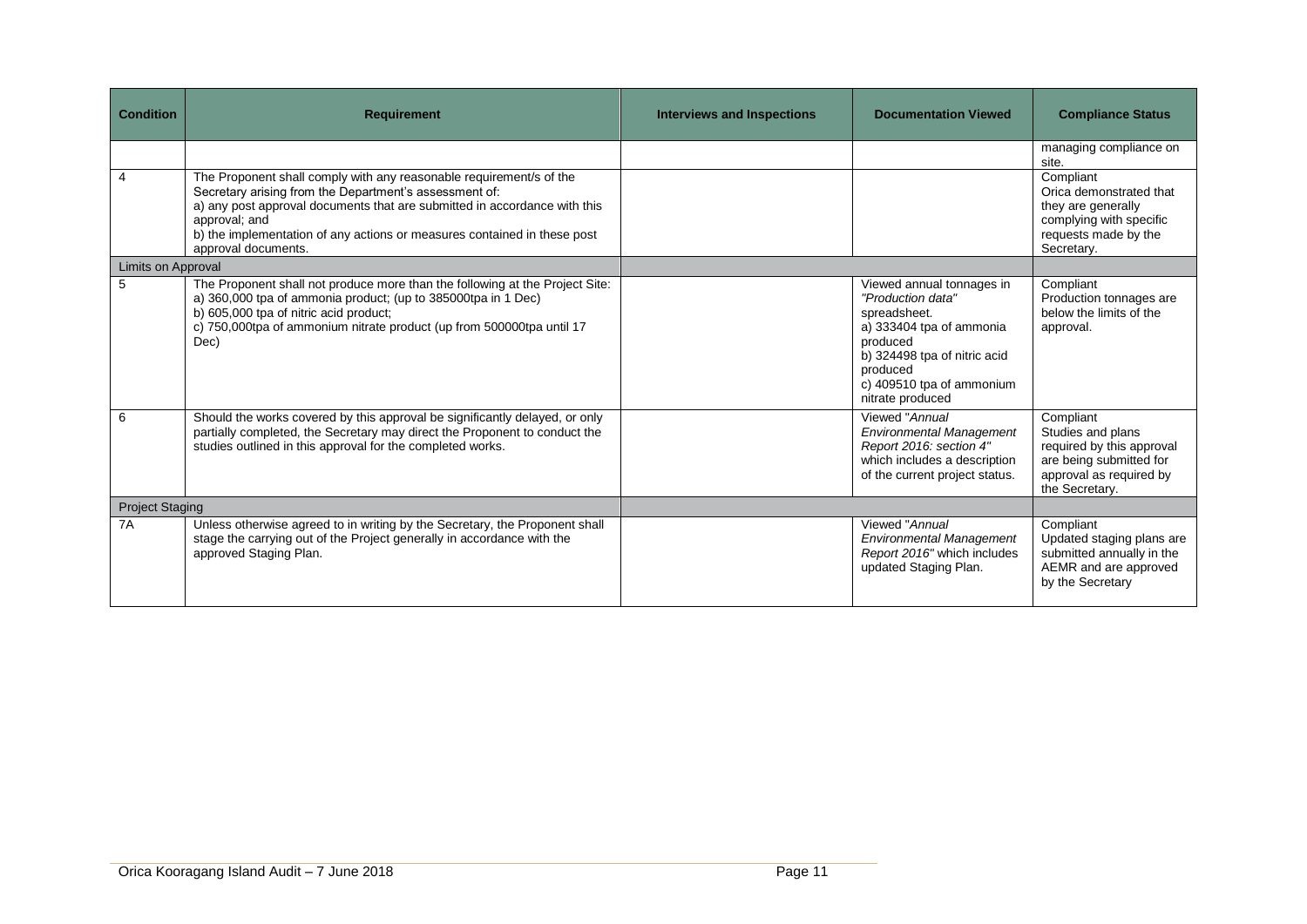| <b>Condition</b> | <b>Requirement</b>                                                                                                                                                                                                                                                                                                                                                                                                                                                                                                                                                                                                                                                                                                                                                                                                                                                                                                                                                                                                                                                        | <b>Interviews and Inspections</b>                                                                                                                                                                                                                                                                                                                      | <b>Documentation Viewed</b>                                                                                                                                                                                                                                                                                                                                                                                                                                                                                                                                                                                                                                                                                                            | <b>Compliance Status</b>                                                                                                                                                                                                                                                                                       |
|------------------|---------------------------------------------------------------------------------------------------------------------------------------------------------------------------------------------------------------------------------------------------------------------------------------------------------------------------------------------------------------------------------------------------------------------------------------------------------------------------------------------------------------------------------------------------------------------------------------------------------------------------------------------------------------------------------------------------------------------------------------------------------------------------------------------------------------------------------------------------------------------------------------------------------------------------------------------------------------------------------------------------------------------------------------------------------------------------|--------------------------------------------------------------------------------------------------------------------------------------------------------------------------------------------------------------------------------------------------------------------------------------------------------------------------------------------------------|----------------------------------------------------------------------------------------------------------------------------------------------------------------------------------------------------------------------------------------------------------------------------------------------------------------------------------------------------------------------------------------------------------------------------------------------------------------------------------------------------------------------------------------------------------------------------------------------------------------------------------------------------------------------------------------------------------------------------------------|----------------------------------------------------------------------------------------------------------------------------------------------------------------------------------------------------------------------------------------------------------------------------------------------------------------|
| 7B               | Prior to the commencement of construction of the next Project stage<br>following the commencement of operation of Phase 1 or within an<br>alternative timeframe agreed to in writing by the Secretary, the Proponent<br>shall prepare a Staging Report for the Project to the satisfaction of the<br>Secretary. The Report shall:<br>a) summarise the scope and sequence of development that will be carried<br>out under each Project stage;<br>b) include plans and a description of the nature, duration and likely timing of<br>development that will be carried out as part of each Project stage;<br>c) demonstrate how the conditions of this approval are being complied with<br>as each Project stage is progressively constructed, commissioned and<br>becomes operational;<br>d) report on the status of all post approval documents including which of<br>these documents will be staged and/or combined (see Condition 7D); and<br>e) include triggers for reviewing and updating the Staging Report, including<br>the triggers referred to in Condition 7C. |                                                                                                                                                                                                                                                                                                                                                        | Viewed letter from Stewart<br>McLachlan from DoPE to<br>Antony Taylor From Orica<br>dated 20 January 2017<br>which states approval of<br>2016 AEMR.<br>Viewed "Annual<br><b>Environmental Management</b><br>Report 2016: page 7" which<br>summarises scope and<br>sequence of development.<br>Viewed "Annual<br><b>Environmental Management</b><br>Report 2016: table 2" which<br>includes description, duration<br>and timing of development.<br>Viewed "Annual<br><b>Environmental Management</b><br>Report 2016: page 26" which<br>outlines conditions and<br>compliance status.<br>Viewed "Annual<br><b>Environmental Management</b><br>Report 2016: page 30" which<br>includes all submitted post-<br>startup compliance reports. | Compliant<br>The Staging Plans<br>submitted in the AEMRs<br>meet the requirements of<br>this condition.                                                                                                                                                                                                        |
| 7C               | The Proponent shall review and if necessary update and submit a revised<br>Staging Report for the Project which has been prepared to the satisfaction<br>of the Secretary (or advise the Secretary in writing that no changes to the<br>Staging Report are required):<br>a) no later than 2 months prior to the commencement of construction,<br>commissioning and operation of development within each Project stage;<br>b) within 3 months of any modifications to this approval; and/or<br>c) when directed to do so by the Secretary.                                                                                                                                                                                                                                                                                                                                                                                                                                                                                                                                 | Antony Taylor:<br>"We do that annually as part of the<br>AEMR. Our submission period is 1/12.<br>This was done 2 months prior to the<br>relocation of the boiler. Construction<br>was in June and the staging report was<br>completed in August."<br>"Orica notes that no change was<br>required from the Staging Plan<br>submitted in December 2014." | Viewed "Annual<br><b>Environmental Management</b><br>Report 2016" which includes<br>updated Staging Plan.                                                                                                                                                                                                                                                                                                                                                                                                                                                                                                                                                                                                                              | Administrative non-<br>compliance<br>The revised Staging Plan<br>was not submitted two<br>months prior to the<br>commencement of<br>construction of the flares<br>(June 2015).<br>Recommendation:<br>Ensure the submission<br>requirements relating to<br>new stages in the Project<br>are fully complied with |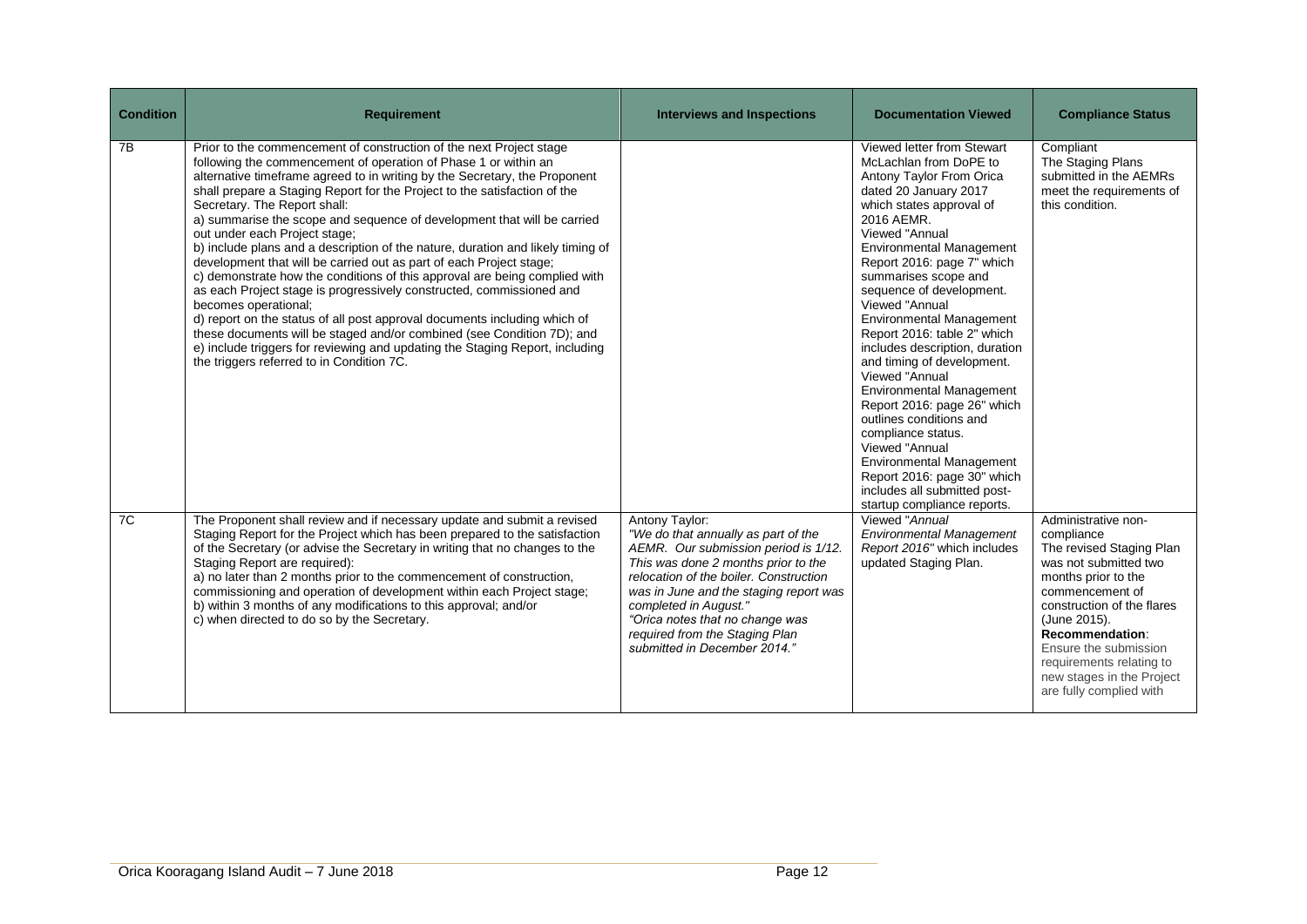| <b>Condition</b> | <b>Requirement</b>                                                                                                                                                                                                                                                                                                                                                                                                                                                                                                                                                                                                                                                                                                       | <b>Interviews and Inspections</b>                                                                                                                                                                                                                                                   | <b>Documentation Viewed</b>                                                                                                                                                   | <b>Compliance Status</b>                                                                                                                         |
|------------------|--------------------------------------------------------------------------------------------------------------------------------------------------------------------------------------------------------------------------------------------------------------------------------------------------------------------------------------------------------------------------------------------------------------------------------------------------------------------------------------------------------------------------------------------------------------------------------------------------------------------------------------------------------------------------------------------------------------------------|-------------------------------------------------------------------------------------------------------------------------------------------------------------------------------------------------------------------------------------------------------------------------------------|-------------------------------------------------------------------------------------------------------------------------------------------------------------------------------|--------------------------------------------------------------------------------------------------------------------------------------------------|
|                  | Notes:<br>·These conditions do not relate to staged development within the meaning<br>of Section 83B of the EP&A Act and are only<br>required to be complied with at the time and to the extent that they are<br>relevant to the specific stage(s).<br>· Where post approval documents and/or hazard studies have approval to<br>be staged and/or combined under Condition 7D,<br>then each approved document and/or study must clearly describe the<br>specific stage to which the document or study<br>applies, the relationship of this stage to any future stages and the trigger for<br>updating these documents or studies.                                                                                        |                                                                                                                                                                                                                                                                                     |                                                                                                                                                                               |                                                                                                                                                  |
|                  | Staged Submission of Post Approval Documents and Hazard Studies                                                                                                                                                                                                                                                                                                                                                                                                                                                                                                                                                                                                                                                          |                                                                                                                                                                                                                                                                                     |                                                                                                                                                                               |                                                                                                                                                  |
| 7D               | With the written approval of the Secretary, the Proponent is permitted to:<br>a) submit any post approval documents on a progressive basis; and/or<br>b) combine any post approval documents required by this approval.                                                                                                                                                                                                                                                                                                                                                                                                                                                                                                  | Antony Taylor:<br>"We are not combining any post<br>approval documents, we submit in<br>accordance with the staging plan. We<br>have assumed that by the Secretary<br>approving the AEMR each year, which<br>includes the staging plan, that the<br>staging plan is also approved." | Viewed email from Nick Hall<br>from DoPE to Antony Taylor<br>from Orica dated 11 July<br>2014 issuing approval of<br>phase 1 of Mod 2 without<br>need for Secretary approval. | Compliant<br>The regular submission<br>and approval of the<br>Staging Plan as part of the<br>AEMR is satisfying the<br>intent of this condition. |
| 7E               | With the written approval of the Secretary, the Proponent is also permitted<br>to progressively submit and/or combine certain hazard studies provided that<br>the scope of these studies has been agreed to by the Secretary and that<br>they are tied to and form part of the Staging Report required by Condition<br>7B.                                                                                                                                                                                                                                                                                                                                                                                               | Antony Taylor:<br>"Hazard studies are conducted and<br>submitted for each stage."                                                                                                                                                                                                   |                                                                                                                                                                               | Compliant<br>Hazard studies are being<br>submitted in accordance<br>with the requirements of<br>the approval.                                    |
|                  | Notes:<br>· Whilst any post approval documents and/or hazard studies may be<br>submitted on a progressive basis, the Proponent must<br>ensure that operations being carried out on the Project site are covered by<br>approved post-approval documents and/or<br>hazard studies at all times.<br>· Until they are replaced by equivalent approved post-approval documents<br>and/or hazard studies required under the terms<br>of this approval, the Proponent must continue to implement all existing post-<br>approval documents and/or hazard studies for<br>the Initial Operations.<br>- There must be a clear relationship between the approved post-approval<br>documents and/or hazard studies to be<br>combined. |                                                                                                                                                                                                                                                                                     |                                                                                                                                                                               |                                                                                                                                                  |
|                  | <b>Minor Design Variations</b>                                                                                                                                                                                                                                                                                                                                                                                                                                                                                                                                                                                                                                                                                           |                                                                                                                                                                                                                                                                                     |                                                                                                                                                                               |                                                                                                                                                  |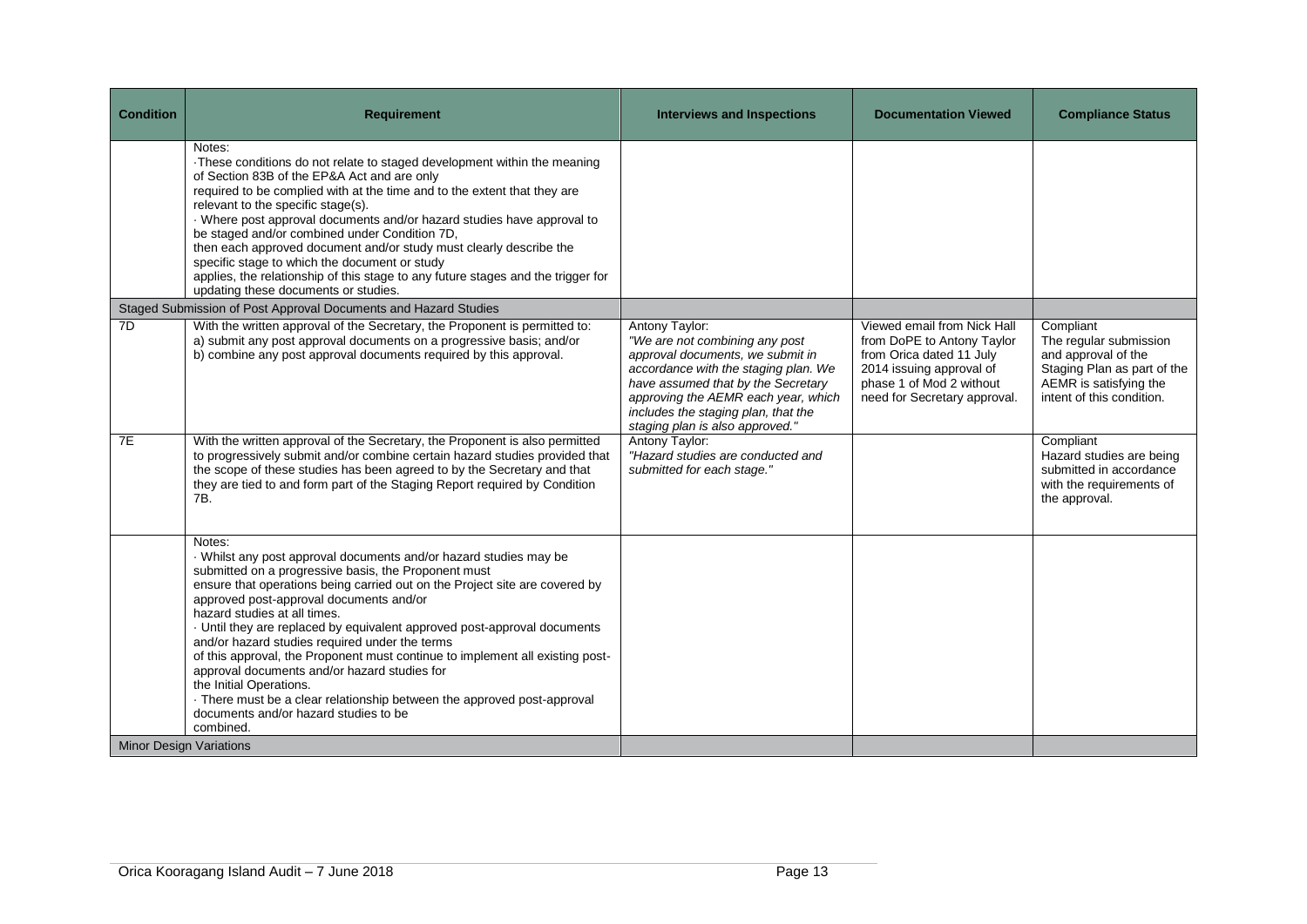| <b>Condition</b>           | <b>Requirement</b>                                                                                                                                                                                                                                                                                                  | <b>Interviews and Inspections</b>                                                                                                                     | <b>Documentation Viewed</b>                                                                                                                                                                                                                   | <b>Compliance Status</b>                                                                                             |
|----------------------------|---------------------------------------------------------------------------------------------------------------------------------------------------------------------------------------------------------------------------------------------------------------------------------------------------------------------|-------------------------------------------------------------------------------------------------------------------------------------------------------|-----------------------------------------------------------------------------------------------------------------------------------------------------------------------------------------------------------------------------------------------|----------------------------------------------------------------------------------------------------------------------|
| 7F                         | At the written request of the Proponent, the Secretary may approve in<br>writing, minor design variations to the plans approved in Condition 2d) in<br>relation to ancillary infrastructure but only if the Secretary considers the<br>variations to be minor.                                                      | Antony Taylor:<br>"The boiler relocation was submitted<br>as a minor design variation and was<br>approved by the Secretary."                          | Viewed email from Deana<br>Burns from DoPE to Antony<br>Taylor from Orica dated 11<br>June 2015 which states "The<br>Department approves the<br>boiler relocation as a minor<br>desian variation in<br>accordance with Condition<br>$7(f).$ " | Compliant<br>The requirements of this<br>condition are being met.                                                    |
| <b>Structural Adequacy</b> |                                                                                                                                                                                                                                                                                                                     |                                                                                                                                                       |                                                                                                                                                                                                                                               |                                                                                                                      |
| 8                          | The Proponent shall ensure that all new buildings and structures on the site<br>are constructed in accordance with the relevant requirements of the BCA.                                                                                                                                                            | Antony Taylor:<br>"No new buildings or structures have<br>been built which required occupation<br>certificates during this audit period."             |                                                                                                                                                                                                                                               | Not triggered<br>This condition has not<br>been triggered.                                                           |
|                            | Notes:<br>• Under Part 4A of the EP&A Act, the Proponent is required to obtain<br>construction and occupation certificates for the proposed building works.<br>• Part 8 of the EP&A Regulation sets out the requirements for the<br>certification of the project.                                                   |                                                                                                                                                       |                                                                                                                                                                                                                                               |                                                                                                                      |
|                            | Protection of Public Infrastructure                                                                                                                                                                                                                                                                                 |                                                                                                                                                       |                                                                                                                                                                                                                                               |                                                                                                                      |
| 9                          | The Proponent shall:<br>(a) repair, or pay the full costs associated with repairing, any public<br>infrastructure that is damaged by the Project; and<br>(b) relocate, or pay the full costs associated with relocating, any public<br>infrastructure that needs to be relocated as a result of the Project.)       | Antony Taylor:<br>"No new works have been completed<br>which damaged or required relocating<br>of public infrastructure during this audit<br>period." |                                                                                                                                                                                                                                               | Not triggered<br>This condition has not<br>been triggered as there<br>has been no damage to<br>public infrastructure |
| 10                         | Prior to commencement of construction, the Proponent shall prepare a<br>dilapidation report of the public infrastructure in the vicinity of the Project<br>Site (including roads, gutters, footpaths), in consultation with Newcastle<br>Port Corporation and submit a copy of this report to the Director-General. | Antony Taylor:<br>"There has been no additional<br>requirement to provide an updated<br>dilapidation report approved in 2011."                        |                                                                                                                                                                                                                                               | Not triggered<br>There has been no<br>change since this<br>condition was audited in<br>2014.                         |
| 11                         | Prior to the construction of any utility works, the Proponent shall obtain the<br>relevant approvals from service providers, including Hunter Water<br>Corporation.                                                                                                                                                 | Antony Taylor:<br>"There has been no new construction<br>of any utility works."                                                                       |                                                                                                                                                                                                                                               | Not triggered<br>The requirements of this<br>condition have not been<br>triggered.                                   |
|                            | Operation of Plant and Equipment                                                                                                                                                                                                                                                                                    |                                                                                                                                                       |                                                                                                                                                                                                                                               |                                                                                                                      |
| 12                         | The Proponent shall ensure that all plant and equipment used on the site is:                                                                                                                                                                                                                                        |                                                                                                                                                       |                                                                                                                                                                                                                                               | Compliant                                                                                                            |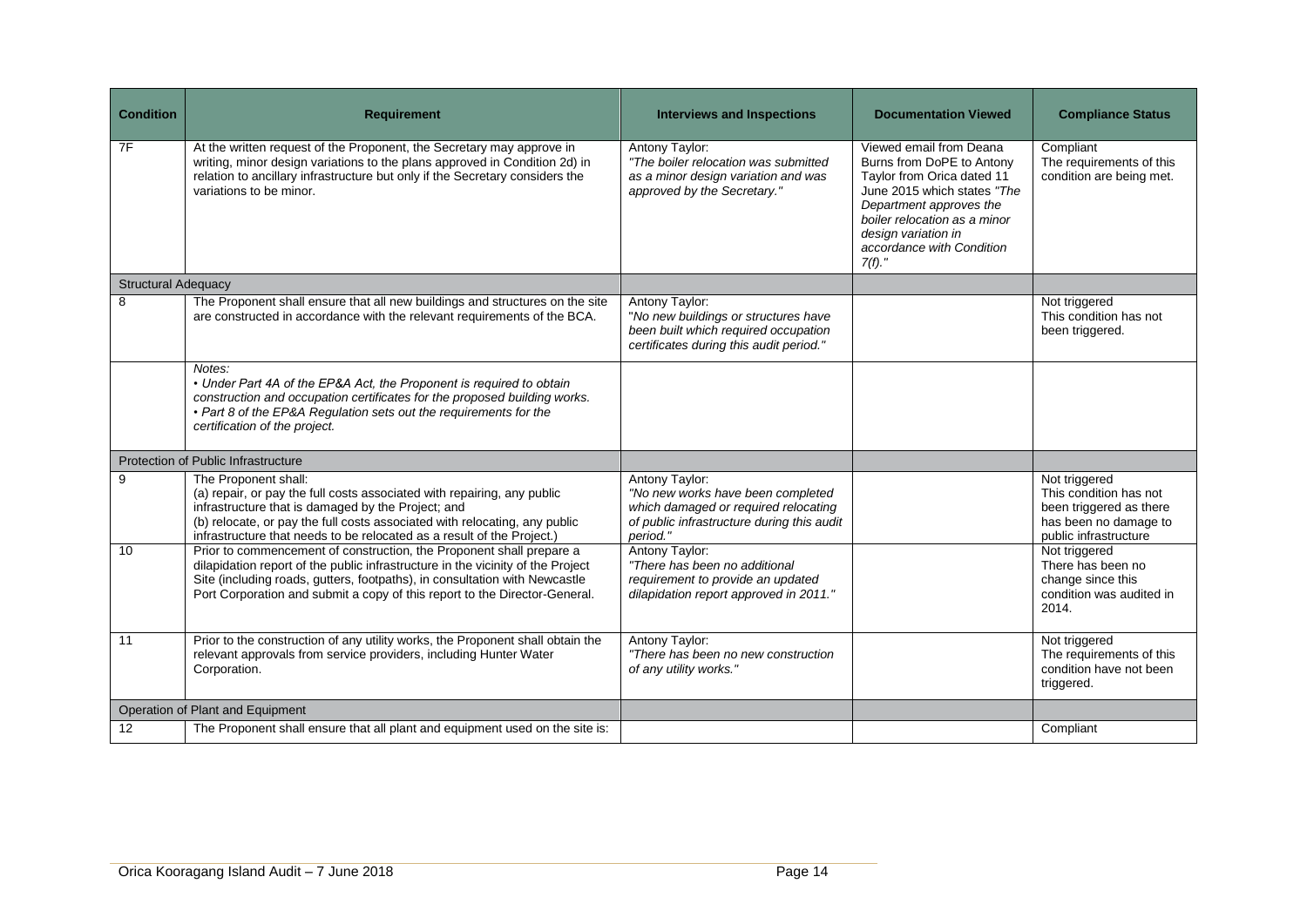| <b>Condition</b> | <b>Requirement</b>                                                                                        | <b>Interviews and Inspections</b>                                                                                                                                                                                                                                                                                                                                                                                                                                                                                                                                                                                                                                                                                                                                                                                                                                                                                                                                                                                                                                                                                                                                                                                                                                                                                                                                                                                                                                                                                                                                                                                                                                                            | <b>Documentation Viewed</b>                                                                                                                                                                                                                                                                                                               | <b>Compliance Status</b>                                                                                                                                                                                                                                                                               |
|------------------|-----------------------------------------------------------------------------------------------------------|----------------------------------------------------------------------------------------------------------------------------------------------------------------------------------------------------------------------------------------------------------------------------------------------------------------------------------------------------------------------------------------------------------------------------------------------------------------------------------------------------------------------------------------------------------------------------------------------------------------------------------------------------------------------------------------------------------------------------------------------------------------------------------------------------------------------------------------------------------------------------------------------------------------------------------------------------------------------------------------------------------------------------------------------------------------------------------------------------------------------------------------------------------------------------------------------------------------------------------------------------------------------------------------------------------------------------------------------------------------------------------------------------------------------------------------------------------------------------------------------------------------------------------------------------------------------------------------------------------------------------------------------------------------------------------------------|-------------------------------------------------------------------------------------------------------------------------------------------------------------------------------------------------------------------------------------------------------------------------------------------------------------------------------------------|--------------------------------------------------------------------------------------------------------------------------------------------------------------------------------------------------------------------------------------------------------------------------------------------------------|
|                  | (a) maintained in a proper and efficient condition; and<br>(b) operated in a proper and efficient manner. | Bruce :<br>"SAP is our computer maintenance<br>management system in which all<br>equipment functional locations are set<br>up. We generate maintenance routines<br>according to reliability centred<br>maintenance. Critical equipment is<br>classified either as required by risk<br>assessment, required by statutory<br>inspections or required by model<br>procedures (corporate standards). For<br>example, there are no legal<br>requirements around checking of<br>machines, however our corporate<br>procedures indicate that we need<br>inspections and that we have<br>maintenance routines "<br>"For SI's inspections, we apply a<br>quantitative based risk assessment<br>using a system called CAPSTONE.<br>We used to do qualitative based risk<br>assessments."<br>"At the moment 9 inspections across<br>the plant have a deferral on them. For<br>those inspection that are due now,<br>we're looking for a risk assessment on<br>them to see if we can move the<br>inspection to next week or when there<br>is a shutdown etc.<br>"Our philosophy is to have routines for<br>all general inspections. If an issue is<br>raised then we do a FOMECA, then we<br>feed data in to a CAPSTONE process.<br>This is the quantitative process."<br>"We have approximately 15<br>maintenance staff in nitrates, 8 in<br>ammonia and a team of welders,<br>painters, scaffolders and pipe work<br>inspectors and structural inspectors."<br>"The transport system authorisation<br>process is in place so that you can't<br>deviate from it without approval. All<br>operating equipment is operating in<br>accordance with operating procedures<br>or CAPSTONE.". For SI's we know | Viewed "Cooling Tower<br>Microbiology Final Report" by<br>Sonic Food & Water dated 19<br>May 2017 and 21 July 2017<br>which shows levels below<br>acceptable threshold.<br>Viewed "Maintenance<br>Scheduling Overview List"<br>and "PM Notification:<br>Maintenance Request" which<br>show regular maintenance of<br>plant and equipment. | All aspects of the plant<br>viewed during the site visit<br>were observed to be kept<br>clean and tidy, and<br>records reviewed show<br>that regular maintenance<br>is being undertaken as<br>required. Sufficient<br>resources have been<br>deployed by Orica to<br>ensure maintenance is<br>regular. |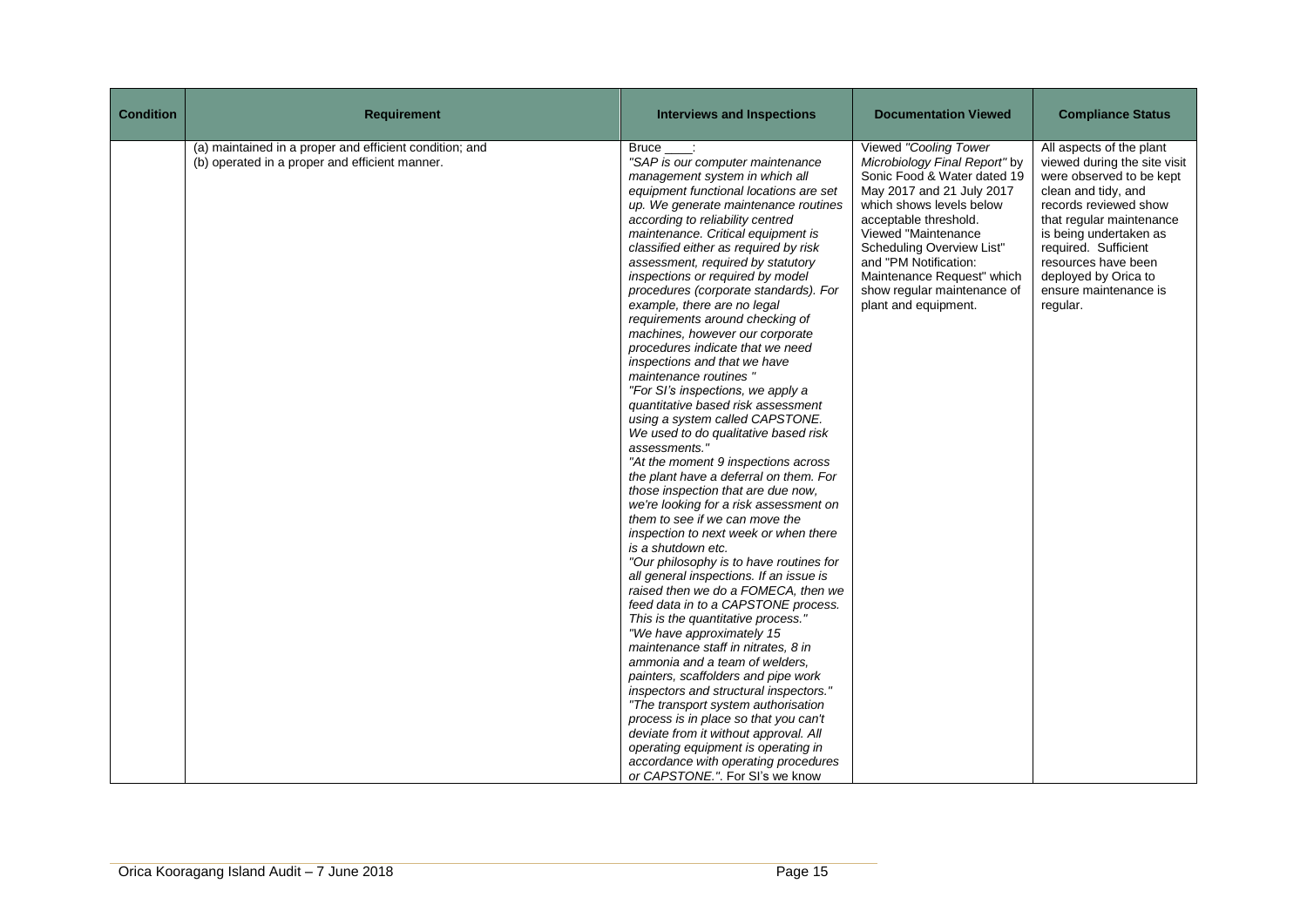| <b>Condition</b> | <b>Requirement</b>                                                                                                                                                                                                                                                                                                              | Interviews and Inspections                                                                                                                                                                      | <b>Documentation Viewed</b> | <b>Compliance Status</b>                                                                                                            |
|------------------|---------------------------------------------------------------------------------------------------------------------------------------------------------------------------------------------------------------------------------------------------------------------------------------------------------------------------------|-------------------------------------------------------------------------------------------------------------------------------------------------------------------------------------------------|-----------------------------|-------------------------------------------------------------------------------------------------------------------------------------|
|                  |                                                                                                                                                                                                                                                                                                                                 | what is due in the next 30 days, so we<br>plan for that and then deliver. If there is<br>anything we know we will be unable to<br>do we do a risk assessment to work<br>out what we can defer." |                             |                                                                                                                                     |
|                  | Section 94 Contributions                                                                                                                                                                                                                                                                                                        |                                                                                                                                                                                                 |                             |                                                                                                                                     |
| 13               | Prior to the operation of the Project, the Proponent shall pay Council<br>\$272,000 in Section 94 contributions. Notes: This contribution is subject to<br>indexation to reflect quarterly variations in the Consumer Price Index All<br>Group Index Number for Sydney, as published by the Australian Bureau of<br>Statistics. |                                                                                                                                                                                                 |                             | Not triggered<br>This was assessed as<br>compliant in the previous<br>audit and is not required<br>to be re-assessed this<br>audit. |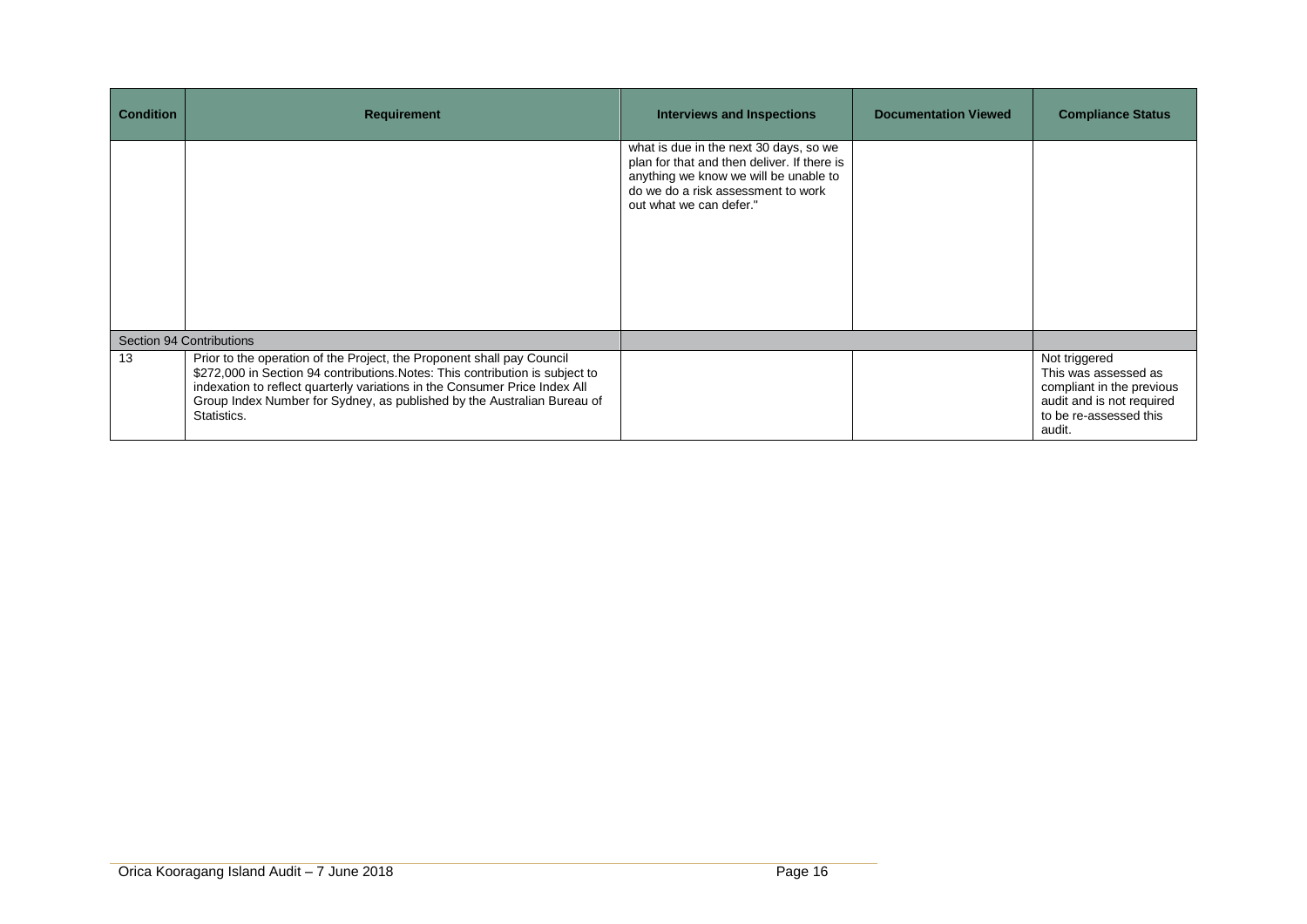## **Table 7** – Specific Environmental Conditions

| <b>Conditi</b><br><b>on</b> | <b>Requirement</b>                                                                                                                                                                                                                                                                                                                                                                                                                                | <b>Interviews and Inspections</b>                               | <b>Documentation Viewed</b>                                                                                                                                                                                                                                                                                                          | <b>Compliance Status</b>                                          |
|-----------------------------|---------------------------------------------------------------------------------------------------------------------------------------------------------------------------------------------------------------------------------------------------------------------------------------------------------------------------------------------------------------------------------------------------------------------------------------------------|-----------------------------------------------------------------|--------------------------------------------------------------------------------------------------------------------------------------------------------------------------------------------------------------------------------------------------------------------------------------------------------------------------------------|-------------------------------------------------------------------|
|                             | <b>Specific Environmental Conditions</b>                                                                                                                                                                                                                                                                                                                                                                                                          |                                                                 |                                                                                                                                                                                                                                                                                                                                      |                                                                   |
| <b>Hazards</b>              |                                                                                                                                                                                                                                                                                                                                                                                                                                                   |                                                                 |                                                                                                                                                                                                                                                                                                                                      |                                                                   |
| 14                          | At least one month prior to the<br>commencement of construction<br>of each Project stage (except for<br>construction of those preliminary<br>works that are outside the scope<br>of the hazard studies), or within<br>such further period as the<br>Secretary may agree, the<br>Proponent shall prepare and<br>submit for the approval of the<br>Secretary the studies set out<br>under subsections (a) to (d) (the<br>pre-construction studies). | Antony Taylor:<br>"Construction of MOD2 commenced in August 15" | Viewed letter from Deana Burn from DoPE<br>to Antony Taylor from Orica dated 23 June<br>2015 for MOD2 pre-construction approval<br>which states "The Department approves the<br>pre-construction documentation and notes<br>that Orica has satisfied all pre-construction<br>requirements of the project approval<br>06 0129 MOD 2." | Compliant<br>The requirements of this<br>condition are being met. |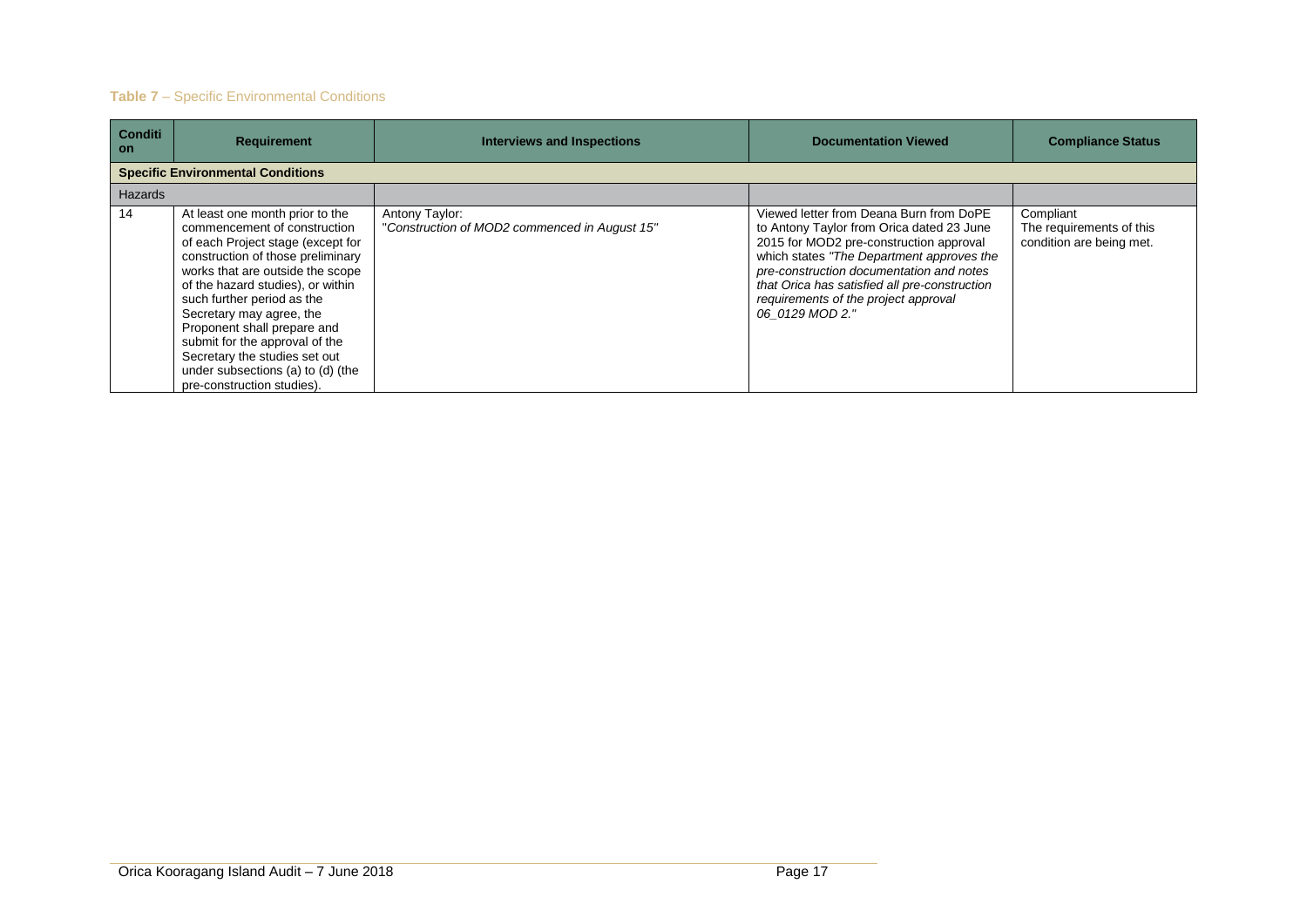| <b>Conditi</b><br><b>on</b> | <b>Requirement</b>                                                                                                                                                                                                                                                                                                                                                                                                                                                                                 | <b>Interviews and Inspections</b>                                                                                                                                                                                                                                                                                                                                                                                                                                                                                                                                                                                                                                                                                                            | <b>Documentation Viewed</b>                                                                                                                                                                                                                                                                                                                                                                                                                                                                                                                                                                                                                                                                                                                                                                                                                                                                                                                                                               | <b>Compliance Status</b> |
|-----------------------------|----------------------------------------------------------------------------------------------------------------------------------------------------------------------------------------------------------------------------------------------------------------------------------------------------------------------------------------------------------------------------------------------------------------------------------------------------------------------------------------------------|----------------------------------------------------------------------------------------------------------------------------------------------------------------------------------------------------------------------------------------------------------------------------------------------------------------------------------------------------------------------------------------------------------------------------------------------------------------------------------------------------------------------------------------------------------------------------------------------------------------------------------------------------------------------------------------------------------------------------------------------|-------------------------------------------------------------------------------------------------------------------------------------------------------------------------------------------------------------------------------------------------------------------------------------------------------------------------------------------------------------------------------------------------------------------------------------------------------------------------------------------------------------------------------------------------------------------------------------------------------------------------------------------------------------------------------------------------------------------------------------------------------------------------------------------------------------------------------------------------------------------------------------------------------------------------------------------------------------------------------------------|--------------------------|
|                             | (a) A Fire Safety Study to include<br>the Initial Operations and each<br>project stage. This study shall<br>cover the relevant aspects of the<br>Department's Planning's<br>Hazardous Industry Planning<br>Advisory Paper No.2 - Fire<br>Safety Study Guidelines and the<br>New South Wales Government's<br><b>Best Practice Guidelines for</b><br><b>Contaminated Water Retention</b><br>and Treatment Systems.<br>The study shall also be<br>submitted for approval, to the<br>NSW Fire Brigade: | Antony Taylor:<br>"We do one fire safety study for each stage as required. Each<br>study is updated for each phase and a site-wide fire safety study<br>was updated to include the new boiler. If we build a new plant or<br>do a major change to the site we do a new fire safety study."<br>"The update in 2016 included additional LPG quantities for the<br>flares, the boiler location change and the gas inventory."<br>"In order to get approval for each stage we submit a new fire<br>safety study which is ultimately incorporated into the site wide<br>fire safety study."<br>"Since 2014 AMI and boiler projects were found to be adequate<br>for necessary fire as the referencing was changed but the<br>analysis was valid." | Viewed letter from Deana Burn from DoPE<br>to Antony Taylor from Orica dated 23 June<br>2015 for MOD2 pre-construction approval<br>which states "Orica confirmed that the FSS"<br>dated 21 June 2011 has been reviewed and<br>is still valid for the AMI ProjectThe<br>Department has no further requirements in<br>relation to condition 14(a)."<br>Viewed letter from Deana Burn from DoPE<br>to Antony Taylor from Orica dated 27 July<br>2015 for boiler relocation pre-construction<br>approval which states<br>"Orica has confirmed that the FSS dated 16<br>July 2013 has been reviewed and remains<br>valid for the boiler relocation The<br>Department has reviewed your letter dated 9<br>July 2015 and has no further requirements in<br>relation to Condition 14(a)."<br>Viewed "Fire Safety Study, Orica Australia<br>Pty Ltd, Kooragang Island Site" by Pinnacle<br>Risk Management dated 14 February 2016<br>which includes updates to include AMI and<br>boiler projects. |                          |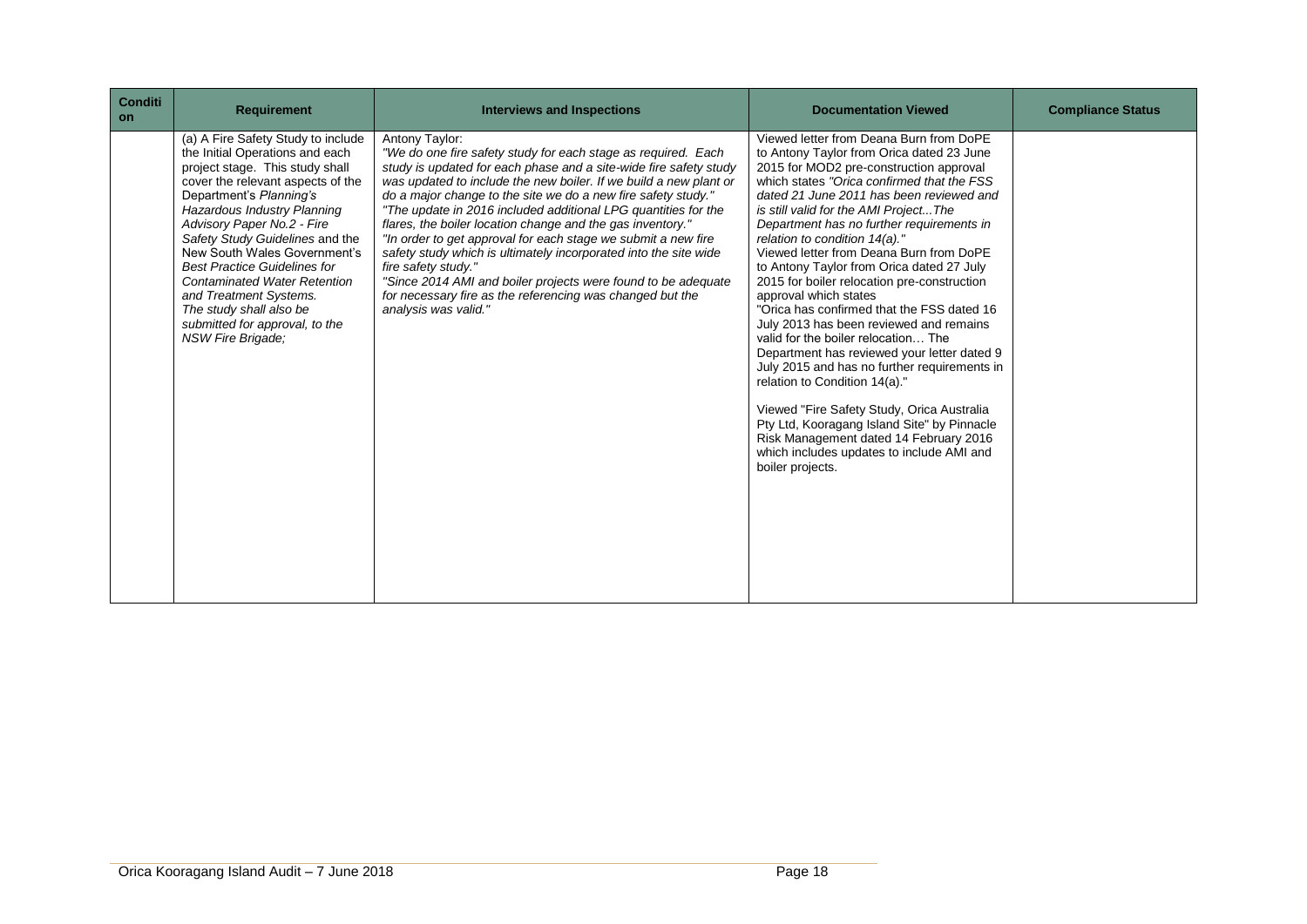| <b>Conditi</b><br>on | <b>Requirement</b>                                                                                                                                                                                                                                                                                                                                                                                                                                                                                                                                                                                              | <b>Interviews and Inspections</b>                                                                                                                          | <b>Documentation Viewed</b>                                                                                                                                                                                                                                                                                                                                                                                                                                                                                                                                                                                                                                                                                                                                                                                                                                                                                                                                                                                                                                                                                                                                                                                                                                                                              | <b>Compliance Status</b> |
|----------------------|-----------------------------------------------------------------------------------------------------------------------------------------------------------------------------------------------------------------------------------------------------------------------------------------------------------------------------------------------------------------------------------------------------------------------------------------------------------------------------------------------------------------------------------------------------------------------------------------------------------------|------------------------------------------------------------------------------------------------------------------------------------------------------------|----------------------------------------------------------------------------------------------------------------------------------------------------------------------------------------------------------------------------------------------------------------------------------------------------------------------------------------------------------------------------------------------------------------------------------------------------------------------------------------------------------------------------------------------------------------------------------------------------------------------------------------------------------------------------------------------------------------------------------------------------------------------------------------------------------------------------------------------------------------------------------------------------------------------------------------------------------------------------------------------------------------------------------------------------------------------------------------------------------------------------------------------------------------------------------------------------------------------------------------------------------------------------------------------------------|--------------------------|
|                      | (b) A Hazard and Operability<br>Study, chaired by a qualified<br>person, independent of the<br>Project approved by the<br>Secretary prior to the<br>commencement of the study (for<br>each project stage). The study<br>shall be consistent with the<br>Department of Planning's<br>Hazardous Industry Planning<br>Advisory Paper No.8 - HAZOP<br>Guidelines. The study report<br>must be accompanied by a<br>program for the implementation<br>of all recommendations made in<br>the report. If the Proponent<br>intends to defer the<br>implementation of a<br>recommendation, reasons must<br>be documented; | Antony Taylor:<br>"AMI had HAZOP approved in pre-construction, amendments<br>were asked to be made and we re-submitted for boiler relocation<br>approval." | Viewed letter from Deana Burn from DoPE<br>to Antony Taylor from Orica dated 23 June<br>2015 for MOD2 pre-construction approval<br>which states "The Department therefore<br>approves the HAZOP, subject to:<br>- submission of an action plan for the<br>outstanding recommendations to the<br>Department within one month of the<br>approval of the study<br>- implementation of the outstanding<br>recommendations in a timely manner."<br>Viewed letter from Deana Burn from DoPE<br>to Antony Taylor from Orica dated 27 July<br>2015 for boiler relocation pre-construction<br>approval which states "A supplementary<br>HAZOP report was submitted for the boiler<br>relocation dated 22 June 2015. The<br>Department therefore approves the HAZOP,<br>subject to:<br>- submission of an action plan for the<br>outstanding recommendations to the<br>Department within one month of the<br>approval of the study<br>- implementation of the outstanding<br>recommendations in a timely manner."<br>Viewed "Hazard Audit 2016" dated 11<br>November 2016 which refers to The<br>Department of Planning's "Industry Planning<br>Advisory Paper No. 8" which states "The<br>majority of actions have been completed<br>however there are some open actions as<br>appropriate to the stage projects. |                          |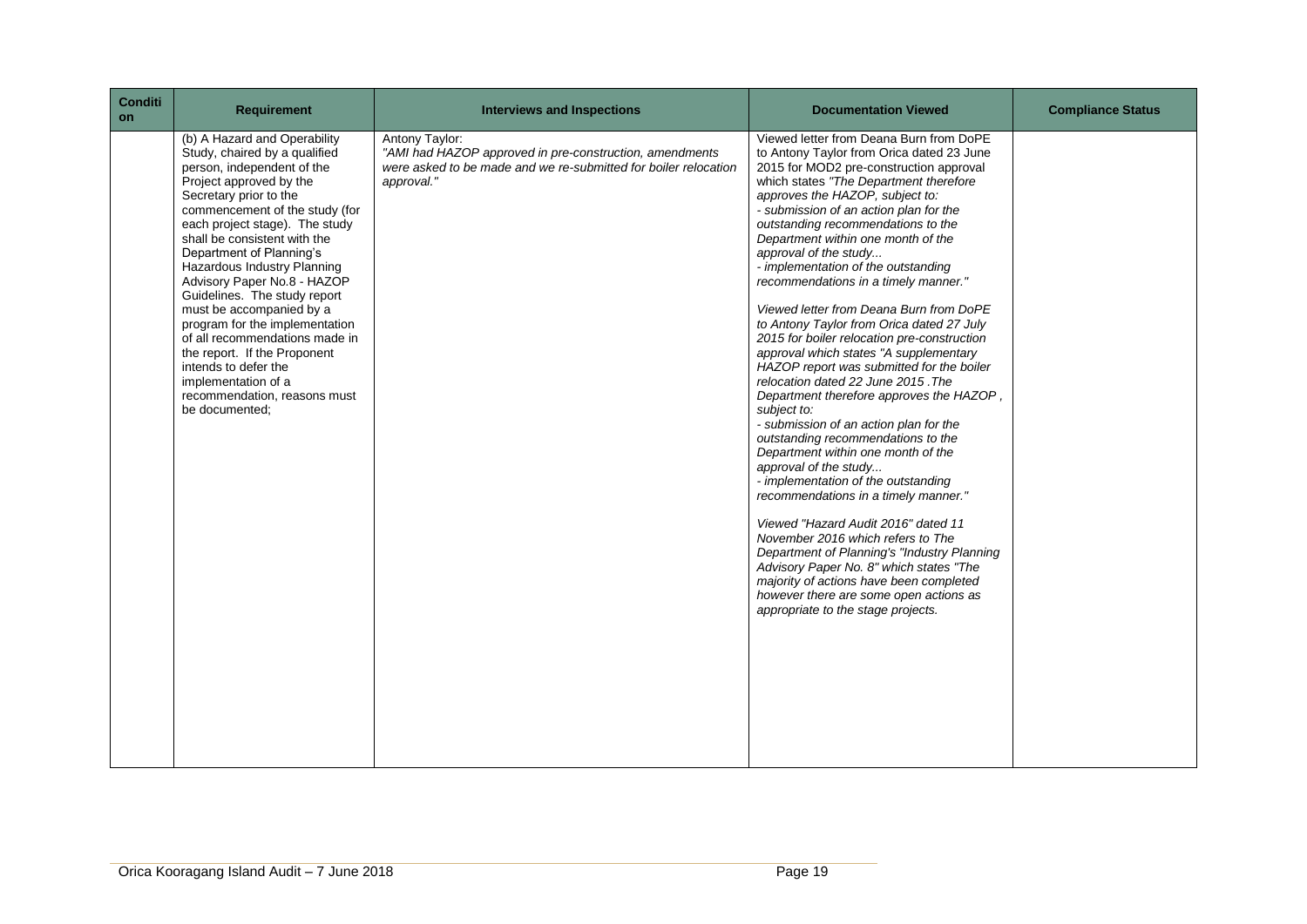| <b>Conditi</b><br>on | <b>Requirement</b>                                                                                                                                                                                                                                                                                                                                                                                                                                                                                                                                                                                                                                                                                                                                              | <b>Interviews and Inspections</b>                                                                                                                             | <b>Documentation Viewed</b>                                                                                                                                                                                                                                                                                                                                                                                                                                                                                                                                                                                                                                                                        | <b>Compliance Status</b> |
|----------------------|-----------------------------------------------------------------------------------------------------------------------------------------------------------------------------------------------------------------------------------------------------------------------------------------------------------------------------------------------------------------------------------------------------------------------------------------------------------------------------------------------------------------------------------------------------------------------------------------------------------------------------------------------------------------------------------------------------------------------------------------------------------------|---------------------------------------------------------------------------------------------------------------------------------------------------------------|----------------------------------------------------------------------------------------------------------------------------------------------------------------------------------------------------------------------------------------------------------------------------------------------------------------------------------------------------------------------------------------------------------------------------------------------------------------------------------------------------------------------------------------------------------------------------------------------------------------------------------------------------------------------------------------------------|--------------------------|
|                      | (c) A Final Hazards Analysis<br>(FHA) of the Project as modified,<br>consistent with the Department<br>of Planning's Hazardous Industry<br>Planning Advisory Paper No. 6-<br>Guidelines for Hazard Analysis.<br>The Final Hazard Analysis shall:<br>report on the implementation of<br>the recommendations of the<br>Preliminary Hazard Analysis;<br>· re-evaluate and reconfirm the<br>relevant data and assumptions<br>from the Preliminary Hazard<br>Analysis:<br>· re-evaluate and reconfirm all<br>control measures for prevention<br>and mitigation of incidents; and<br>· evaluate all relevant findings<br>and recommendations from the<br>official investigation report(s), as<br>available, relating to the accident<br>at West, Texas in April 2013. | Antony Taylor:<br>"AMI FHA submitted and approved. The Boiler approval stated<br>that no additional changes to the FHA originally submitted were<br>required" | Viewed letter from Deana Burn from DoPE<br>to Antony Taylor from Orica dated 23 June<br>2015 for MOD2 pre-construction approval<br>which states "The Department advises that<br>Orica has adequately satisfied Condition 14<br>$(c)$ ."<br>Viewed letter from Deana Burn from DoPE<br>to Antony Taylor from Orica dated 27 July<br>2015 for boiler relocation pre-construction<br>approval which states "The Department<br>advises that Orica has adequately satisfied<br>Condition 14 (c)."                                                                                                                                                                                                       |                          |
|                      | (d) A Construction Safety Study<br>consistent with the Department's<br>Hazardous Industry Planning<br>Advisory Paper No.7 -<br><b>Construction Safety Guidelines</b><br>for each project stage. For a<br>project in which the construction<br>period exceeds six (6) months,<br>the commissioning portion of the<br><b>Construction Safety Study may</b><br>be submitted two months prior to<br>the commencement of<br>commissioning.                                                                                                                                                                                                                                                                                                                           | Antony Taylor:<br>"Construction Safety Studies were completed for AMI and the<br>boiler relocation"                                                           | Viewed letter from Deana Burn from DoPE<br>to Antony Taylor from Orica dated 23 June<br>2015 for MOD2 pre-construction approval<br>which states "The CSS is consistent with the<br>Department's Hazardous Industry Planning<br>and Advisory Paper No.7 and satisfies the<br>requirements of Condition 14(d)."<br>Viewed letter from Deana Burn from DoPE<br>to Antony Taylor from Orica dated 27 July<br>2015 for boiler relocation pre-construction<br>approval which states "The Department has<br>reviewed the CSS and notes that it is<br>consistent with the Department's Hazardous<br>Industry Planning and Advisory Paper No.7<br>and satisfies the requirements of Condition<br>$14(d)$ ." |                          |
| Pre-commissioning    |                                                                                                                                                                                                                                                                                                                                                                                                                                                                                                                                                                                                                                                                                                                                                                 |                                                                                                                                                               |                                                                                                                                                                                                                                                                                                                                                                                                                                                                                                                                                                                                                                                                                                    |                          |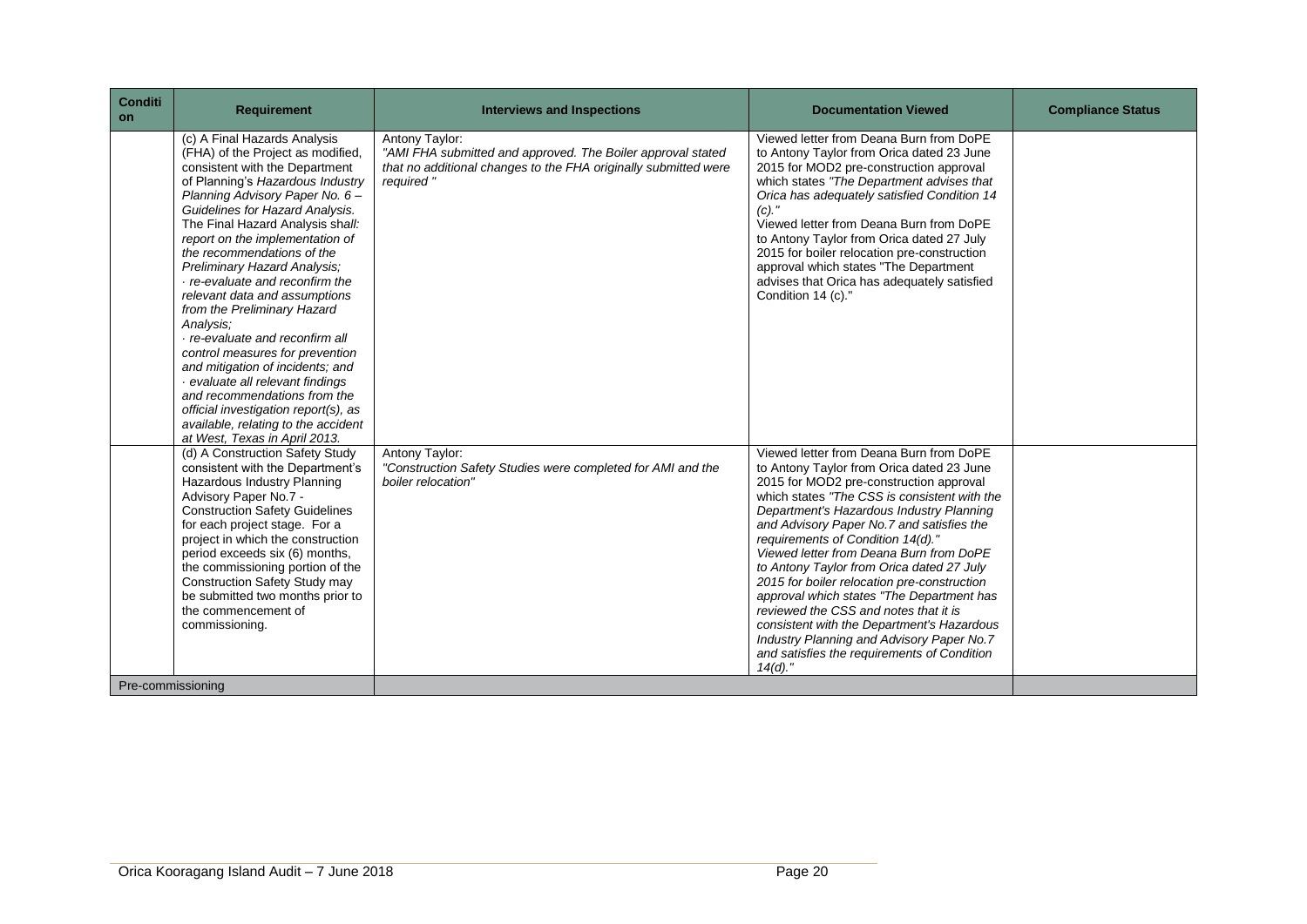| <b>Conditi</b><br><b>on</b> | <b>Requirement</b>                                                                                                                                                                                                                                                                                                                                                                                                                                                                                        | <b>Interviews and Inspections</b>                                                                                                                      | <b>Documentation Viewed</b>                                                                                                                                                                                                                                                                                                                                                                                                                                                                                                                                                            | <b>Compliance Status</b>                                          |
|-----------------------------|-----------------------------------------------------------------------------------------------------------------------------------------------------------------------------------------------------------------------------------------------------------------------------------------------------------------------------------------------------------------------------------------------------------------------------------------------------------------------------------------------------------|--------------------------------------------------------------------------------------------------------------------------------------------------------|----------------------------------------------------------------------------------------------------------------------------------------------------------------------------------------------------------------------------------------------------------------------------------------------------------------------------------------------------------------------------------------------------------------------------------------------------------------------------------------------------------------------------------------------------------------------------------------|-------------------------------------------------------------------|
| 15                          | The Proponent shall develop and<br>implement the plans and<br>systems set out under<br>subsections (a) to (c), no later<br>than two months prior to the<br>commencement of<br>commissioning of each Project<br>stage, or within such further<br>period as the Secretary may<br>agree. The Proponent shall<br>submit, for the approval of the<br>Secretary, documentation<br>describing those plans and<br>systems. Commissioning shall<br>not commence until approval has<br>been given by the Secretary. | Antony Taylor:<br>"The safety of people outside the facility who may be at risk from<br>the Project is considered in the site Emergency Response Plan" | Viewed letter from Deana Burn from DoPE<br>to Antony Taylor from Orica dated 2<br>September 2015 which states "The<br>Department approves the pre-<br>commissioning documents and notes that<br>Orica has satisfied all pre-operation<br>requirements of the project approval<br>08 0129 as modified for construction of the<br>ammonia flares."<br>Viewed email from Antony Taylor from Orica<br>to Deana Burn from DoPE dated 13<br>September 2015 which shows submission of<br>pre-commissioning documentation within 2<br>months prior to commencement of<br>commission of flares. | Compliant<br>The requirements of this<br>condition are being met. |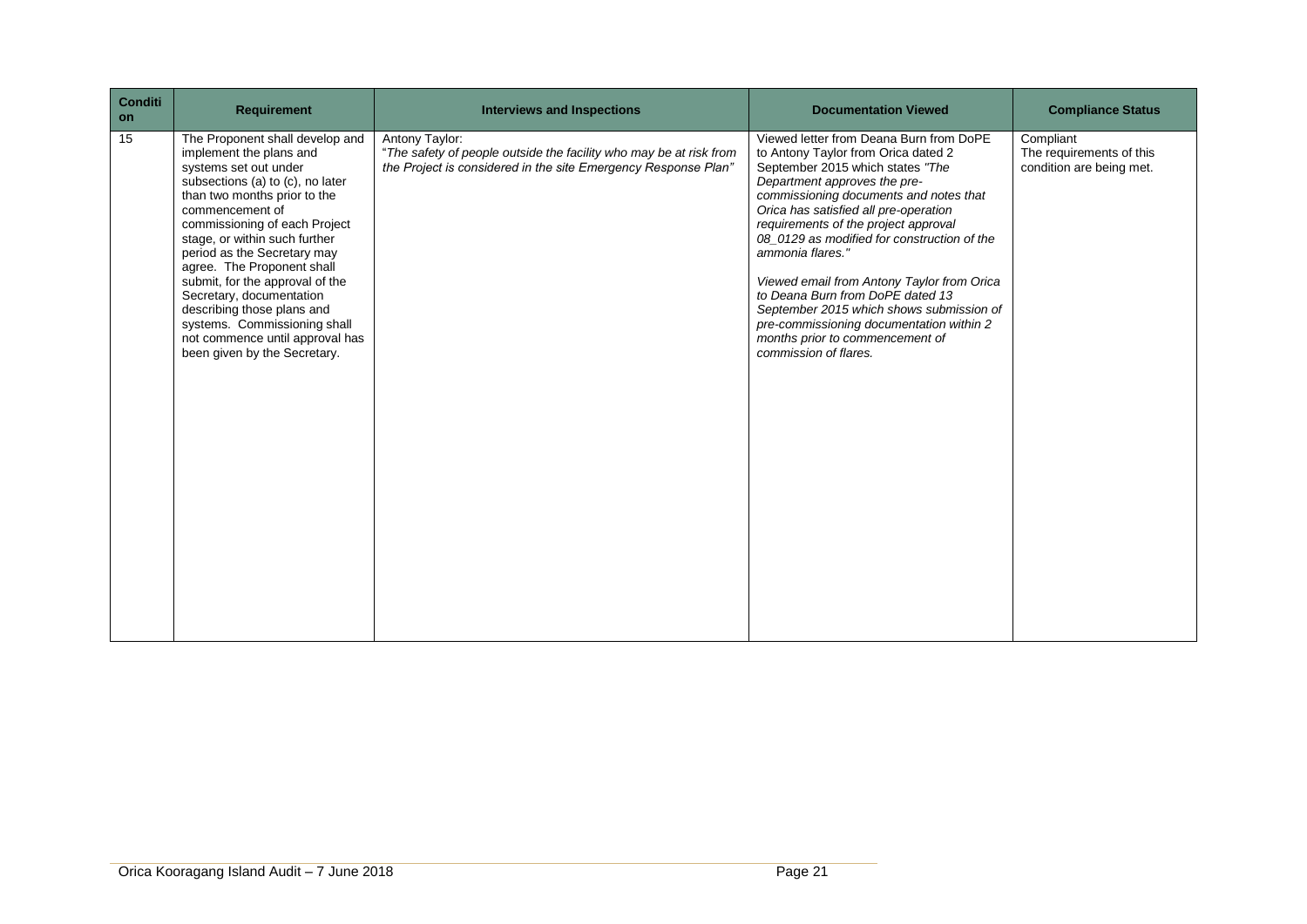| Conditi<br><b>on</b> | <b>Requirement</b>                                                                                                                                                                                                                                                                                                                                                                                                                                                                                                                                                                               | <b>Interviews and Inspections</b>                                                                                                                                                                                                                                                                                                        | <b>Documentation Viewed</b>                                                                                                                                                                                                                                                                                                                                                                                                                                                                                                                                                                                                                                                    | <b>Compliance Status</b> |
|----------------------|--------------------------------------------------------------------------------------------------------------------------------------------------------------------------------------------------------------------------------------------------------------------------------------------------------------------------------------------------------------------------------------------------------------------------------------------------------------------------------------------------------------------------------------------------------------------------------------------------|------------------------------------------------------------------------------------------------------------------------------------------------------------------------------------------------------------------------------------------------------------------------------------------------------------------------------------------|--------------------------------------------------------------------------------------------------------------------------------------------------------------------------------------------------------------------------------------------------------------------------------------------------------------------------------------------------------------------------------------------------------------------------------------------------------------------------------------------------------------------------------------------------------------------------------------------------------------------------------------------------------------------------------|--------------------------|
|                      | (a) Transport of Hazardous<br>Materials Plan - arrangements<br>covering the transport of<br>hazardous materials including<br>details of routes to be used for<br>the movement of vehicles<br>carrying hazardous materials to<br>or from the site (Initial Operations<br>and Project). The routes<br>selected shall be consistent with<br>the Department of Planning's<br>Hazardous Industry Planning<br>Advisory Paper No 11, 'Route<br>Selection'. Suitable routes<br>identified in the study shall be<br>used except where departures<br>are necessary for local deliveries<br>or emergencies. | Antony Taylor:<br>"Since last time we've completed the THMP on 22/4/13, the<br>boiler project and AMI don't change the transport of hazardous<br>as both stages aren't associated with the manufacture of<br>Ammonium Nitrate."                                                                                                          | Viewed letter from Deana Burn from DoPE<br>to Antony Taylor from Orica dated 2<br>September 2015 which states "The<br>operation of the ammonia flares will not<br>result in a change of the transport<br>movements therefore this condition is not<br>applicable."<br>Viewed email from Antony Taylor from Orica<br>to Deana Burn from DoPE dated 13<br>September 2015 which shows submission of<br>pre-commissioning documentation within 2<br>months prior to commencement of<br>commission of flares.                                                                                                                                                                       |                          |
|                      | (b) Emergency Plan - The<br>Proponent's Emergency Plan<br>and detailed procedures shall be<br>updated to include<br>the Project as modified and must<br>be maintained for the life of the<br>Project. The plan shall include<br>detailed procedures<br>for the safety of all people<br>including consideration of the<br>safety of all people outside of the<br>facility who may<br>be at risk from the Project. The<br>Plan shall be consistent with the<br>Department of Planning's<br>Hazardous<br>Industry Planning Advisory Paper<br>No. 1, 'Industry Emergency<br>Planning Guidelines'.    | Antony Taylor:<br>"Emergency plan is updated annually in line with our WorkCover<br>safety plan. The WSP is reviewed by SafeWork every 5 years,<br>the last review was 18/12/15. Changes to ERP due to AMI were<br>incorporated into the plan that was done in pre-start-up report on<br>7/8/15. We do four emergency exercises a year." | Viewed letter from Deana Burn from DoPE<br>to Antony Taylor from Orica dated 2<br>September 2015 which states "It is noted<br>that Orica has updated the Emergency<br>Response Plan to account for the operation<br>of the flares. The Department considers this<br>information as sufficient to satisfy the<br>requirements of Condition 15(b)."<br>Viewed "Safety Management System August<br>2015" which states "The ERP details for the<br>notification of emergency services, agencies,<br>adjacent neighbours and other stakeholders<br>in the event of an emergency," however<br>does not include detailed procedures for the<br>requirements stated in this condition. |                          |
|                      | (c) Safety Management System<br>- The Proponent's Safety<br>Management System shall be<br>updated to include<br>the Project as modified and must<br>be maintained for the life of the<br>Project. The document shall<br>clearly specify all safety<br>related procedures,                                                                                                                                                                                                                                                                                                                        | Antony Taylor:<br>"Updated for AMI in August 2015."<br>"All were updated for AMI."                                                                                                                                                                                                                                                       | Viewed letter from Deana Burn from DoPE<br>to Antony Taylor from Orica dated 2<br>September 2015 which states "The<br>Department advises that Orica has<br>adequately satisfied Condition 15(c) as it<br>relates to the ammonia flares and the report<br>is approved."<br>Viewed "Safety Management System August                                                                                                                                                                                                                                                                                                                                                              |                          |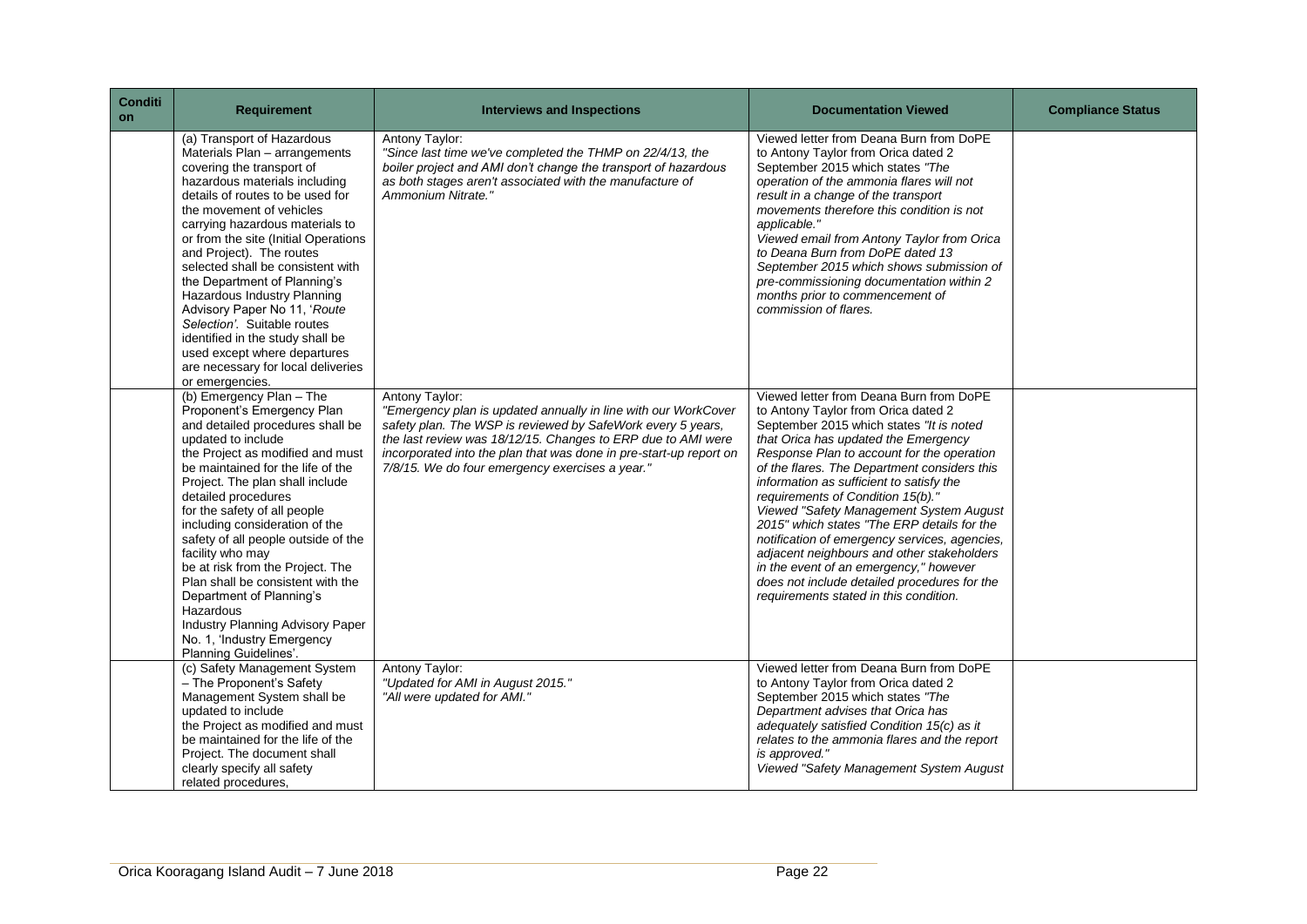| <b>Conditi</b><br>on | <b>Requirement</b>                                                                                                                                                                                                                                                                                                                                                                                                                                                                                                                                                                                                                                                                                                                                                                                                                                                                                                             | <b>Interviews and Inspections</b>                                                                                                                    |                                                                                                                                                                                                                                                                                                                                                                                                                                                       | <b>Compliance Status</b>                                         |
|----------------------|--------------------------------------------------------------------------------------------------------------------------------------------------------------------------------------------------------------------------------------------------------------------------------------------------------------------------------------------------------------------------------------------------------------------------------------------------------------------------------------------------------------------------------------------------------------------------------------------------------------------------------------------------------------------------------------------------------------------------------------------------------------------------------------------------------------------------------------------------------------------------------------------------------------------------------|------------------------------------------------------------------------------------------------------------------------------------------------------|-------------------------------------------------------------------------------------------------------------------------------------------------------------------------------------------------------------------------------------------------------------------------------------------------------------------------------------------------------------------------------------------------------------------------------------------------------|------------------------------------------------------------------|
|                      | responsibilities and policies,<br>along with details of mechanisms<br>for ensuring adherence<br>to the procedures. The<br>procedures shall ensure that the<br>testing frequencies of all safety<br>critical equipment<br>and systems are consistent with<br>the frequencies applied in the<br>fault tree analyses undertaken in<br>the<br><b>Preliminary Hazard</b><br>Analysis/Final Hazard Analysis.<br>Records shall be kept on-site<br>and shall be available for<br>inspection by the Secretary upon<br>request. The Safety<br>Management System shall be<br>developed in<br>accordance with the Department<br>of Planning's Hazardous Industry<br>Planning Advisory Paper No. 9,<br>'Safety<br>Management'.<br>Note: If a medication does not<br>require an update of the studies<br>listed in Conditions a) and)<br>above, the Proponent shall<br>provide written justification to the<br>satisfaction of the Secretary |                                                                                                                                                      | 2015" which has been updated to include<br>procedures for AMI                                                                                                                                                                                                                                                                                                                                                                                         |                                                                  |
| Pre-Start-up         |                                                                                                                                                                                                                                                                                                                                                                                                                                                                                                                                                                                                                                                                                                                                                                                                                                                                                                                                |                                                                                                                                                      |                                                                                                                                                                                                                                                                                                                                                                                                                                                       |                                                                  |
| 16                   | One month prior to the<br>commencement of operation of<br>each Project stage, the<br>Proponent shall submit to the<br>Secretary, a Pre-Start-up<br>Compliance Report detailing<br>compliance with conditions 14<br>and 15, including:<br>(a) dates of study/plan/system<br>submission, approval,<br>commencement of construction<br>and commissioning;<br>(b) actions taken or proposed, to<br>implement recommendations                                                                                                                                                                                                                                                                                                                                                                                                                                                                                                       | Antony Taylor:<br>"Since last audit only the AMI project triggered the requirements<br>of this condition, as the boiler has yet to be commissioned." | Viewed letter from Deana Burn from DoPE<br>to Antony Taylor dated 2 September 2015<br>which states "The Report fulfils the<br>requirements of Condition 16 and it is<br>accepted."<br>Viewed "Pre-Start-up Compliance Report<br>Phase 4: Ammonia Flare Installation August<br>2015" which outlines submission and<br>approval dates, actions taken to implement<br>recommendations from DoPE, and<br>responses to requirements from the<br>Secretary. | Compliant<br>The requirements of this<br>condition are being met |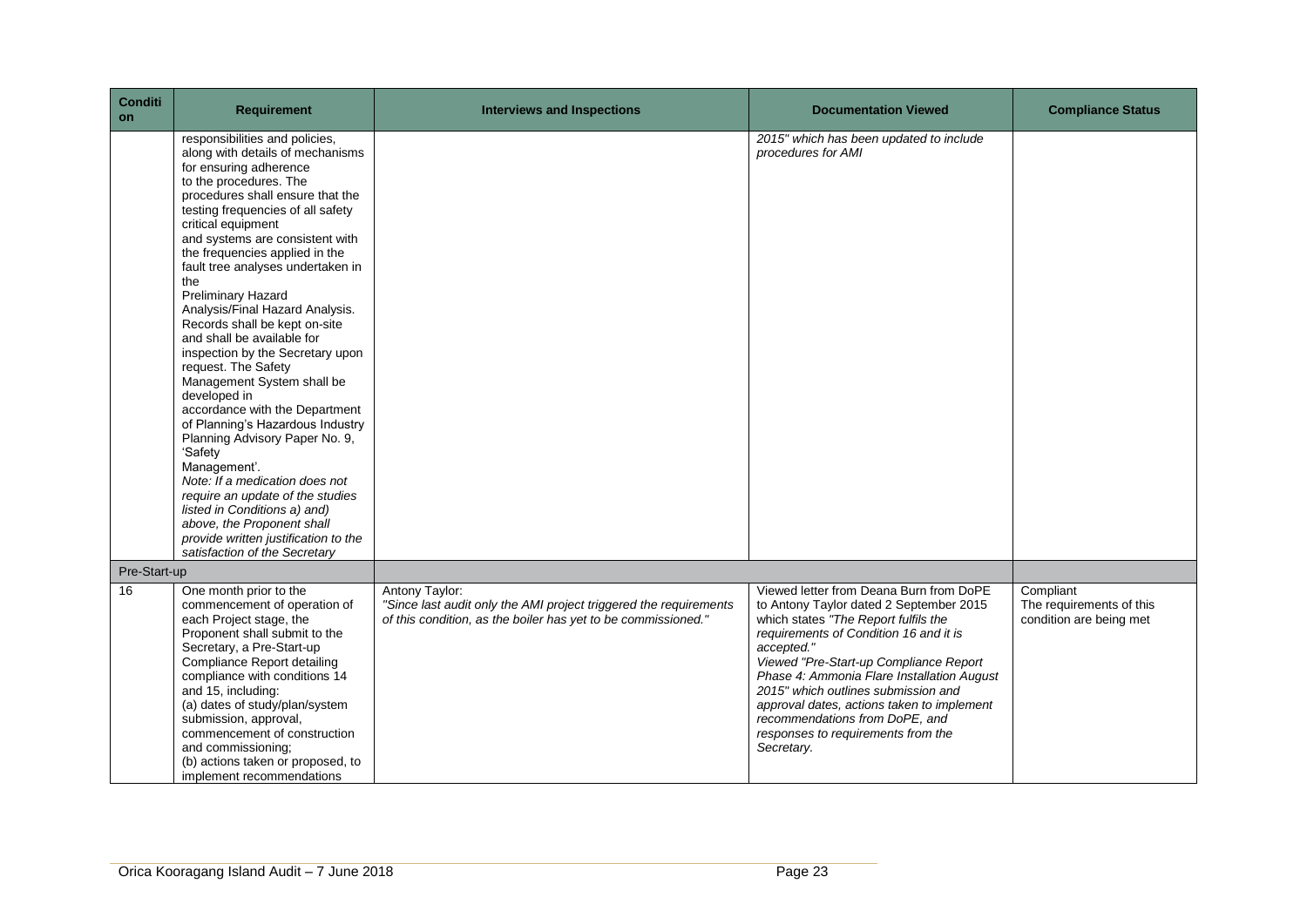| <b>Conditi</b><br>on | <b>Requirement</b>                                                                                                                                                                                                                                                                                                                                                                                                                                                                                                                                                                                   | <b>Interviews and Inspections</b>                                                                                                                                                                                                                                                                                                                                                                                                                                                                                                                                                                                                                                                                                 | <b>Documentation Viewed</b> | <b>Compliance Status</b>                                                                                                                                                                                                                      |
|----------------------|------------------------------------------------------------------------------------------------------------------------------------------------------------------------------------------------------------------------------------------------------------------------------------------------------------------------------------------------------------------------------------------------------------------------------------------------------------------------------------------------------------------------------------------------------------------------------------------------------|-------------------------------------------------------------------------------------------------------------------------------------------------------------------------------------------------------------------------------------------------------------------------------------------------------------------------------------------------------------------------------------------------------------------------------------------------------------------------------------------------------------------------------------------------------------------------------------------------------------------------------------------------------------------------------------------------------------------|-----------------------------|-----------------------------------------------------------------------------------------------------------------------------------------------------------------------------------------------------------------------------------------------|
|                      | made in the<br>studies/plans/systems; and<br>(c) responses to any requirement<br>as imposed by the Secretary<br>under condition 20A.                                                                                                                                                                                                                                                                                                                                                                                                                                                                 |                                                                                                                                                                                                                                                                                                                                                                                                                                                                                                                                                                                                                                                                                                                   |                             |                                                                                                                                                                                                                                               |
| Post-Start-up        |                                                                                                                                                                                                                                                                                                                                                                                                                                                                                                                                                                                                      |                                                                                                                                                                                                                                                                                                                                                                                                                                                                                                                                                                                                                                                                                                                   |                             |                                                                                                                                                                                                                                               |
| 17                   | Three months after the<br>commencement of operation of<br>each Project stage, the<br>Proponent shall submit to the<br>Secretary, a Post-Start-up<br>Compliance Report verifying that:<br>(a) transport routes specified<br>under condition 15a) are being<br>followed:<br>(b) the Emergency Plan required<br>under condition 15b) is<br>effectively in place and that at<br>least one emergency exercise<br>has been conducted; and<br>(c) the Safety Management<br>System required under condition<br>15c) has been fully implemented<br>and that records required by the<br>system are being kept. | Antony Taylor:<br>"Pre-and post-start-up documents were done together for AMI<br>and this was approved together by DoPE."<br>Antony Taylor:<br>"The secretary approval is not required for this condition. A post<br>startup report, specific to the operation of the flares, has not<br>been submitted to the Secretary."<br>"The operation of the Ammonia Plant flare occurred on 20 April<br>2017 and only minor modifications to the site's existing (and<br>operational) SMS and emergency plan were required to include<br>the flares. The site undertakes a minimum of 4 emergency<br>exercises a year. Exercising held in the last year included<br>3/4/2016, 20/5/2016, 21/5/2016, 9/8/2016, 23/2/2017." |                             | Non-compliant<br>A post-start up report for<br>operation of the flares was not<br>submitted to the Secretary.<br>Recommendation:<br>Ensure the submission<br>requirements relating to new<br>stages in the Project are fully<br>complied with |
|                      | <b>Risk Reduction Program</b>                                                                                                                                                                                                                                                                                                                                                                                                                                                                                                                                                                        |                                                                                                                                                                                                                                                                                                                                                                                                                                                                                                                                                                                                                                                                                                                   |                             |                                                                                                                                                                                                                                               |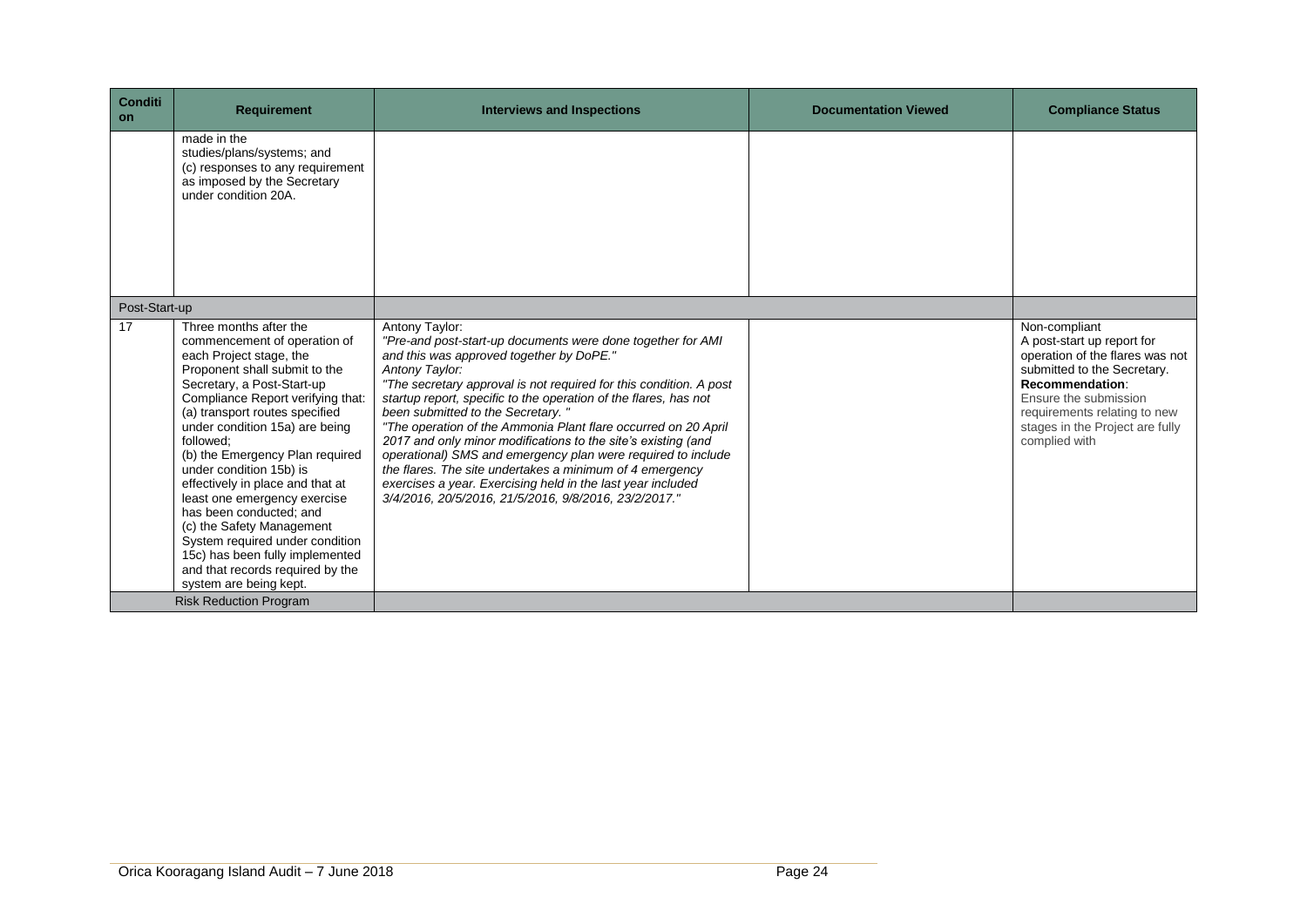| <b>Conditi</b><br>on | <b>Requirement</b>                                                                                                                                                                                                                                                                                                                                                                                                                                                                                                                                                                                                                                                                                                                                                                                                                                                                                   | <b>Interviews and Inspections</b>                        | <b>Documentation Viewed</b> | <b>Compliance Status</b>                                   |
|----------------------|------------------------------------------------------------------------------------------------------------------------------------------------------------------------------------------------------------------------------------------------------------------------------------------------------------------------------------------------------------------------------------------------------------------------------------------------------------------------------------------------------------------------------------------------------------------------------------------------------------------------------------------------------------------------------------------------------------------------------------------------------------------------------------------------------------------------------------------------------------------------------------------------------|----------------------------------------------------------|-----------------------------|------------------------------------------------------------|
| 18                   | Within 12 months of the<br>commencement of Final<br>operations of the Project the<br>Proponent shall prepare a<br>program for further risk reduction<br>to the neighbouring land uses.<br>The program shall:<br>(a) be approved by the Director<br>General;<br>(b) identify the overpressure<br>propagation risk from the Project<br>as per Figure 10.5 of the EA;<br>(c) Identify the main risk<br>contributors and analyse the<br>appropriate measures to be<br>implemented to reduce the risk;<br>and<br>(d) include an implementation<br>schedule with due dates and a<br>person responsible for the<br>implementation of each measure.<br>Note: In the case that the<br>propagation risk from the Project<br>is reduced earlier than<br>anticipated in the EA, and it<br>meets the NSW criteria, this<br>condition will be satisfied and the<br>risk reduction program will not be<br>required. | Antony Taylor:<br>"Final operations have not commenced." |                             | Not triggered<br>This condition has not been<br>triggered. |
|                      | <b>Hazard Analysis Update</b>                                                                                                                                                                                                                                                                                                                                                                                                                                                                                                                                                                                                                                                                                                                                                                                                                                                                        |                                                          |                             |                                                            |
| 19                   | Three years after the<br>commencement of Final<br>operations of the Project, or as<br>otherwise agreed to by the<br>Secretary, the Proponent shall<br>undertake a Hazard Analysis of<br>the Existing Operations and the<br>Project to update the hazard<br>analysis contained in the<br>Preliminary Hazard Analysis and<br>the Final Hazard Analysis.                                                                                                                                                                                                                                                                                                                                                                                                                                                                                                                                                | Antony Taylor:<br>"Final operations have not commenced." |                             | Not triggered<br>This condition has not been<br>triggered. |
| <b>Hazard Audit</b>  |                                                                                                                                                                                                                                                                                                                                                                                                                                                                                                                                                                                                                                                                                                                                                                                                                                                                                                      |                                                          |                             |                                                            |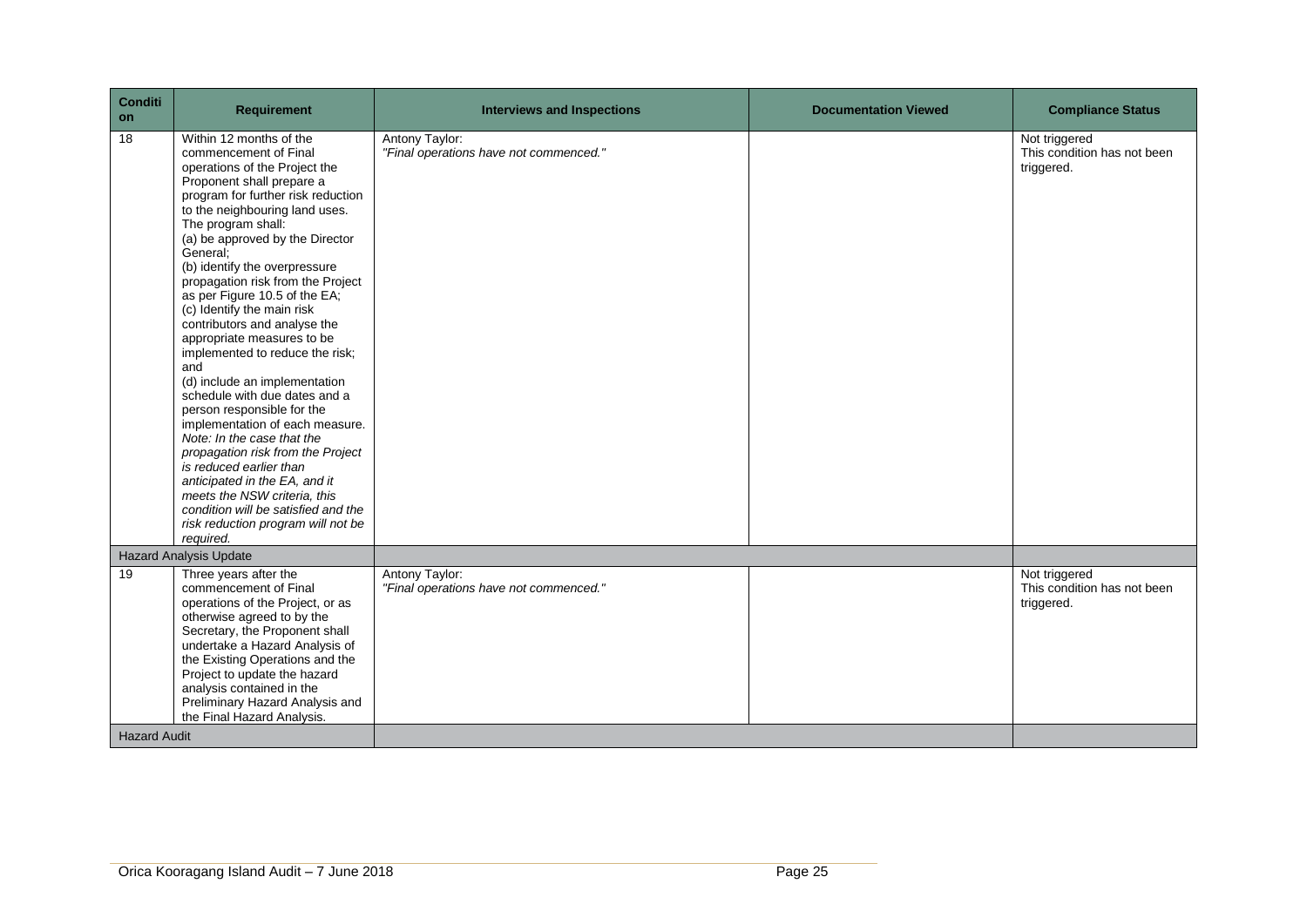| <b>Conditi</b><br>on | <b>Requirement</b>                                                                                                                                                                                                                                                                                                                                                                   | <b>Interviews and Inspections</b>                                                                                                                                                                                                                                                                                                                                | <b>Documentation Viewed</b>                                                                                                                                                                                                                                                                                                                                                                                                           | <b>Compliance Status</b>                                          |
|----------------------|--------------------------------------------------------------------------------------------------------------------------------------------------------------------------------------------------------------------------------------------------------------------------------------------------------------------------------------------------------------------------------------|------------------------------------------------------------------------------------------------------------------------------------------------------------------------------------------------------------------------------------------------------------------------------------------------------------------------------------------------------------------|---------------------------------------------------------------------------------------------------------------------------------------------------------------------------------------------------------------------------------------------------------------------------------------------------------------------------------------------------------------------------------------------------------------------------------------|-------------------------------------------------------------------|
| 20                   | Twelve months after the<br>commencement of operations of<br>Phase 1 of the Project and every<br>three years thereafter, or at such<br>intervals as the Secretary may<br>agree, the Proponent shall carry<br>out a comprehensive Hazard<br>Audit of the Existing Operations<br>and the Project as modified and<br>within one month of each audit<br>submit a report to the Secretary. | Antony Taylor:<br>The final hazard audit report was issued on the 11 November<br>2016 and submitted to the DoPE on the 14 November 2016."<br>"We have just completed a new Hazard Audit in 2016. This was<br>undertaken by SHERPA Consulting and completed on 11 Nov<br>2016. We were required to respond to feedback from Lilia<br>Doncova at DoPE and did so." | Viewed "Hazard Audit 2016" issued by<br>Sherpa Consulting on 11 November 2016<br>Viewed email from Antony Taylor from Orica<br>to Deana Burns of DoPE dated 14<br>November 2016 which shows submission of<br>"Hazard Audit 2016"<br>Viewed email From Lilia Doncova from<br>DoPE to Antony Taylor from Orica dated 24<br>July 2017 which states acceptance of the<br>updated Hazard Audit which incorporated<br>necessary amendments. | Compliant<br>The requirements of this<br>condition are being met. |
|                      | (a) The audits shall be carried<br>out at the Proponent's expense<br>by a qualified person or team,<br>independent of the Project,<br>approved by the Secretary prior<br>to commencement of each audit.<br>Hazard Audits shall be consistent<br>with the Department of<br>Planning's Hazardous Industry<br>Planning Advisory Paper No. 5,<br>'Hazard Audit Guidelines'.              |                                                                                                                                                                                                                                                                                                                                                                  | Viewed letter From Chris Ritchie from DoPE<br>to Antony Taylor from Orica dated 16 June<br>2016 which states approval of the nominated<br>auditor for the Hazard Audit.                                                                                                                                                                                                                                                               |                                                                   |
|                      | (b) The audit report must be<br>accompanied by a program for<br>the implementation of all<br>recommendations made in the<br>audit report as well as any<br>outstanding recommendations<br>from previous hazard audit<br>reports (if<br>applicable). If the Proponent<br>intends to defer the<br>implementation of a<br>recommendation, reasons must<br>be documented.                |                                                                                                                                                                                                                                                                                                                                                                  | Viewed "Hazard Audit 2016 Section 7."<br>dated 23 May 2017 which outlines all actions<br>and recommendations made in the audit<br>report including outstanding<br>recommendations from previous audits.                                                                                                                                                                                                                               |                                                                   |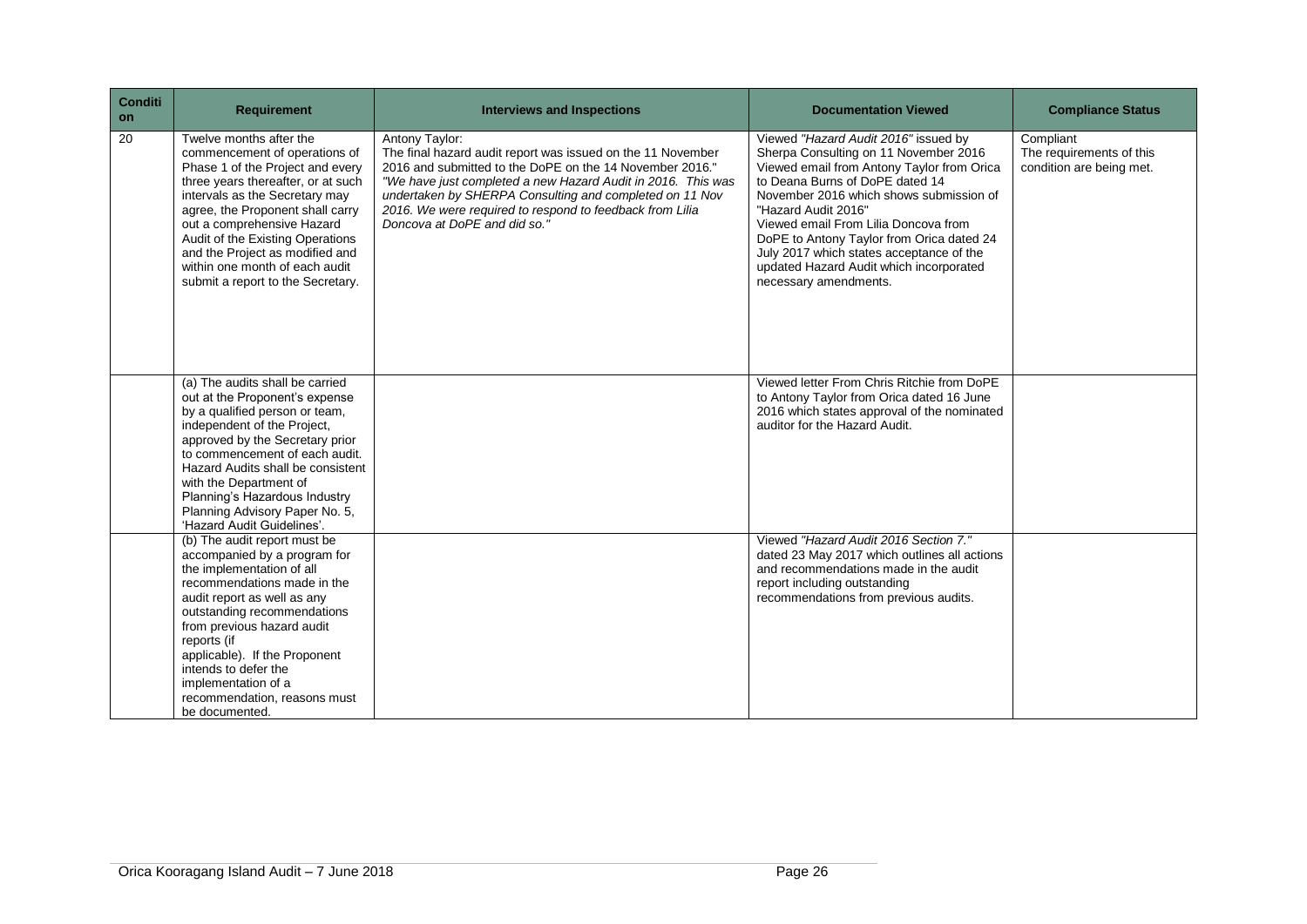| <b>Conditi</b><br><b>on</b> | <b>Requirement</b>                                                                                                                                                                                                                                                                                                                                                                                                                                                                                                                                                                                                                                                                                                                                                                                                                                                                                                                                                                                    | <b>Interviews and Inspections</b>                                                                                                                                      | <b>Documentation Viewed</b>                                                                                                                                                                                                                                                                                                                                                                                                                                                                                                                                                                                                                                                                                                                                                                                                      | <b>Compliance Status</b>                                         |
|-----------------------------|-------------------------------------------------------------------------------------------------------------------------------------------------------------------------------------------------------------------------------------------------------------------------------------------------------------------------------------------------------------------------------------------------------------------------------------------------------------------------------------------------------------------------------------------------------------------------------------------------------------------------------------------------------------------------------------------------------------------------------------------------------------------------------------------------------------------------------------------------------------------------------------------------------------------------------------------------------------------------------------------------------|------------------------------------------------------------------------------------------------------------------------------------------------------------------------|----------------------------------------------------------------------------------------------------------------------------------------------------------------------------------------------------------------------------------------------------------------------------------------------------------------------------------------------------------------------------------------------------------------------------------------------------------------------------------------------------------------------------------------------------------------------------------------------------------------------------------------------------------------------------------------------------------------------------------------------------------------------------------------------------------------------------------|------------------------------------------------------------------|
|                             | c) first site hazard audit report<br>and all subsequent reports shall<br>cover the entire facility and<br>include all Project<br>stages that are in operation at<br>the time of the hazard audit and<br>shall (in addition to the general<br>requirements<br>detailed in Department of<br>Planning's Hazardous Industry<br>Planning Advisory Paper No. 5,<br>'Hazard Audit<br>Guidelines'):<br>evaluate all relevant findings<br>and recommendations from the<br>official investigation report(s), as<br>available, relating to the accident<br>at West, Texas in April 2013. If<br>necessary, the hazard audit<br>report<br>shall make appropriate<br>recommendations to address any<br>shortfalls: and<br>report on the findings of the<br>audit in relation to compliance<br>with the current version of AS<br>4326 and the<br>relevant provisions of the current<br>version of the SAFEX<br><b>International Good Practice</b><br>Guide: Storage of<br>Solid Technical Grade<br>Ammonium Nitrate. |                                                                                                                                                                        | Viewed "Hazard Audit 2016" by Sherpa<br>Consulting dated 11 Nov 16 which states<br>"The audit was undertaken in accordance<br>with a protocol developed from the NSW<br>Hazardous Industry Planning Advisory<br>Paper 9" and<br>"The audit focused on changes in operations"<br>at KI since the 2013 Hazard Audit and<br>included specific review of:<br>- The site plant modifications in association<br>with the AMI project.<br>- Degree of implementation of<br>recommendations from the CSB Texas West<br>investigation report.<br>-Compliance of AN storage arrangements<br>with relevant sections of AS4326 (2008)<br>Storage and Handling of Oxidising Agents.<br>- Assessment against the recommended<br>practices in the industry guidance SAFEX<br>Good Practice Guide: Storage of Solid<br><b>Technical Grade AN</b> |                                                                  |
|                             | <b>Further Requirements</b>                                                                                                                                                                                                                                                                                                                                                                                                                                                                                                                                                                                                                                                                                                                                                                                                                                                                                                                                                                           |                                                                                                                                                                        |                                                                                                                                                                                                                                                                                                                                                                                                                                                                                                                                                                                                                                                                                                                                                                                                                                  |                                                                  |
| 20A                         | The Proponent shall comply with<br>all reasonable requirements of<br>the Secretary in respect of the<br>implementation of any measures<br>arising from the hazard studies<br>submitted in respect of<br>conditions 14 to 20 inclusive,<br>within such<br>time as the Secretary may agree.                                                                                                                                                                                                                                                                                                                                                                                                                                                                                                                                                                                                                                                                                                             | Antony Taylor:<br>"The Secretary requested revisions to the Hazard Report<br>completed in November 2016. The report was revised to comply<br>with these requirements." | Viewed email From Lilia Doncova from<br>DoPE to Antony Taylor from Orica dated 24<br>July 2017 which states acceptance of the<br>updated Hazard Audit which incorporated<br>necessary amendments.                                                                                                                                                                                                                                                                                                                                                                                                                                                                                                                                                                                                                                | Compliant<br>The requirements of this<br>condition are being met |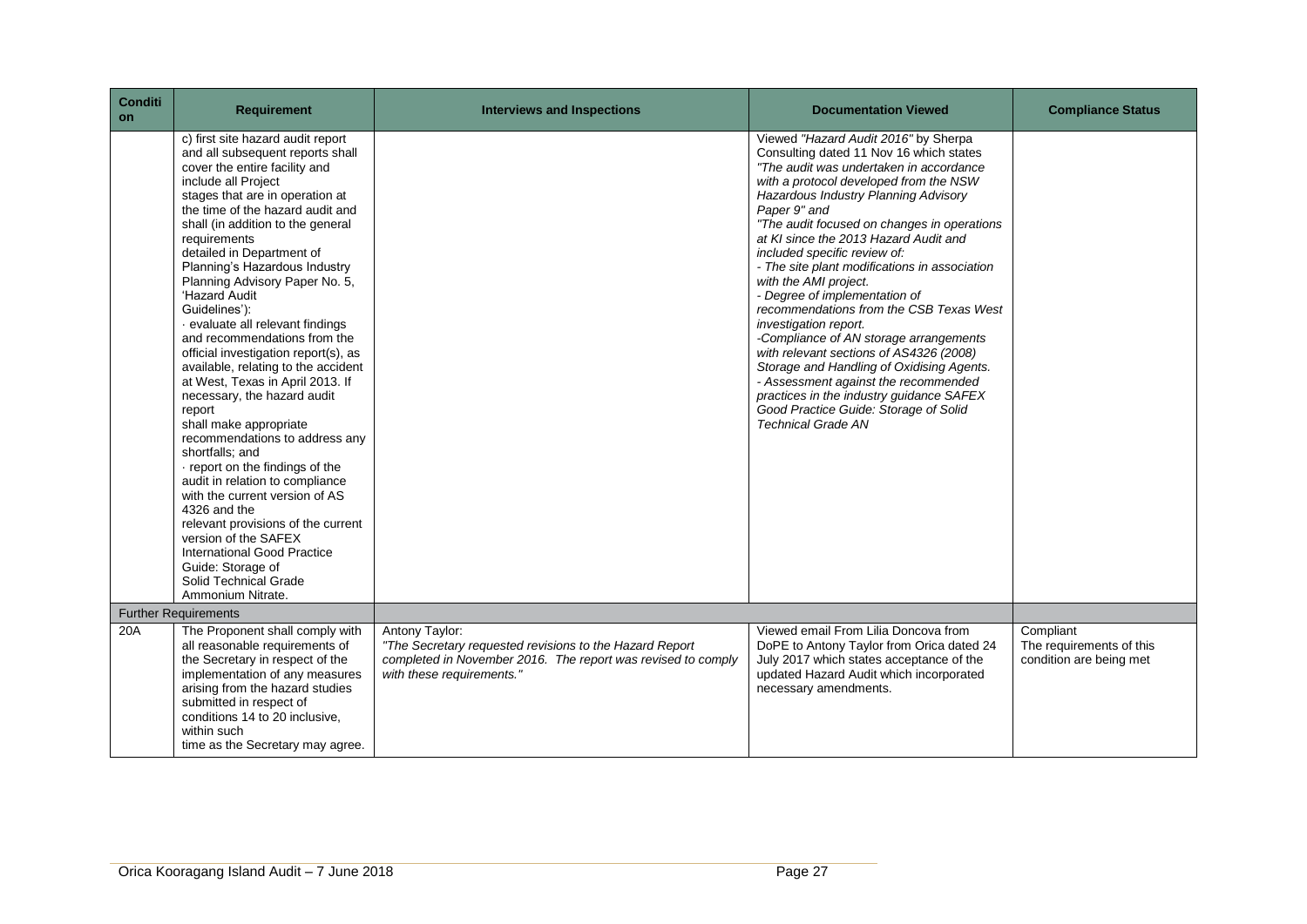| <b>Conditi</b><br><b>on</b> | <b>Requirement</b>                                                                                                                                                                                                                                                                                                                                                                                                                                                                                                                                       | <b>Interviews and Inspections</b>                                                                                                                                                                                                                                                                                                                    | <b>Documentation Viewed</b> | <b>Compliance Status</b>                                         |
|-----------------------------|----------------------------------------------------------------------------------------------------------------------------------------------------------------------------------------------------------------------------------------------------------------------------------------------------------------------------------------------------------------------------------------------------------------------------------------------------------------------------------------------------------------------------------------------------------|------------------------------------------------------------------------------------------------------------------------------------------------------------------------------------------------------------------------------------------------------------------------------------------------------------------------------------------------------|-----------------------------|------------------------------------------------------------------|
| 20B                         | The Proponent shall ensure that<br>the risk associated with<br>increased shipping operations is<br>reduced to so far as is<br>reasonably practicable (SFARP),<br>consistent with the Work Health<br>and Safety Regulation 2011<br>requirements and compliant with<br>the land use criteria detailed in<br>the NSW Department of<br>Planning's Hazardous Industry<br>Planning and Advisory Paper 4<br>(HIPAP4) during each stage of<br>the Project. Records of the risk<br>reduction identification and<br>implementation process shall be<br>maintained. | Antony Taylor:<br>"For MOD 3 the only thing raised was compliance with SAFEX<br>requirements. As part of the modification we submitted a<br>technical note, completed by GHD, on 6 March 2015 showing<br>that there was no increase (actually a decrease) in the risk<br>profile as a result of shipping additional ammonia shipments to<br>Yarwun." |                             | Compliant<br>The requirements of this<br>condition are being met |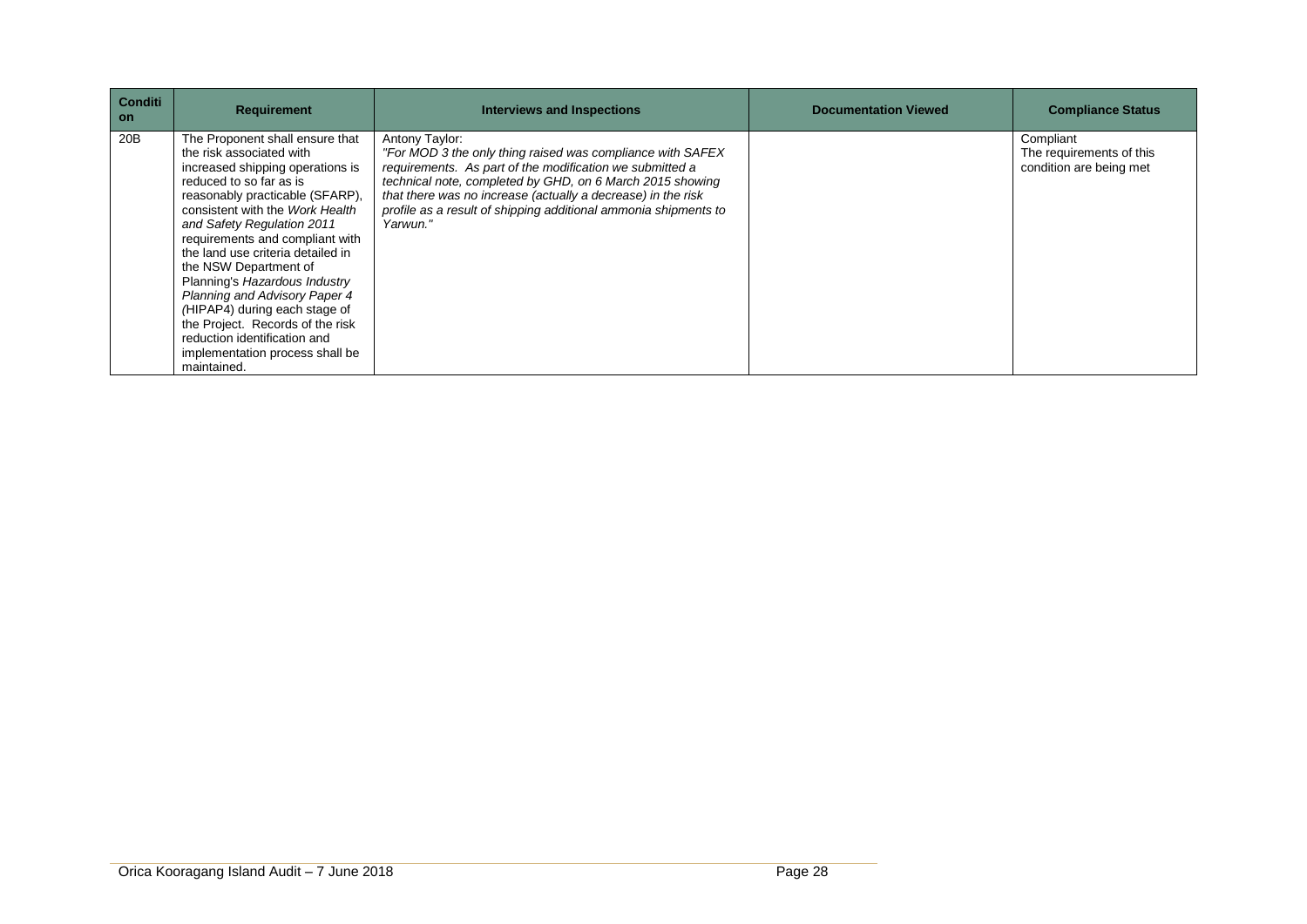## **Table 8** – Air Quality

| <b>Condition</b>   | <b>Requirement</b>                                                                                                                                                                                                                                                                                                                                                                                                                                                                                                                                                                                                                                                                                                                               | <b>Interviews and Inspections</b>                                                                                                                                                                                                                                                                                                    | <b>Documentation Viewed</b>                                                                                                                                                                                                                                                                                                                                                                                                                                                                                                                                                                                                                                                                                                                                               | <b>Compliance Status</b>                                                                                                                                                                                                         |
|--------------------|--------------------------------------------------------------------------------------------------------------------------------------------------------------------------------------------------------------------------------------------------------------------------------------------------------------------------------------------------------------------------------------------------------------------------------------------------------------------------------------------------------------------------------------------------------------------------------------------------------------------------------------------------------------------------------------------------------------------------------------------------|--------------------------------------------------------------------------------------------------------------------------------------------------------------------------------------------------------------------------------------------------------------------------------------------------------------------------------------|---------------------------------------------------------------------------------------------------------------------------------------------------------------------------------------------------------------------------------------------------------------------------------------------------------------------------------------------------------------------------------------------------------------------------------------------------------------------------------------------------------------------------------------------------------------------------------------------------------------------------------------------------------------------------------------------------------------------------------------------------------------------------|----------------------------------------------------------------------------------------------------------------------------------------------------------------------------------------------------------------------------------|
| <b>Air Quality</b> |                                                                                                                                                                                                                                                                                                                                                                                                                                                                                                                                                                                                                                                                                                                                                  |                                                                                                                                                                                                                                                                                                                                      |                                                                                                                                                                                                                                                                                                                                                                                                                                                                                                                                                                                                                                                                                                                                                                           |                                                                                                                                                                                                                                  |
| Design             |                                                                                                                                                                                                                                                                                                                                                                                                                                                                                                                                                                                                                                                                                                                                                  |                                                                                                                                                                                                                                                                                                                                      |                                                                                                                                                                                                                                                                                                                                                                                                                                                                                                                                                                                                                                                                                                                                                                           |                                                                                                                                                                                                                                  |
| 21                 | The Proponent shall implement the emission<br>control measures identified in the EA (Section<br>7.8.1) prior to the commencement of operations of<br>the Project. These shall include:<br>(a) absorption columns in the new Nitric Acid Plant<br>No.4 (NAP4) to reduce the NOx;<br>(b) catalytic reduction from the NAP4 stack to<br>reduce the NO <sub>x</sub> :<br>(c) air scrubbing and recirculation technology in the<br>new Prill Tower as part of the new Ammonium<br>Nitrate Plant No. 3 (ANP3) to minimise particulates,<br>including PM10<br>(d) a refrigeration purge gas scrubber to be<br>installed in the existing Ammonia Plant to reduce<br><b>NO<sub>x</sub></b><br>(e) scrubbers on the new NAP4 and APN3 to<br>remove ammonia | Antony Taylor:<br>"This has not been triggered aside from the<br>scrubber which is operational in the ammonia<br>plant. Performance is monitored with stack<br>emission monitoring which is detailed in the<br>AEMR."                                                                                                                | Viewed "Annual Environmental<br>Management Report 2016" which shows<br>annual NO <sub>x</sub> readings. The report showed<br>annual emissions taken as per the<br>requirements of the EPL, and showed<br>exceedances in 2012 and 2015.<br>Viewed document available on website<br>(http://www.orica.com/Sustainability/Enviro<br>nmental-Monitoring-Data/Kooragang-<br>Island/Air-Monitoring#data) "Orica<br>Kooragang Island Monitoring Points 3-4,<br>16-21 and 29" that included annual<br>emissions testing for Point 20 (Ammonia<br>Plant Reformer Stack) and Point 29<br>(Ammonia Plant Pre Reformer Stack).<br>The refrigeration purge gas scrubber was<br>installed in the existing Ammonia Plant to<br>reduce NOx in 2011. NAP4 and AN3 yet<br>to be constructed | Compliant<br>Only part (d) of this<br>condition has been<br>triggered and Orica are<br>complying with the<br>requirements of this<br>condition.<br>NAP4 not built<br>NAP4 not built<br>ANP3 not built<br>NAP4 and ANP3 not built |
|                    | Ammonia and Nitrate Flares                                                                                                                                                                                                                                                                                                                                                                                                                                                                                                                                                                                                                                                                                                                       |                                                                                                                                                                                                                                                                                                                                      |                                                                                                                                                                                                                                                                                                                                                                                                                                                                                                                                                                                                                                                                                                                                                                           |                                                                                                                                                                                                                                  |
| 21A                | The Proponent shall ensure that the ammonia and<br>nitrate flares are operated in a proper and efficient<br>manner in<br>accordance with the requirements of the EPL for<br>the premises.                                                                                                                                                                                                                                                                                                                                                                                                                                                                                                                                                        | Antony Taylor:<br>"The EPL requires flares to be operational 24/7<br>when ammonia is present and we report on EPL<br>compliance in our annual return. The flare is<br>designed so that there is enough redundancy to<br>ensure full operational availability."<br>The auditor physically viewed all flares during<br>the site visit. | Viewed folder showing procedures in place<br>for KIW-3685, 3683, 3682, 3688 which<br>include instructions for abnormal, normal,<br>shut-down work and start-up work<br>operations.<br>Viewed Hazard Audit 2016 prepared by<br>Sherpa Consulting which stated that<br>"Equipment was in excellent condition" in<br>relation to flares.                                                                                                                                                                                                                                                                                                                                                                                                                                     | Compliant<br>The requirements of this<br>condition are being met.                                                                                                                                                                |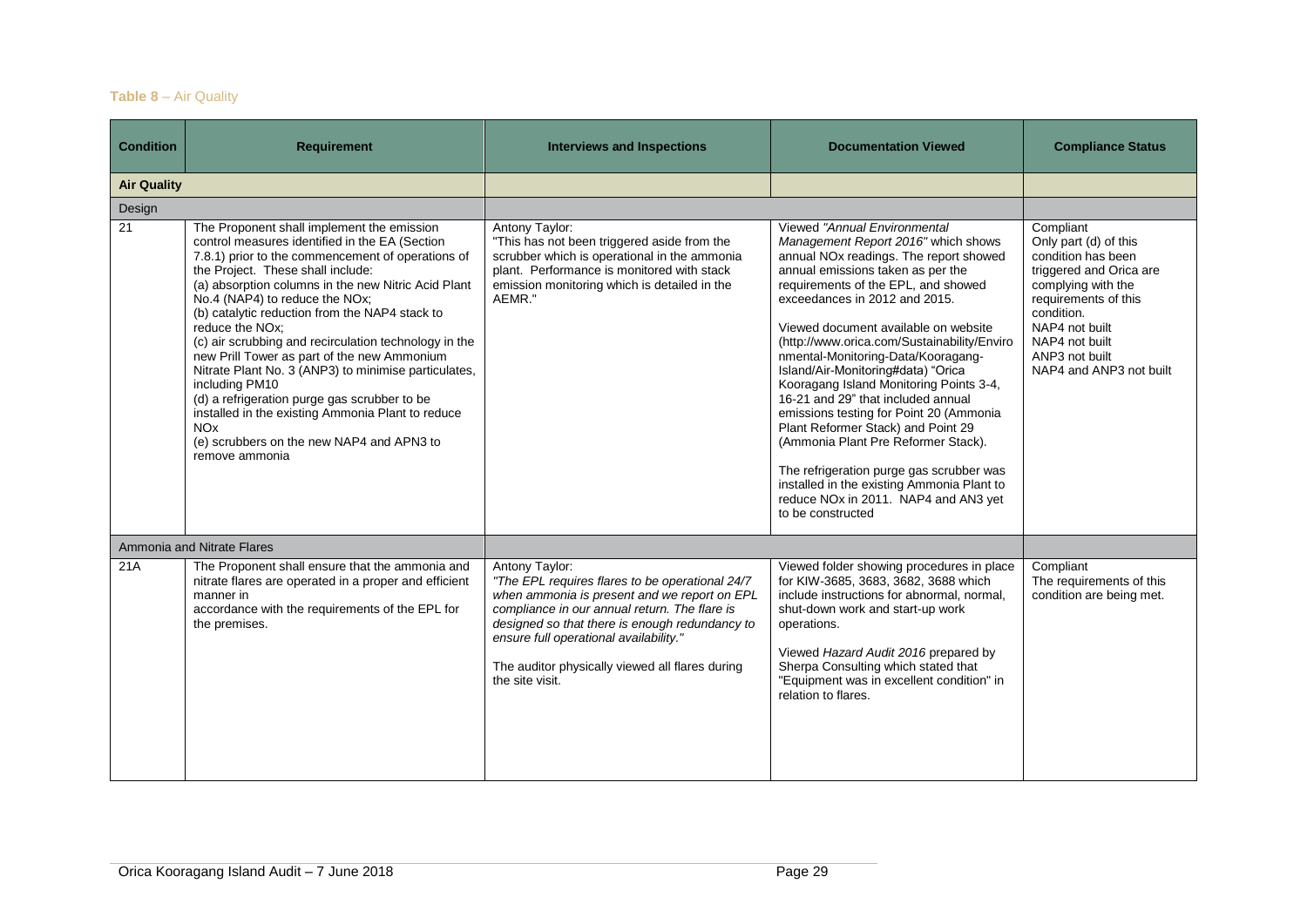| <b>Condition</b> | <b>Requirement</b>                                                                               | <b>Interviews and Inspections</b>                                                                                                                                                                                                                                                                                                          | <b>Documentation Viewed</b>                                                                                                                                                                                                                                                                                                                                                                                                                                                                                                                                                                                                                                                                                                                                                                                                                                                                                                                                                                                                                                                                                                                                                                                                                                       | <b>Compliance Status</b>                                                                                                                                                                                                                                                                                                                                                                                                                                              |
|------------------|--------------------------------------------------------------------------------------------------|--------------------------------------------------------------------------------------------------------------------------------------------------------------------------------------------------------------------------------------------------------------------------------------------------------------------------------------------|-------------------------------------------------------------------------------------------------------------------------------------------------------------------------------------------------------------------------------------------------------------------------------------------------------------------------------------------------------------------------------------------------------------------------------------------------------------------------------------------------------------------------------------------------------------------------------------------------------------------------------------------------------------------------------------------------------------------------------------------------------------------------------------------------------------------------------------------------------------------------------------------------------------------------------------------------------------------------------------------------------------------------------------------------------------------------------------------------------------------------------------------------------------------------------------------------------------------------------------------------------------------|-----------------------------------------------------------------------------------------------------------------------------------------------------------------------------------------------------------------------------------------------------------------------------------------------------------------------------------------------------------------------------------------------------------------------------------------------------------------------|
| Monitoring       |                                                                                                  |                                                                                                                                                                                                                                                                                                                                            |                                                                                                                                                                                                                                                                                                                                                                                                                                                                                                                                                                                                                                                                                                                                                                                                                                                                                                                                                                                                                                                                                                                                                                                                                                                                   |                                                                                                                                                                                                                                                                                                                                                                                                                                                                       |
| 22               | The Proponent shall undertake air emission<br>monitoring as required by the EPL for the Project. | Antony Taylor:<br>"The ammonia flares are designed to treat non-<br>routine ammonia releases therefore activation is<br>not planned. To measure emissions from the<br>flares we determine the volumetric flow which<br>describes the emissions at points 34-36. We<br>prepare and submit a flare activation summary<br>every three months" | Viewed "Annual Environmental<br>Management Report 2016" which shows<br>annual NO <sub>x</sub> readings. The report showed<br>emissions monitoring performed as per the<br>requirements of the EPL, and showed<br>exceedances in 2012 and 2015. The<br>AEMR reports continuous monitoring data<br>for Points 3,4 and 22 as required by the<br>EPL, however it does not report data for<br>Points 34-36 which are required under the<br>EPL.<br>Viewed documents available on website<br>(http://www.orica.com/Sustainability/Enviro<br>nmental-Monitoring-Data/Kooragang-<br>Island/Air-Monitoring#data) "Orica<br>Kooragang Island Monitoring Points 3-4,<br>16-21 and 29" that included annual stack<br>emissions for Point 20 (Ammonia Plan<br>Reformer Stack) and Point 29 (Ammonia<br>Plant Pre-Reformer Stack).<br>Viewed letter from Stewart McLachlan<br>from DoPE to Antony Taylor from Orica<br>which states "The Department has<br>reviewed the AEMR and considers it to be<br>generally in accordance with the approval."<br>Viewed 2016 Annual Return which<br>reported that flowrate was continuous for<br>monitoring Points 3,4 and 22.<br>Viewed "Nitrates monthly flare data" which<br>shows continuous monitoring of<br>ammonium nitrate flares. | Compliant<br>The requirements of this<br>condition are being met.<br>Recommendation:<br>Noting the infrequent use of<br>the flares (one reported<br>activation between April and<br>June 2017) it is<br>recommended that<br>Secretary confirmation be<br>sought that an update to the<br>Air Quality Management<br>Plan is not required and that<br>volumetric flow<br>determination remains a<br>suitable method for<br>describing the emissions at<br>points 24-36. |
|                  | Air Quality Verification Study                                                                   |                                                                                                                                                                                                                                                                                                                                            |                                                                                                                                                                                                                                                                                                                                                                                                                                                                                                                                                                                                                                                                                                                                                                                                                                                                                                                                                                                                                                                                                                                                                                                                                                                                   |                                                                                                                                                                                                                                                                                                                                                                                                                                                                       |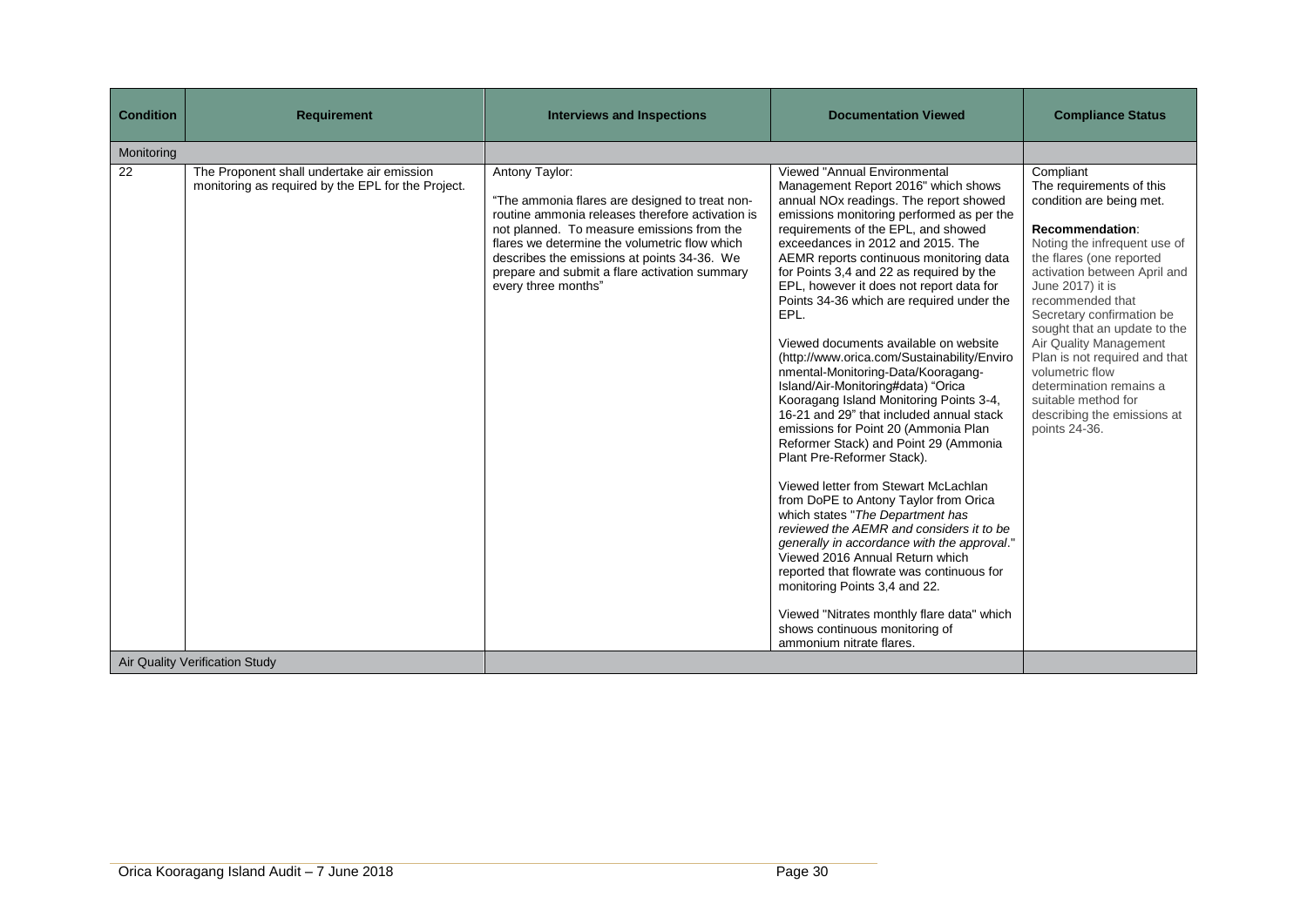| <b>Condition</b> | <b>Requirement</b>                                                                                                                                                                                                                                                                                                                                                                                                                                                                                                                                                                                                                                                                                                                                                                                                                                                                                                                                                                                                                                                                | <b>Interviews and Inspections</b>                                                                                                                                                                                                                                                                                                                     | <b>Documentation Viewed</b> | <b>Compliance Status</b>                                     |
|------------------|-----------------------------------------------------------------------------------------------------------------------------------------------------------------------------------------------------------------------------------------------------------------------------------------------------------------------------------------------------------------------------------------------------------------------------------------------------------------------------------------------------------------------------------------------------------------------------------------------------------------------------------------------------------------------------------------------------------------------------------------------------------------------------------------------------------------------------------------------------------------------------------------------------------------------------------------------------------------------------------------------------------------------------------------------------------------------------------|-------------------------------------------------------------------------------------------------------------------------------------------------------------------------------------------------------------------------------------------------------------------------------------------------------------------------------------------------------|-----------------------------|--------------------------------------------------------------|
| 23               | The Proponent shall undertake an air quality<br>verification study each relevant stage of the Project<br>to the satisfaction of the Secretary and the EPA.<br>The study shall:<br>(a) be prepared by a suitably qualified expert<br>whose appointment has been agreed to in writing<br>by the Secretary;<br>b) be based on a minimum of 12 months of<br>monitoring data and be completed during the initial<br>18 months of<br>operation or as otherwise agreed to in writing by<br>the Secretary;<br>c) include a verification of actual monitored<br>emissions performance against the assumptions<br>adopted within<br>the EIS, including:<br>· point source pollutant concentrations;<br>point source pollutant mass emission rates; and<br>d) confirm, through direct measurement, that<br>applicable EPL air emission limits are being<br>complied with; and<br>point source emission parameters as relevant to<br>plume dispersion.<br>e) confirm, using reasonable means, the<br>effectiveness of the implemented emission controls<br>in minimising air quality impacts. | Antony Taylor:<br>"There has been no relevant stage to require<br>new air quality verification."<br>"Nitrate flare and ammonia flares have just<br>started. There is no way of directly measuring<br>the performance of the flare as it is simply just a<br>flame at the end of a pipe. This is likely to be<br>relevant when the boiler is running." |                             | Not triggered<br>Condition not triggered<br>since last audit |
| 24               | Should the air quality verification study or routine<br>monitoring required by the EPL indicate that<br>emissions from the Project exceed the relevant<br>regulatory criteria, the Department may request<br>that Orica implement all reasonable and feasible<br>measures to minimise emissions.                                                                                                                                                                                                                                                                                                                                                                                                                                                                                                                                                                                                                                                                                                                                                                                  |                                                                                                                                                                                                                                                                                                                                                       |                             | Not triggered<br>The condition has not been<br>triggered.    |
| Mitigation       |                                                                                                                                                                                                                                                                                                                                                                                                                                                                                                                                                                                                                                                                                                                                                                                                                                                                                                                                                                                                                                                                                   |                                                                                                                                                                                                                                                                                                                                                       |                             |                                                              |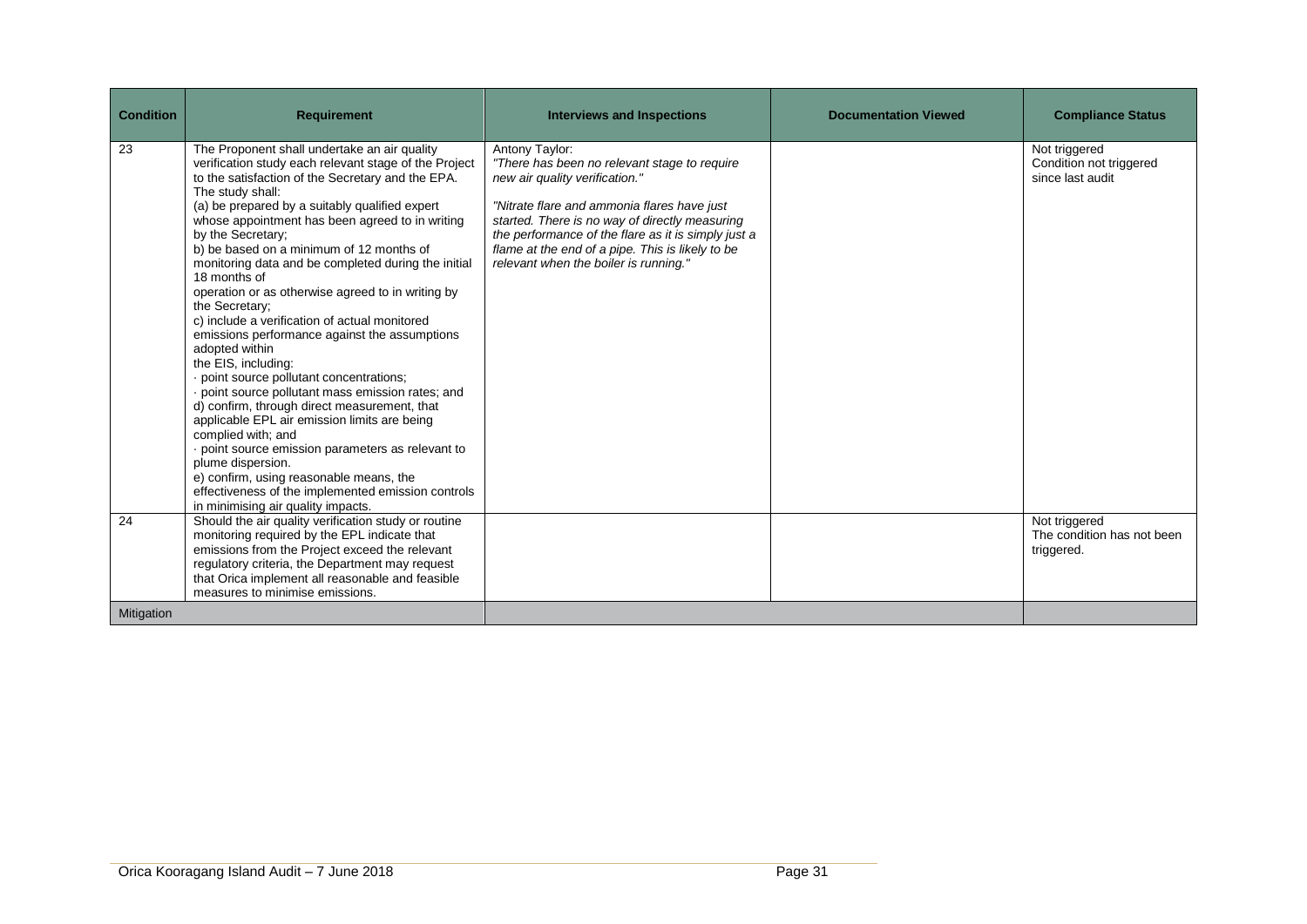| <b>Condition</b> | <b>Requirement</b>                                                                                                                                                                                                                                                                                                                                                                                                   | <b>Interviews and Inspections</b>                                                                                                                                                                                                                                                                      | <b>Documentation Viewed</b>                                                                                                                                                                                                                                                                                                                                                                                                                       | <b>Compliance Status</b>                                          |
|------------------|----------------------------------------------------------------------------------------------------------------------------------------------------------------------------------------------------------------------------------------------------------------------------------------------------------------------------------------------------------------------------------------------------------------------|--------------------------------------------------------------------------------------------------------------------------------------------------------------------------------------------------------------------------------------------------------------------------------------------------------|---------------------------------------------------------------------------------------------------------------------------------------------------------------------------------------------------------------------------------------------------------------------------------------------------------------------------------------------------------------------------------------------------------------------------------------------------|-------------------------------------------------------------------|
| 25               | The Proponent shall carry out all reasonable and<br>feasible measures to minimise dust generated by<br>the Project.                                                                                                                                                                                                                                                                                                  | Antony Taylor:<br>"Site has a CEMP that includes dust control<br>measures. All our roads are sealed but and we<br>sweep them regularly. We seed areas after use<br>so there is not a lot of barren land."<br>The auditor did not observe any issue with dust<br>generation during the site inspection. | Viewed "Orica Kooragang Island,<br><b>Construction Environmental Management</b><br>Plan, section 6.3.1" which outlines on-site<br>dust suppression measures.                                                                                                                                                                                                                                                                                      | Compliant<br>The requirements of this<br>condition are being met. |
| 26               | During construction, the Proponent shall ensure<br>that:<br>(a) all trucks entering or leaving the Project Site<br>with loads have their loads covered; and<br>(b) trucks associated with the Project do not track<br>dirt onto the public road network.                                                                                                                                                             | Antony Taylor:<br>"Site procedures require that all loads are<br>covered."<br>"Orica is unable to provide training records to<br>support compliance of this requirement."                                                                                                                              | <b>Viewed "Construction Environmental</b><br>Management Plan 2016" which states<br>"Trucks entering and leaving the premises<br>carrying loads of dust generating materials<br>must have their loads covered at all times.<br>except during loading and unloading."<br><b>Viewed "Construction Environmental</b><br>Management Plan 2016" which states<br>"Trucks associated with the Project do not<br>track dirt onto the public road network." |                                                                   |
|                  | <b>Further Emissions Reductions</b>                                                                                                                                                                                                                                                                                                                                                                                  |                                                                                                                                                                                                                                                                                                        |                                                                                                                                                                                                                                                                                                                                                                                                                                                   |                                                                   |
| 27               | The Proponent shall investigate and report on the<br>progress to reduce $PM_{10}$ emissions from the<br>existing Prill Tower on the Ammonium Nitrate Plant<br>No. 1. The report shall:<br>(a) be provided annually, and can be reported<br>through the Annual Environmental Management<br>Report required by condition 50; and<br>(b) provide an update on the timeframe for<br>implementation of emission controls. |                                                                                                                                                                                                                                                                                                        | Viewed "Annual Environmental<br>Management Report 2016, Table 7" which<br>outlines the Particulate Minimisation<br>Program and progress against tasks.<br>Viewed "Annual Environmental<br>Management Report 2016, 2015 and<br>2014" which show reports on annual PM10<br>and PM2.5 emissions data.<br>Viewed "Annual Environmental<br>Management Report 2016, 2015 and<br>2014" which show reports on annual PM10<br>and PM2.5 emissions data.    | Compliant<br>The requirements of this<br>condition are being met. |
|                  | Air Quality Management Plan                                                                                                                                                                                                                                                                                                                                                                                          |                                                                                                                                                                                                                                                                                                        |                                                                                                                                                                                                                                                                                                                                                                                                                                                   |                                                                   |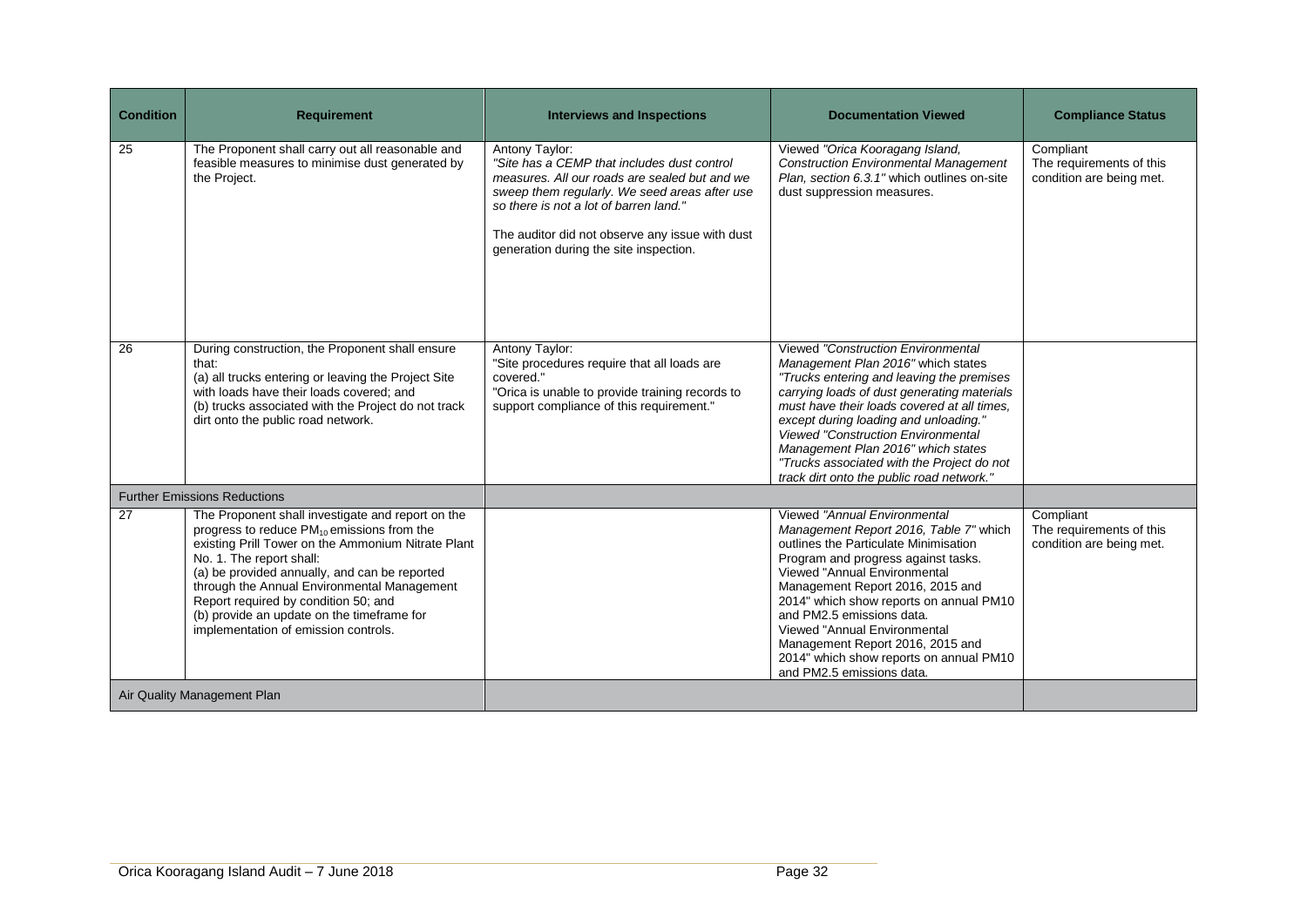| <b>Condition</b> | <b>Requirement</b>                                                                                                                                                                                                                                                                                                                                                                                                                                                                                                                                                                                                                                                                                                                                                                                                                                                                                                                                                                                                                                                                                                                                                                           | <b>Interviews and Inspections</b>                                                                                                                                                                                                                                                                                                                                                                                                                                                                                                     | <b>Documentation Viewed</b> | <b>Compliance Status</b>                                                                                                                                                                                                                                                                                                                                                                                                                                              |
|------------------|----------------------------------------------------------------------------------------------------------------------------------------------------------------------------------------------------------------------------------------------------------------------------------------------------------------------------------------------------------------------------------------------------------------------------------------------------------------------------------------------------------------------------------------------------------------------------------------------------------------------------------------------------------------------------------------------------------------------------------------------------------------------------------------------------------------------------------------------------------------------------------------------------------------------------------------------------------------------------------------------------------------------------------------------------------------------------------------------------------------------------------------------------------------------------------------------|---------------------------------------------------------------------------------------------------------------------------------------------------------------------------------------------------------------------------------------------------------------------------------------------------------------------------------------------------------------------------------------------------------------------------------------------------------------------------------------------------------------------------------------|-----------------------------|-----------------------------------------------------------------------------------------------------------------------------------------------------------------------------------------------------------------------------------------------------------------------------------------------------------------------------------------------------------------------------------------------------------------------------------------------------------------------|
| 27A              | The Proponent shall prepare and implement an Air<br>Quality Management Plan for the Project to the<br>satisfaction of<br>the Secretary. The plan shall:<br>a) be prepared by a suitably qualified and<br>experienced expert whose appointment has been<br>agreed to in<br>writing by the Secretary;<br>b) be approved by the Secretary (see Conditions<br>49A and 49B for scope and timing and Condition<br>49C for<br>management plan requirements);<br>c) describe the measures that will be implemented<br>to minimise the potential risks to adverse air quality<br>in the<br>regional air-shed including:<br>· reasonable and feasible measures being<br>employed on the Project site;<br>plant and equipment being maintained to ensure<br>that it is in good order;<br>- how the air quality impacts of the Project will be<br>minimised and managed; and<br>· identification of the likely nature and timing of<br>Project-related activities and works that could<br>generate<br>potential elevated air emissions and a description<br>of the mitigation measures that will be<br>implemented<br>to ensure compliance with the relevant conditions<br>of this approval and the EPL. | Antony Taylor:<br>"This has not been updated from what was<br>completed at last audit but all that has come on<br>line is the flares."<br>"An AQMP was developed following the uprate<br>of the ammonia plant and submitted to the DoP<br>on 28 February 2013. An update to the AQMP<br>has not been completed for the operation of the<br>flares."<br>"We would argue the regional air shed has not<br>been affected. This will be applicable with<br>construction of NAP4 and AN3 which will be the<br>major sources of emissions." |                             | Compliant<br>The requirements of this<br>condition are being met.<br>Recommendation:<br>Noting the infrequent use of<br>the flares (one reported<br>activation between April and<br>June 2017) it is<br>recommended that<br>Secretary confirmation be<br>sought that an update to the<br>Air Quality Management<br>Plan is not required and that<br>volumetric flow<br>determination remains a<br>suitable method for<br>describing the emissions at<br>points 24-36. |
| 27B              | The Proponent shall consult with the operators of<br>the proposed IPL AN facility adjacent to the Project<br>Site, with<br>the objective of developing an Air Quality Risk<br>Management Strategy suitable for incorporation<br>into the Air Quality<br>Management Plan. The objective of this strategy is<br>to minimise the potential for cumulative air quality<br>impacts from any air emissions from the Project<br>and the proposed IPL facility. This strategy is<br>expected to include<br>protocols for the communication and planning of<br>planned non-routine operations such as plant start-<br>up, shutdown                                                                                                                                                                                                                                                                                                                                                                                                                                                                                                                                                                    | This hasn't started yet therefore is not relevant."                                                                                                                                                                                                                                                                                                                                                                                                                                                                                   |                             | Not triggered<br>The condition has not been<br>triggered.                                                                                                                                                                                                                                                                                                                                                                                                             |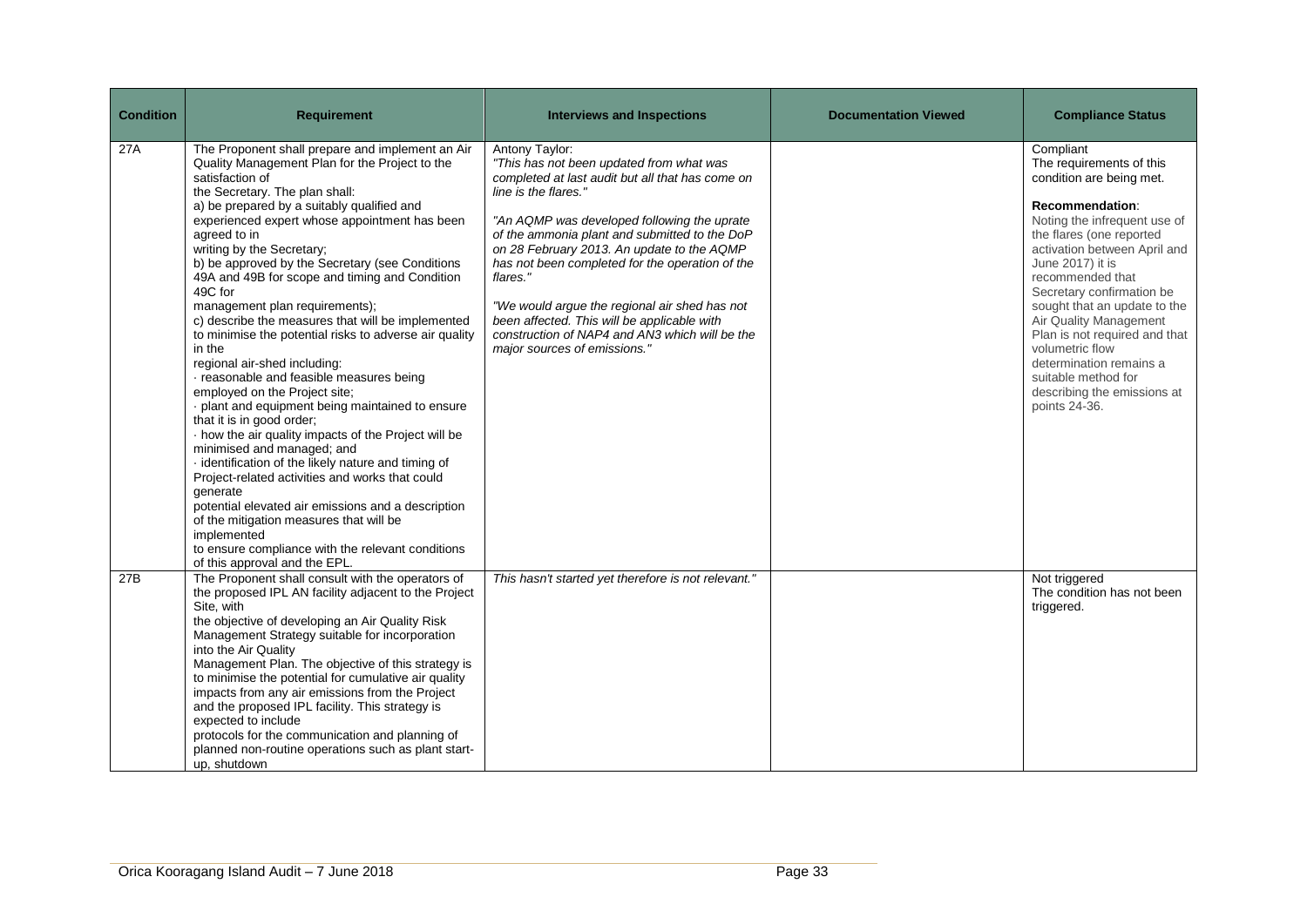| <b>Condition</b> | <b>Requirement</b>                                                                                                                                                                                                                                                                                                                                                                                                                                    | Interviews and Inspections | <b>Documentation Viewed</b> | <b>Compliance Status</b>                                  |
|------------------|-------------------------------------------------------------------------------------------------------------------------------------------------------------------------------------------------------------------------------------------------------------------------------------------------------------------------------------------------------------------------------------------------------------------------------------------------------|----------------------------|-----------------------------|-----------------------------------------------------------|
|                  | and commissioning events between the Project<br>and the proposed IPL facility.                                                                                                                                                                                                                                                                                                                                                                        |                            |                             |                                                           |
| 27C              | The Proponent shall provide evidence to the<br>Secretary that it has made genuine and reasonable<br>attempts to<br>consult with the operators of the proposed IPL<br>facility in order to develop a suitable Air Quality<br><b>Risk Management</b><br>Strategy for both it and the proposed IPL facility to<br>follow. Note: Conditions 27B and 27C only apply if<br>SSD-4986 is approved and if the proposed IPL AN<br>facility becomes operational. |                            |                             | Not triggered<br>The condition has not been<br>triggered. |

#### **Table 9 – GHG Emissions**

| <b>Condition</b>                           | <b>Requirement</b>                                                                                                                                                                                                                                                                                                                | <b>Interviews and Inspections</b>                                                                                                                                                                                                                        | <b>Documentation Viewed</b>                                                                                                               | <b>Compliance Status</b>                               |
|--------------------------------------------|-----------------------------------------------------------------------------------------------------------------------------------------------------------------------------------------------------------------------------------------------------------------------------------------------------------------------------------|----------------------------------------------------------------------------------------------------------------------------------------------------------------------------------------------------------------------------------------------------------|-------------------------------------------------------------------------------------------------------------------------------------------|--------------------------------------------------------|
| <b>GHG Emissions</b>                       |                                                                                                                                                                                                                                                                                                                                   |                                                                                                                                                                                                                                                          |                                                                                                                                           |                                                        |
| <b>Emission Reductions for the Project</b> |                                                                                                                                                                                                                                                                                                                                   |                                                                                                                                                                                                                                                          |                                                                                                                                           |                                                        |
| 28                                         | Prior to the commencement of operation of each<br>relevant stage of the Project, the Proponent shall<br>implement the emissions reduction technology<br>identified in the EA including:<br>(a) N2O abatement technology on the new Nitric<br>Acid Plant (NAP4); and<br>(b) energy efficiency improvements to the<br>Ammonia Plant | Antony Taylor:<br>"This is not relevant as NAP4 hasn't been built."<br>"We have implemented the energy efficiencies"<br>improvements which are monitored in the Daily<br>Report. Natural gas composition and weather<br>both complement the efficiency." | b) Viewed KI Daily Production Report<br>dated 5 August 2017.<br>Energy efficiency measures installed<br>2011. NAP4 yet to be constructed. | Not triggered<br>NAP4 has not yet been<br>constructed. |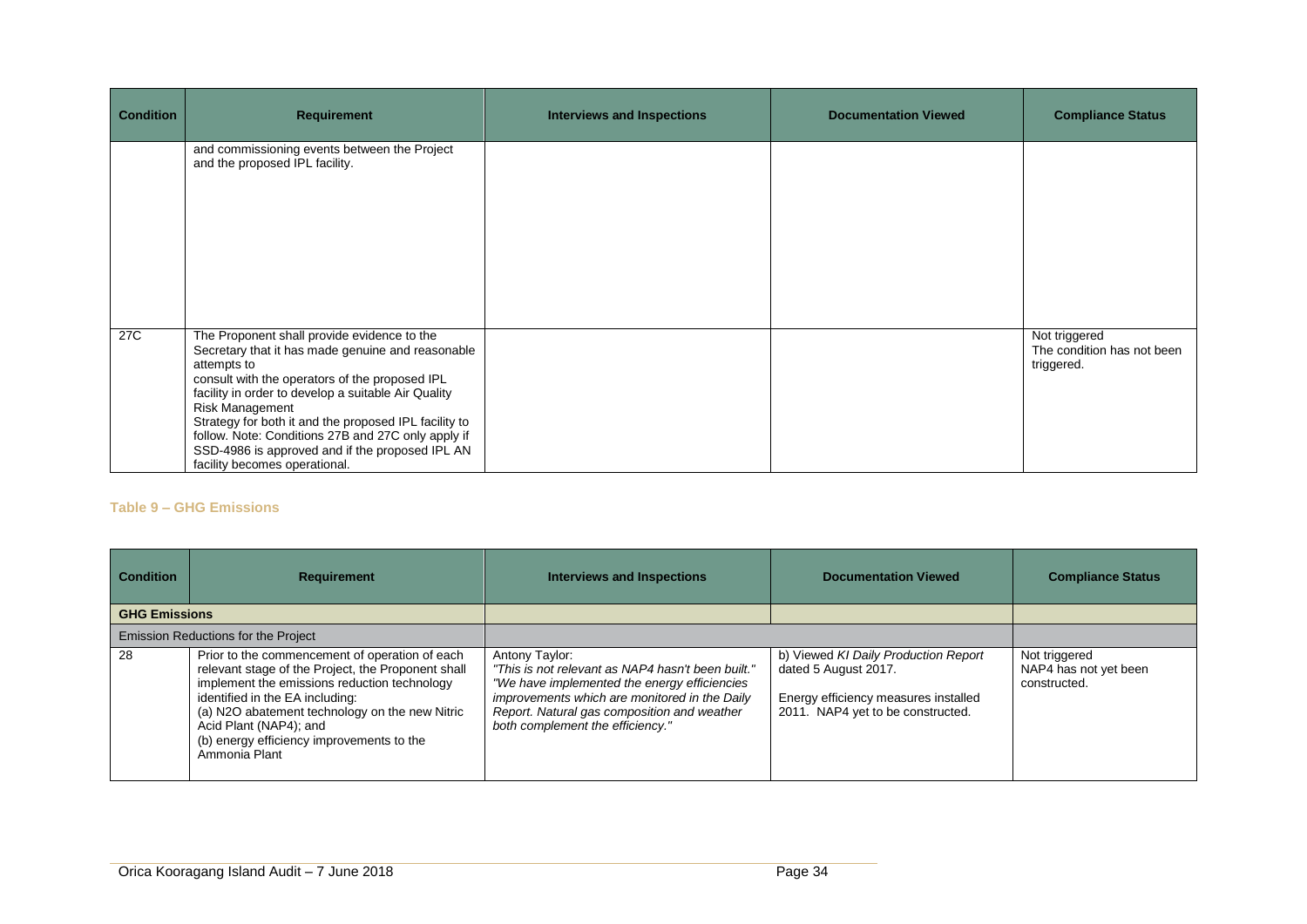| Emission Reductions for the Existing Site                                                                                                                                                   |                            |                                                        |
|---------------------------------------------------------------------------------------------------------------------------------------------------------------------------------------------|----------------------------|--------------------------------------------------------|
| 29<br>Within 6 months of the commencement of<br>operations of NAP4, the Proponent shall<br>implement $N_2O$ abatement technology on the<br>three existing Nitric Acid Plant (NAP1, 2 and 3) | NAP4 yet to be constructed | Not triggered<br>NAP4 has not yet been<br>constructed. |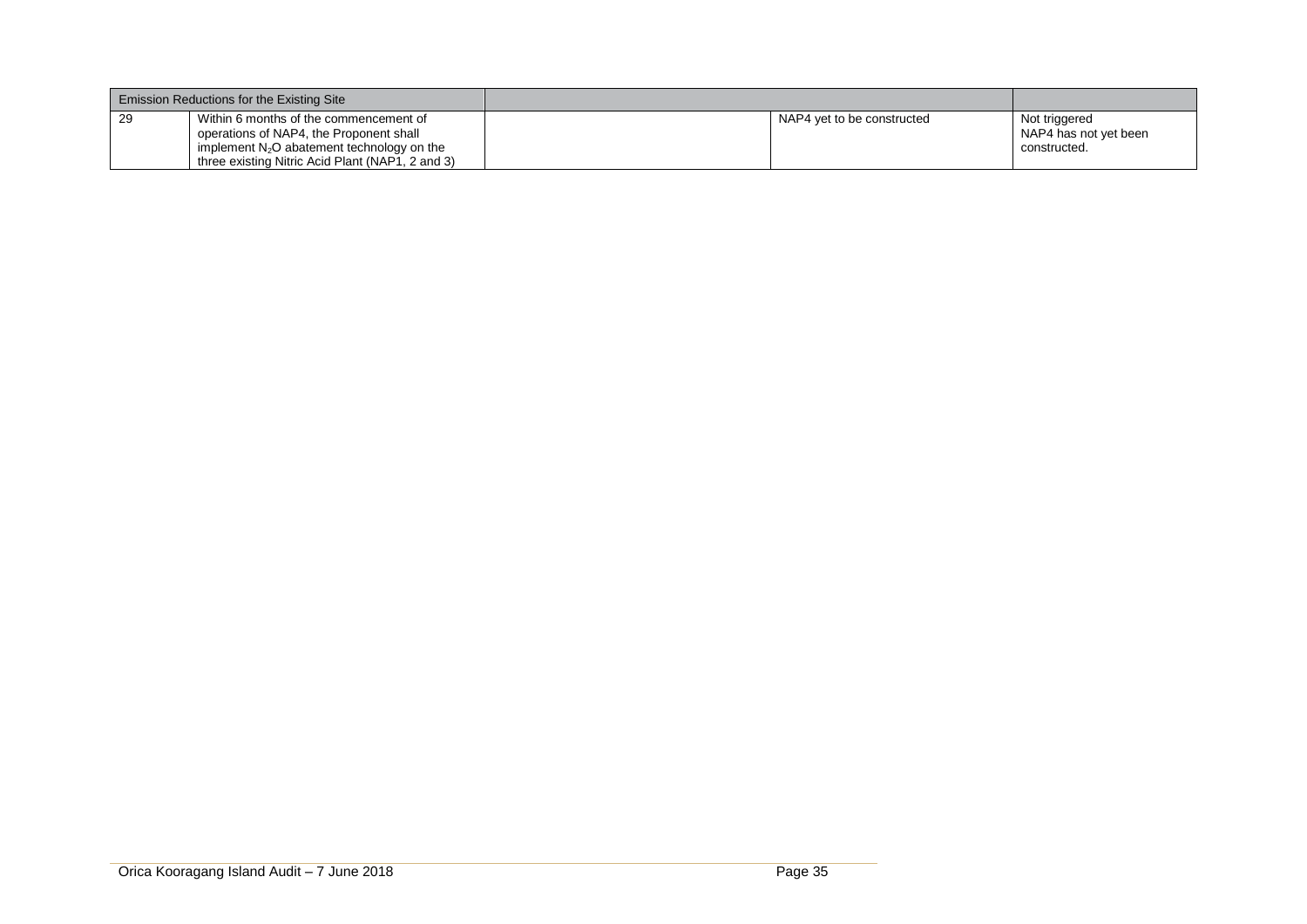## **Table 10** – Noise Limits

| <b>Condition</b>    | <b>Requirement</b>                                                                                                                                                                                                                                                                                                                                                                                                                                                                                                                                                                                                                                                                                                                                                                                                                                                         | <b>Interviews and Inspections</b>                                                                                                                                                                                               | <b>Documentation Viewed</b>                                                                                                                                                                                                       | <b>Compliance Status</b>                                                                                                                                                                                                                                                                                                        |
|---------------------|----------------------------------------------------------------------------------------------------------------------------------------------------------------------------------------------------------------------------------------------------------------------------------------------------------------------------------------------------------------------------------------------------------------------------------------------------------------------------------------------------------------------------------------------------------------------------------------------------------------------------------------------------------------------------------------------------------------------------------------------------------------------------------------------------------------------------------------------------------------------------|---------------------------------------------------------------------------------------------------------------------------------------------------------------------------------------------------------------------------------|-----------------------------------------------------------------------------------------------------------------------------------------------------------------------------------------------------------------------------------|---------------------------------------------------------------------------------------------------------------------------------------------------------------------------------------------------------------------------------------------------------------------------------------------------------------------------------|
| <b>Noise Limits</b> |                                                                                                                                                                                                                                                                                                                                                                                                                                                                                                                                                                                                                                                                                                                                                                                                                                                                            |                                                                                                                                                                                                                                 |                                                                                                                                                                                                                                   |                                                                                                                                                                                                                                                                                                                                 |
| Noise Limits        |                                                                                                                                                                                                                                                                                                                                                                                                                                                                                                                                                                                                                                                                                                                                                                                                                                                                            |                                                                                                                                                                                                                                 |                                                                                                                                                                                                                                   |                                                                                                                                                                                                                                                                                                                                 |
| 30                  | The Proponent shall ensure that noise levels from the operation<br>of the Project are at least 10dB(a) below noise levels from the<br>initial Operations as specified by conditions 31 &32 below                                                                                                                                                                                                                                                                                                                                                                                                                                                                                                                                                                                                                                                                           | Antony Taylor:<br>" The initial noise management<br>plan was done before the<br>previous audit. 10dB is from the<br>original program. We did<br>quarterly samples for 12<br>months then modified with<br>approval to annually." | Viewed "Orica Australia Environmental<br>Noise Audit" by Atkins Acoustics dated<br>May 2017 which states "Noise<br>contributions from the Project satisfied<br>the project noise criteria."                                       | Compliant<br>The requirements of this<br>condition are being met.<br><b>Recommendation: Once the</b><br>boiler is constructed and<br>operational, conduct noise<br>verification assessment to ensure<br>noise levels from operation are<br>below 10db. Low frequency<br>components of boilers may<br>require special attention. |
|                     | Note: Ammonia flaring events are excluded from the noise limits<br>and levels referred to in conditions 30 and 31.                                                                                                                                                                                                                                                                                                                                                                                                                                                                                                                                                                                                                                                                                                                                                         | "No onsite generating activities<br>have commenced since the<br>inclusion of this condition<br>however commencement of the<br>boiler will trigger this."                                                                        | "Attended night audits confirmed that<br>Orica related maximum (LAmax) noise<br>levels were not observed to cause<br>exceedances greater than 5dBA above<br>the measured levels at any of the<br>reference monitoring locations." |                                                                                                                                                                                                                                                                                                                                 |
|                     | INITIAL Operations - Noise Verification Program                                                                                                                                                                                                                                                                                                                                                                                                                                                                                                                                                                                                                                                                                                                                                                                                                            |                                                                                                                                                                                                                                 |                                                                                                                                                                                                                                   |                                                                                                                                                                                                                                                                                                                                 |
| 31                  | Prior to the commencement of construction, the Proponent shall<br>prepare and implement an Existing Operations Noise Verification<br>Program to the satisfaction of the Secretary. The Program shall:<br>(a) be undertaken by a suitably qualified and experienced person;<br>(b) identify future reference points that will be used to<br>demonstrate compliance;<br>(c) collect new or review existing data, and report on the seasonal<br>background levels for the noise catchment; and;<br>(d) confirm the noise levels from Initial Operations.<br>Note: Some construction activities may occur under the Project<br>Approval provided that such activity are not undertaken during the<br>monitoring period of that the proponent can demonstrate that the<br>activity would not contribute to the background noise level, to the<br>satisfaction of the Secretary. |                                                                                                                                                                                                                                 |                                                                                                                                                                                                                                   | Not triggered<br>Ammonia flaring events are<br>excluded from the noise limits<br>and levels referred to in<br>conditions 30 and 31.                                                                                                                                                                                             |
|                     | Noise AND VIBRATION Management Plan                                                                                                                                                                                                                                                                                                                                                                                                                                                                                                                                                                                                                                                                                                                                                                                                                                        |                                                                                                                                                                                                                                 |                                                                                                                                                                                                                                   |                                                                                                                                                                                                                                                                                                                                 |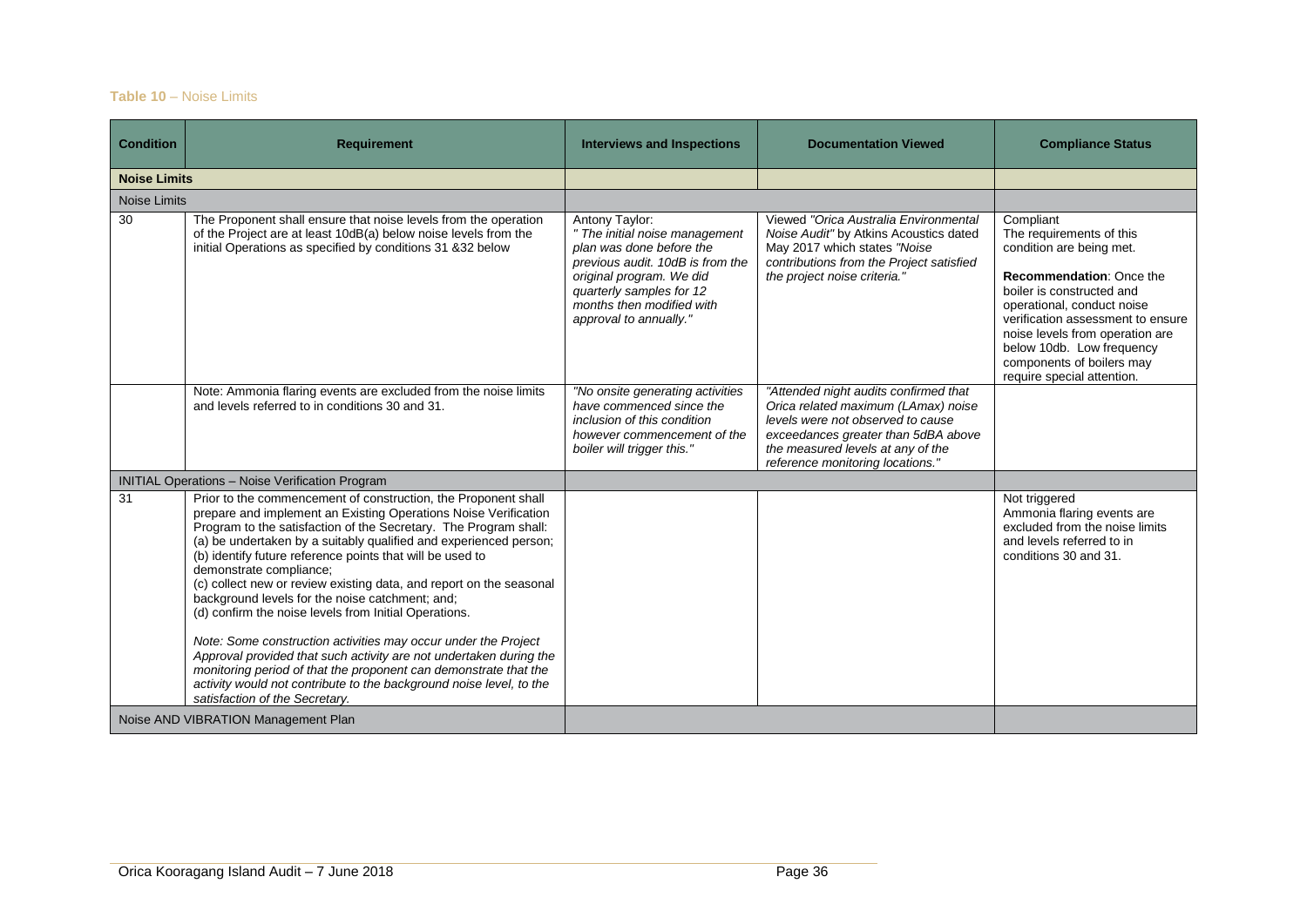| <b>Condition</b> | <b>Requirement</b>                                                                                                                                                                                                                                                                                                                                                                                                                                                                                                                                                                                                                                                                                                                                                                                                                                                                                                                                                                                                                                                                                                                                                                                                                                                                                                                                                                                                                                                                                                                                                                                                                                                                                                                                                                                                                                                                                                                                                                                                                                                                                                                                                                                                                                                                                                              | <b>Interviews and Inspections</b>                                                                                                                                                                                                                                                                                                                                                                                                                                       | <b>Documentation Viewed</b>                                                                                                                                                                                                                                                                                                                                                                                                | <b>Compliance Status</b>                                                                                                                                                                                                   |
|------------------|---------------------------------------------------------------------------------------------------------------------------------------------------------------------------------------------------------------------------------------------------------------------------------------------------------------------------------------------------------------------------------------------------------------------------------------------------------------------------------------------------------------------------------------------------------------------------------------------------------------------------------------------------------------------------------------------------------------------------------------------------------------------------------------------------------------------------------------------------------------------------------------------------------------------------------------------------------------------------------------------------------------------------------------------------------------------------------------------------------------------------------------------------------------------------------------------------------------------------------------------------------------------------------------------------------------------------------------------------------------------------------------------------------------------------------------------------------------------------------------------------------------------------------------------------------------------------------------------------------------------------------------------------------------------------------------------------------------------------------------------------------------------------------------------------------------------------------------------------------------------------------------------------------------------------------------------------------------------------------------------------------------------------------------------------------------------------------------------------------------------------------------------------------------------------------------------------------------------------------------------------------------------------------------------------------------------------------|-------------------------------------------------------------------------------------------------------------------------------------------------------------------------------------------------------------------------------------------------------------------------------------------------------------------------------------------------------------------------------------------------------------------------------------------------------------------------|----------------------------------------------------------------------------------------------------------------------------------------------------------------------------------------------------------------------------------------------------------------------------------------------------------------------------------------------------------------------------------------------------------------------------|----------------------------------------------------------------------------------------------------------------------------------------------------------------------------------------------------------------------------|
| 32               | The Proponent shall prepare and implement a Noise and<br>Vibration Management Plan for the Project to the satisfaction of<br>the Secretary. The Plan shall:<br>(a) be undertaken by a suitably qualified and experienced expert<br>whose appointment has been agreed to in writing by the<br>Secretary<br>(b) be approved by the Secretary (see Conditions 49A and 49B<br>for scope and timing and Condition 49C for<br>management plan requirements);<br>(c) demonstrate how noise levels from the Project would be<br>managed to ensure noise levels would be 10dB(A) below noise<br>levels from the Proponents Initial Operations (see conditions 30 &<br>31);<br>(d) include a detailed monitoring program for reporting on ongoing<br>compliance. The monitoring program shall:<br>Outline the proposed receiver sites at Stockton and sites on<br>Kooragang Island that would be monitored;<br>Include both attended and unattended noise monitoring;<br>Verify that actual noise levels from the Project are consistent<br>with the predictions made in the EA; and<br>Verify that noise levels from the Project are 10dB(A) below<br>the noise levels identified in condition 31 for the Proponents Initial<br>Operations:<br>(e) provide details of any complaints received in the preceding<br>year relating to noise generated by the Project, and action taken<br>to respond to those complaints;<br>(h) be updated annually, unless otherwise agreed to by the<br>Secretary; and<br>(f) detail procedures for implementing additional reasonable and<br>feasible noise mitigation measures for the Project in response to<br>exceedances of limits and/or noise complaints;<br>h) describe the measures that will be implemented to prevent and<br>minimise potential adverse noise and<br>vibration impacts from the Project, including:<br>· reasonable and feasible measures being employed on the<br>Project site:<br>- plant and equipment being maintained to ensure that it is in<br>good order;<br>· how potential noise and vibration impacts will be minimised and<br>managed; and<br>- identification of the likely nature and timing of Project-related<br>activities and works that could generate<br>potential elevated noise emissions and a description of the<br>mitigation measures that will be | Antony Taylor:<br>"A Noise and Vibration<br>Management Plan was<br>submitted and approved in<br>2011 with new additions put in<br>during MOD2."<br>"Since then no noise generating<br>activities have been updated<br>and the plan is to update the<br>Plan once the boiler is<br>operational."<br>"Complaints are logged in<br>Enablon and reviewed annually<br>in the noise monitoring report.<br>A summary of complaints is<br>also detailed in the site's<br>AEMR." | Viewed "Annual Environmental<br>Management Report section 5.2" which<br>provides all community complaints<br>however doesn't include actions taken<br>to respond to those complains.<br>Other ongoing implementation<br>requirements reviewed included:<br>Ongoing monitoring<br>Community complaints are<br>appropriately managed<br>Plant is being operated<br>appropriately (efficiently)<br>(refer c12 in this report) | Not triggered<br>No requirement for changes to<br>the Plan since the last audit.<br>Recommendation: The plan<br>should include LAeq and LAmax<br>noise management for the site<br>following the addition of the<br>boiler. |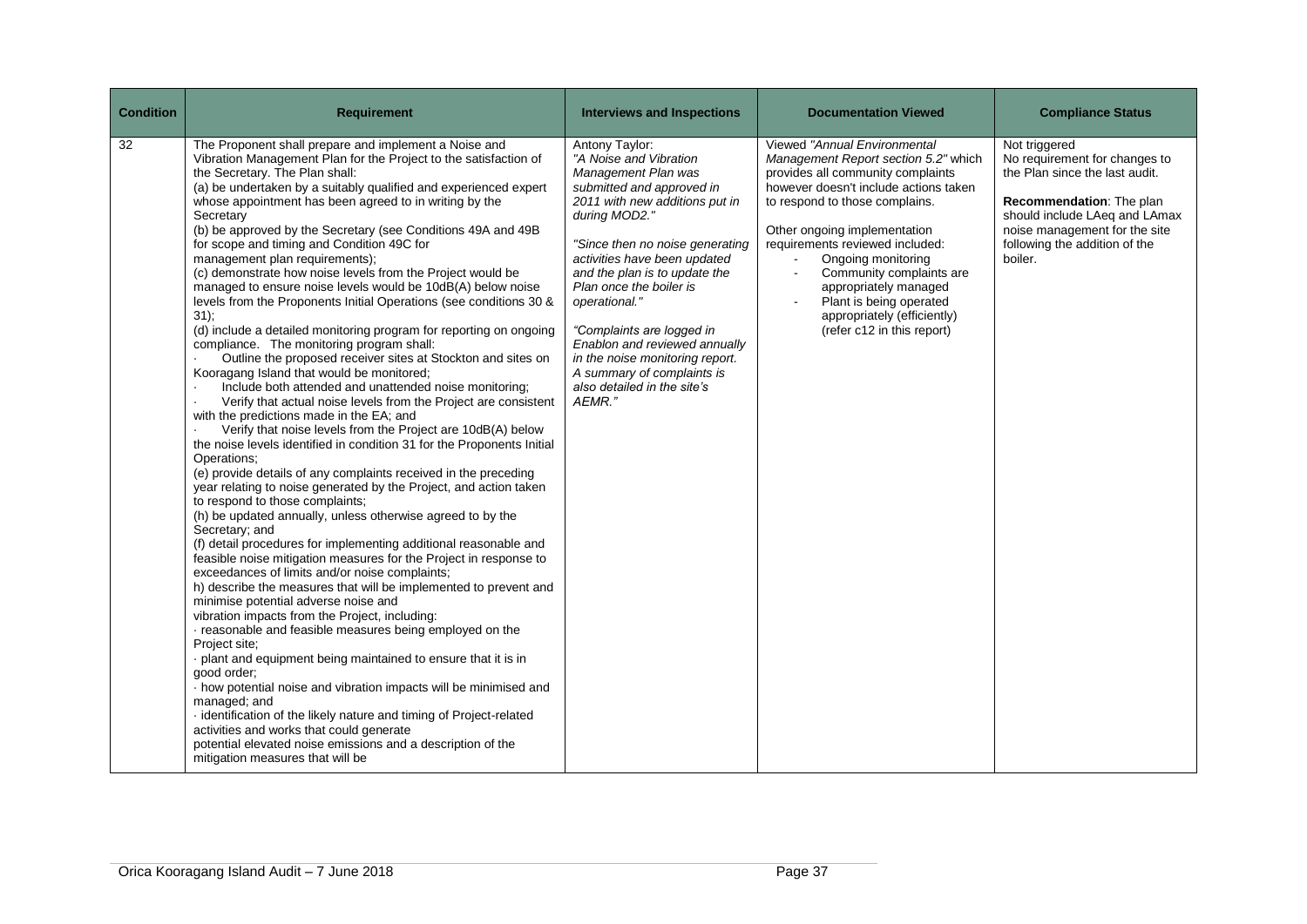| <b>Condition</b> | Requirement                                                                                 | <b>Interviews and Inspections</b> | <b>Documentation Viewed</b> | <b>Compliance Status</b> |
|------------------|---------------------------------------------------------------------------------------------|-----------------------------------|-----------------------------|--------------------------|
|                  | implemented to ensure compliance with the relevant conditions of this approval and the EPL. |                                   |                             |                          |
|                  |                                                                                             |                                   |                             |                          |
|                  |                                                                                             |                                   |                             |                          |
|                  |                                                                                             |                                   |                             |                          |
|                  |                                                                                             |                                   |                             |                          |
|                  |                                                                                             |                                   |                             |                          |
|                  |                                                                                             |                                   |                             |                          |
|                  |                                                                                             |                                   |                             |                          |
|                  |                                                                                             |                                   |                             |                          |
|                  |                                                                                             |                                   |                             |                          |
|                  |                                                                                             |                                   |                             |                          |
|                  |                                                                                             |                                   |                             |                          |
|                  |                                                                                             |                                   |                             |                          |
|                  |                                                                                             |                                   |                             |                          |
|                  |                                                                                             |                                   |                             |                          |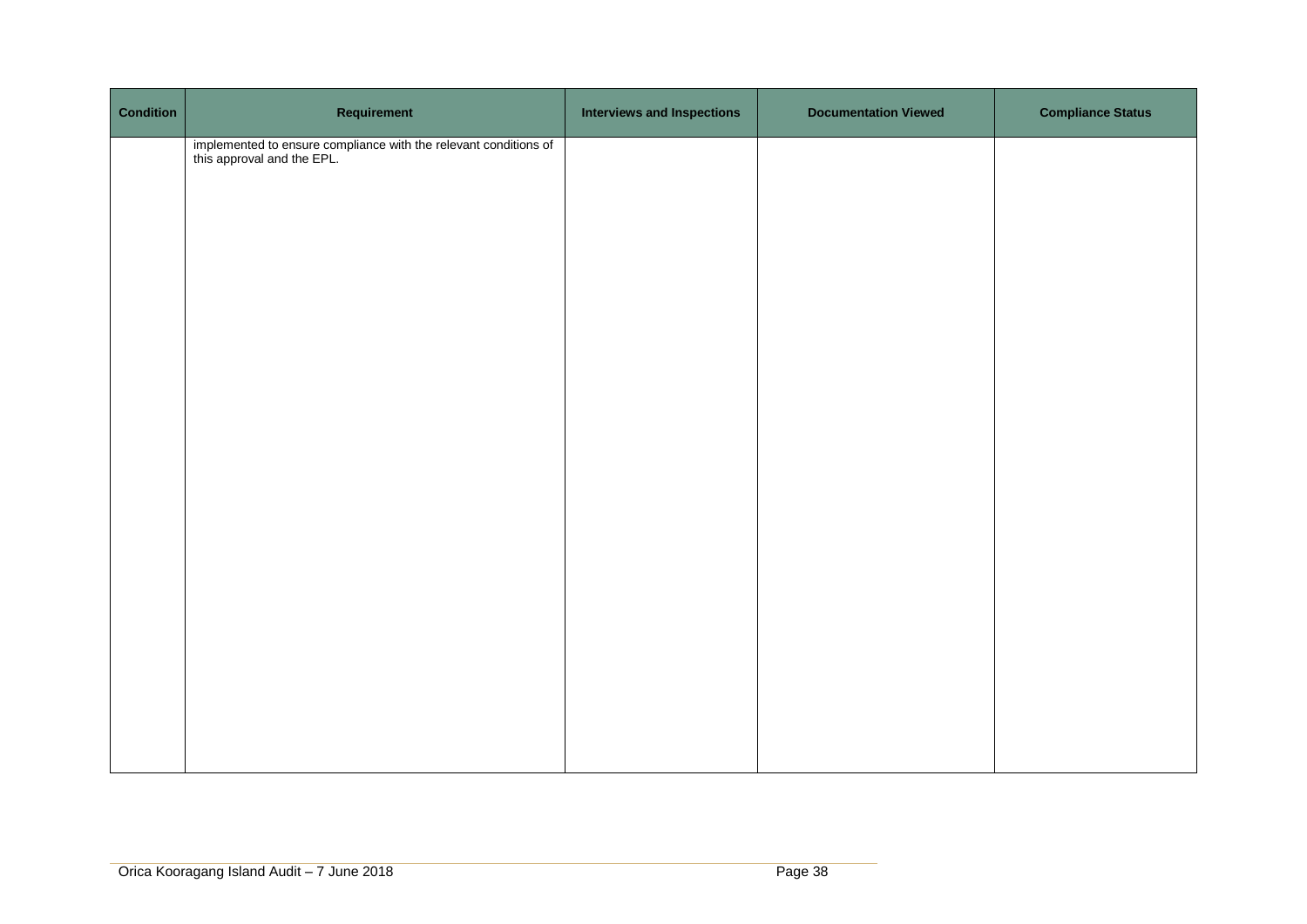| <b>Condition</b>                | <b>Requirement</b>                                                                                                                                                                                                                                                                                                                                                                                                                         | <b>Interviews and Inspections</b>                                                                                                                                                                                                                                                                                                                                                                                                                                                                                                                                                                                                                      | <b>Documentation Viewed</b>                                                                                                                                                                                                                                                                                                                                                                | <b>Compliance Status</b>                                                    |
|---------------------------------|--------------------------------------------------------------------------------------------------------------------------------------------------------------------------------------------------------------------------------------------------------------------------------------------------------------------------------------------------------------------------------------------------------------------------------------------|--------------------------------------------------------------------------------------------------------------------------------------------------------------------------------------------------------------------------------------------------------------------------------------------------------------------------------------------------------------------------------------------------------------------------------------------------------------------------------------------------------------------------------------------------------------------------------------------------------------------------------------------------------|--------------------------------------------------------------------------------------------------------------------------------------------------------------------------------------------------------------------------------------------------------------------------------------------------------------------------------------------------------------------------------------------|-----------------------------------------------------------------------------|
| Ports Precinct Noise Management |                                                                                                                                                                                                                                                                                                                                                                                                                                            |                                                                                                                                                                                                                                                                                                                                                                                                                                                                                                                                                                                                                                                        |                                                                                                                                                                                                                                                                                                                                                                                            |                                                                             |
| 32A                             | The Proponent shall use its best endeavours to participate in the<br>development and implementation of a precinct wide<br>noise map for the Port of Newcastle should one be developed to<br>the satisfaction of the Secretary.                                                                                                                                                                                                             |                                                                                                                                                                                                                                                                                                                                                                                                                                                                                                                                                                                                                                                        |                                                                                                                                                                                                                                                                                                                                                                                            | Not triggered<br>The precinct wide noise map has<br>not yet been developed. |
|                                 | Note: The aim of a noise map is to establish an efficient, equitable<br>and cumulative noise management, monitoring and reporting<br>framework across the precinct.                                                                                                                                                                                                                                                                        |                                                                                                                                                                                                                                                                                                                                                                                                                                                                                                                                                                                                                                                        |                                                                                                                                                                                                                                                                                                                                                                                            |                                                                             |
|                                 | Hours of construction and operation                                                                                                                                                                                                                                                                                                                                                                                                        |                                                                                                                                                                                                                                                                                                                                                                                                                                                                                                                                                                                                                                                        |                                                                                                                                                                                                                                                                                                                                                                                            |                                                                             |
| $\overline{33}$                 | The Proponent shall comply with the restrictions in Table 2,<br>unless otherwise agreed by the Secretary.<br>Table 2: Construction hours for the Project and Operation hours<br>for the Project<br>Activity<br>Construction<br>Operation<br>Construction activities may be conducted outside the<br>· Notes:<br>hours in Table 2 provided that the activities are not audible at any<br>residence beyond the boundary of the Project Site. | Antony Taylor:<br>"Construction work completed<br>onsite is undertaken in<br>compliance with the site<br><b>Construction Environmental</b><br>Management Plan. The plan<br>clearly identifies the permitting<br>working hours detailed in the<br>development consent (page<br>40). The construction plan<br>which formed part of the<br>contract between Orica and the<br>construction contractor for AMI<br>details the requirements."<br>"The condition does not<br>exclude construction activities<br>that are not audible at the<br>nearest residence from<br>occurring. During the<br>construction period, no noise<br>complaints were received." | Viewed "Construction Environmental<br>Management Plan 2016" which outlines<br>controls and responsibilities for<br>adhering to construction times however<br>no previous records are included.<br>Viewed "Ammonia Management"<br><b>Improvement Project Construction</b><br>Management Plan" by ThyssenKrupp<br>Industrial Solutions dated 11 November<br>15 which refers to Orica's CEMP. | Compliant<br>The requirements of this<br>condition are being met.           |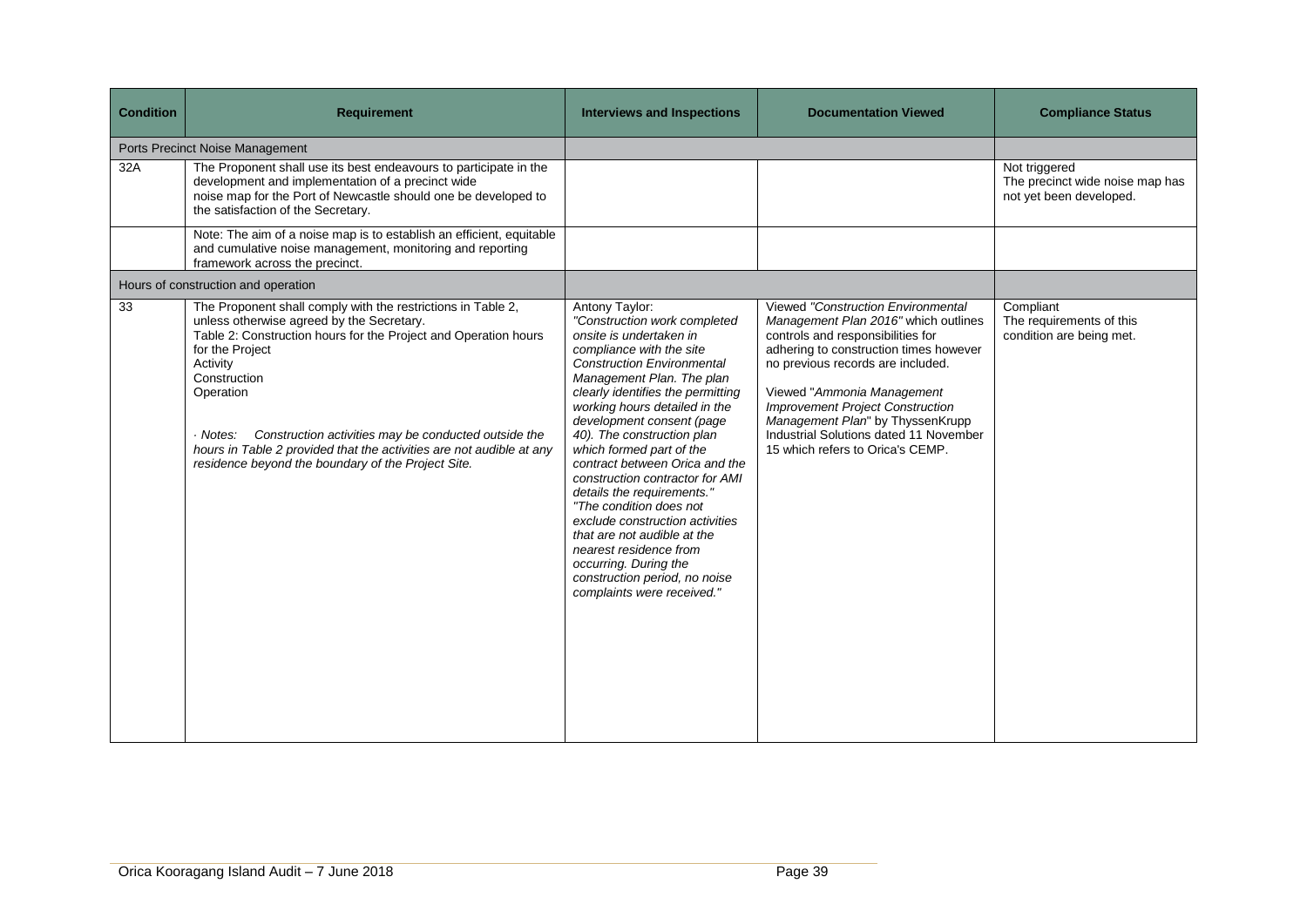| <b>Condition</b> | <b>Requirement</b>                                                                                                                                                                                                                                                                                                                                                                                                                                                                                                                                                                                                                                                                                                                                                                                                                                                                                                                        | <b>Interviews and Inspections</b>                                                                                                                                                                                             | <b>Documentation Viewed</b> | <b>Compliance Status</b>                                                  |
|------------------|-------------------------------------------------------------------------------------------------------------------------------------------------------------------------------------------------------------------------------------------------------------------------------------------------------------------------------------------------------------------------------------------------------------------------------------------------------------------------------------------------------------------------------------------------------------------------------------------------------------------------------------------------------------------------------------------------------------------------------------------------------------------------------------------------------------------------------------------------------------------------------------------------------------------------------------------|-------------------------------------------------------------------------------------------------------------------------------------------------------------------------------------------------------------------------------|-----------------------------|---------------------------------------------------------------------------|
| 33A              | Construction works outside of the work hours identified in Table 2<br>above may be undertaken in the following<br>circumstances:<br>a) works (excluding piling) that generates airborne noise that is<br>inaudible at any residence beyond the<br>boundary of the Project site or is no more than 5 dB(A) above<br>rating background level at any residence in<br>accordance with the Interim Construction Noise Guideline (DEC,<br>2009);<br>b) works that are consistent with the Proponent's existing<br>maintenance procedures and are in accordance<br>with the existing EPL;<br>c) for the delivery of materials required outside these hours by the<br>NSW Police Force or other authorities for<br>safety reasons;<br>d) where it is required in an emergency to avoid the loss of lives,<br>property and/or to prevent environmental<br>harm; or<br>e) exceptional circumstances with the written agreement of the<br>Secretary. | Antony Taylor:<br>"The condition does not<br>exclude construction activities<br>that are not audible at the<br>nearest residence from<br>occurring. During the<br>construction period, no noise<br>complaints were received." |                             | Not triggered<br>The requirements of the condition<br>were not triggered. |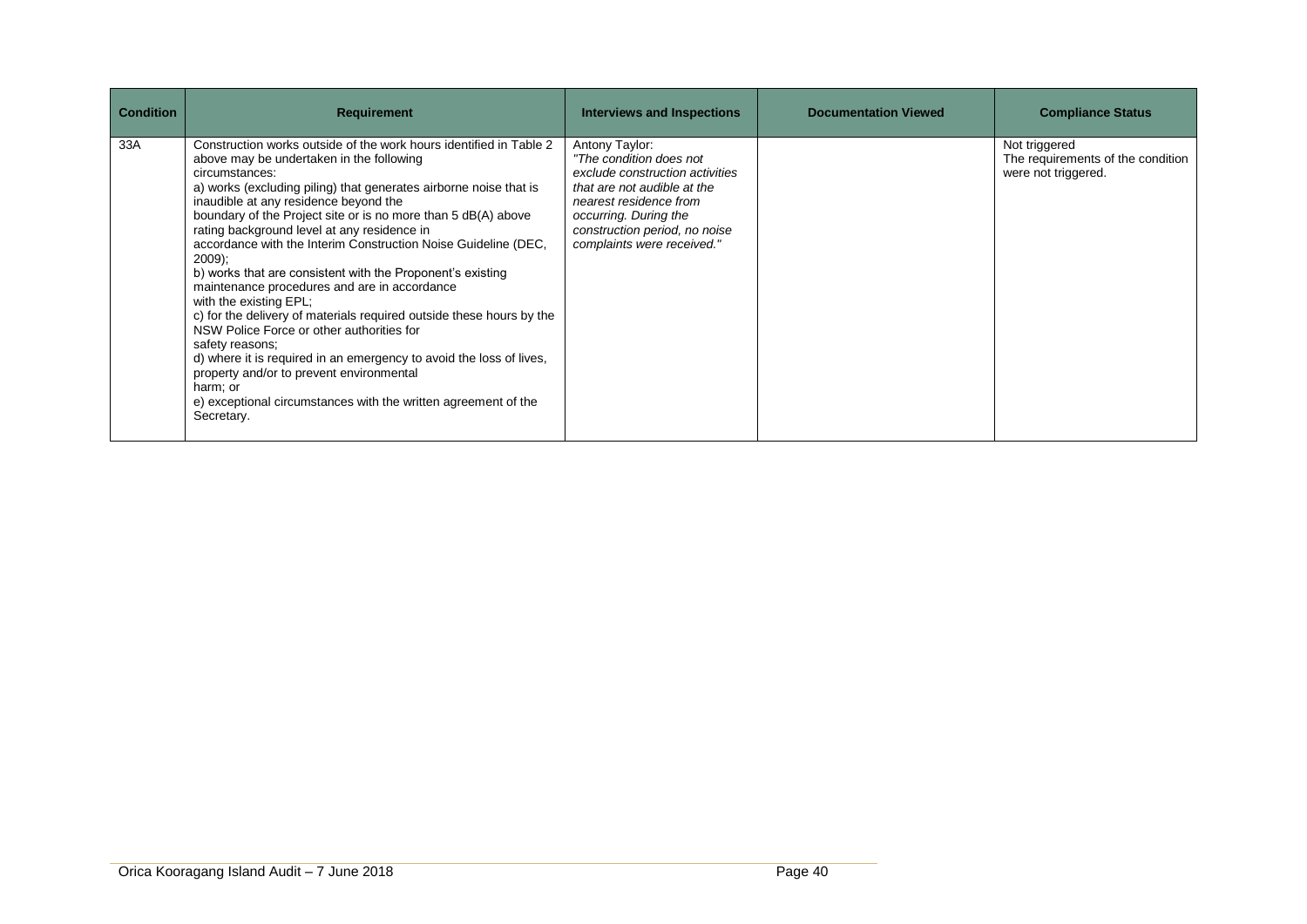## **Table 11** – Transport

| <b>Condition</b>                       | <b>Requirement</b>                                                                                                                                                                                                                                                                                                                                                       | <b>Interviews and Inspections</b>                                                                                                                                                                                                                                                                                                                                 | <b>Documentation Viewed</b> | <b>Compliance Status</b>                                                                                                                                                                                                                                                                                                           |
|----------------------------------------|--------------------------------------------------------------------------------------------------------------------------------------------------------------------------------------------------------------------------------------------------------------------------------------------------------------------------------------------------------------------------|-------------------------------------------------------------------------------------------------------------------------------------------------------------------------------------------------------------------------------------------------------------------------------------------------------------------------------------------------------------------|-----------------------------|------------------------------------------------------------------------------------------------------------------------------------------------------------------------------------------------------------------------------------------------------------------------------------------------------------------------------------|
| <b>Transport</b>                       |                                                                                                                                                                                                                                                                                                                                                                          |                                                                                                                                                                                                                                                                                                                                                                   |                             |                                                                                                                                                                                                                                                                                                                                    |
|                                        | Design of Site Access, Internal Roads and Parking                                                                                                                                                                                                                                                                                                                        |                                                                                                                                                                                                                                                                                                                                                                   |                             |                                                                                                                                                                                                                                                                                                                                    |
| 34                                     | The Proponent shall ensure that new site access points, internal<br>roads and parking associated with the Project are designed,<br>constructed and maintained in accordance with the latest<br>versions of the Australia Standard AS 2890.1:2004 and AS<br>2890.2:2002.                                                                                                  | Antony Taylor:<br>"No new site access points<br>have been added within the<br>last three years."                                                                                                                                                                                                                                                                  |                             | Not triggered<br>This condition has not been triggered,<br>new entrances yet to be constructed.                                                                                                                                                                                                                                    |
|                                        | Vehicle Queuing and Parking                                                                                                                                                                                                                                                                                                                                              |                                                                                                                                                                                                                                                                                                                                                                   |                             |                                                                                                                                                                                                                                                                                                                                    |
| 35                                     | The Proponent shall ensure that all vehicles associated with the<br>Project do not impede traffic flow on Greenleaf Road and Heron<br>Road.                                                                                                                                                                                                                              | Antony Taylor:<br>"We haven't received any<br>complaints regarding the use<br>of the road."<br>"The Construction Traffic<br>Management Plan from 2010<br>is still relevant."<br>"Additional off-road parking is<br>made available during major<br>maintenance periods to<br>reduce peak demand. This<br>has been obtained from Port<br>of Newcastle in the past". |                             | Compliant<br>The requirements of this condition<br>are being met.<br>Recommendation:<br>Whilst there have been no complaints<br>regarding traffic management, it is<br>recommended that weekly<br>inspections are undertaken during<br>construction and recorded and that<br>occasional review of this requirement<br>is included. |
| <b>Construction Traffic Management</b> |                                                                                                                                                                                                                                                                                                                                                                          |                                                                                                                                                                                                                                                                                                                                                                   |                             |                                                                                                                                                                                                                                                                                                                                    |
|                                        | Prior to the construction of the Project, the Proponent shall<br>prepare and implement a Construction Traffic Management<br>Plan, consistent with the requirements of the RM. The plan shall<br>be prepared in consultation with NPC and submitted to the<br>Secretary as part of the environmental management strategy for<br>the Project, as required by condition 49. | Antony Taylor:<br>"This report was submitted in<br>2011 and hasn't changed."                                                                                                                                                                                                                                                                                      |                             | Not triggered<br>This condition has not been triggered.                                                                                                                                                                                                                                                                            |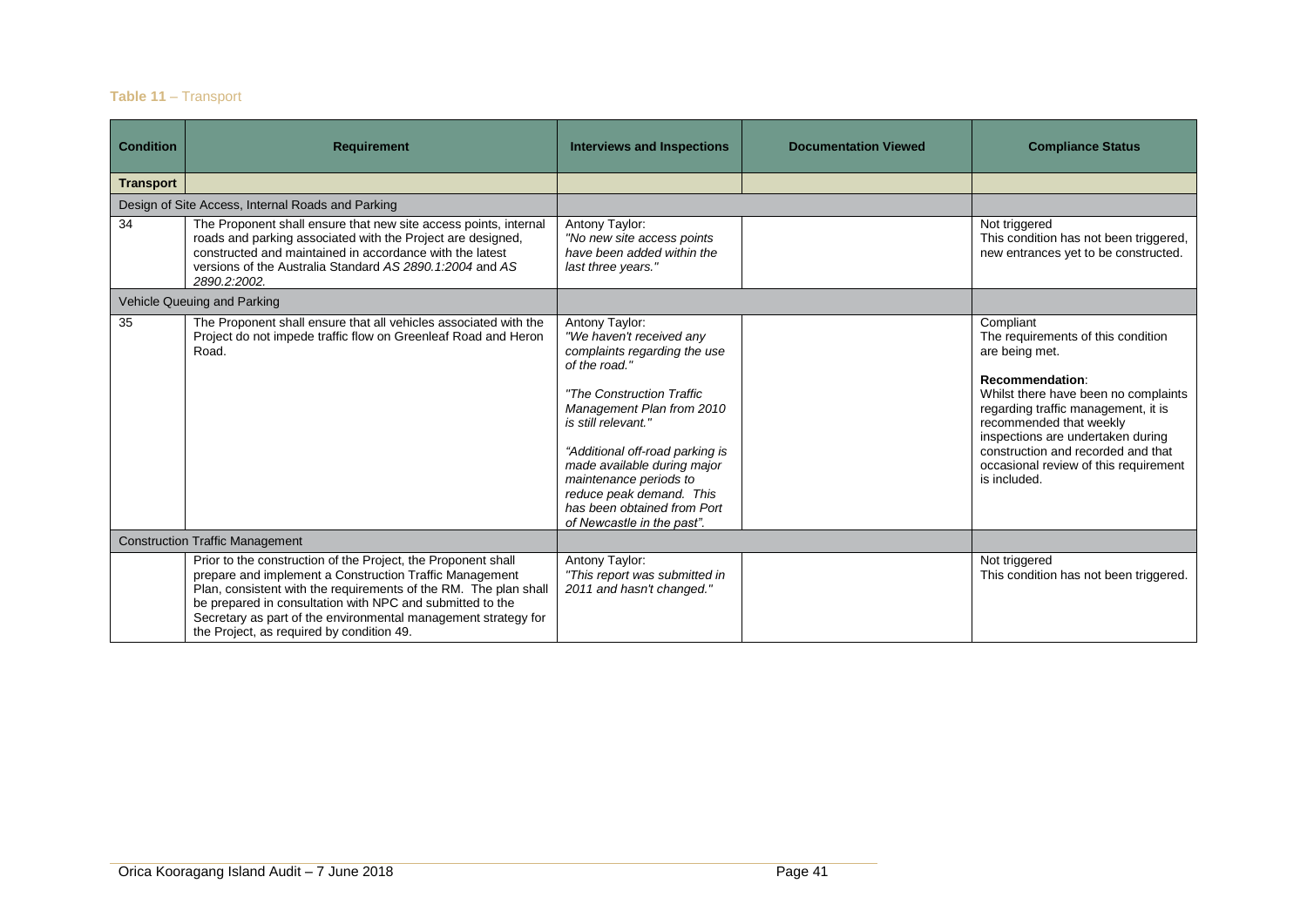## **Table 12** – Water Efficiency

| <b>Condition</b>           | <b>Requirement</b>                                                                                                                                                                                                                                                                                                                                                                                                                                                                                                         | <b>Interviews and Inspections</b>                                                                                                | <b>Documentation Viewed</b>                                                                                                                                                                                                                                                                                                                                                                                                                                                                                                                                                                                                                                                                                                                                                 | <b>Compliance Status</b>                                                                                                  |
|----------------------------|----------------------------------------------------------------------------------------------------------------------------------------------------------------------------------------------------------------------------------------------------------------------------------------------------------------------------------------------------------------------------------------------------------------------------------------------------------------------------------------------------------------------------|----------------------------------------------------------------------------------------------------------------------------------|-----------------------------------------------------------------------------------------------------------------------------------------------------------------------------------------------------------------------------------------------------------------------------------------------------------------------------------------------------------------------------------------------------------------------------------------------------------------------------------------------------------------------------------------------------------------------------------------------------------------------------------------------------------------------------------------------------------------------------------------------------------------------------|---------------------------------------------------------------------------------------------------------------------------|
| Water<br><b>Efficiency</b> |                                                                                                                                                                                                                                                                                                                                                                                                                                                                                                                            |                                                                                                                                  |                                                                                                                                                                                                                                                                                                                                                                                                                                                                                                                                                                                                                                                                                                                                                                             | No change since last audit                                                                                                |
| <b>Water Efficiency</b>    |                                                                                                                                                                                                                                                                                                                                                                                                                                                                                                                            |                                                                                                                                  |                                                                                                                                                                                                                                                                                                                                                                                                                                                                                                                                                                                                                                                                                                                                                                             |                                                                                                                           |
| 37                         | The Proponent shall prepare and implement a Water Efficiency<br>Plan for the Project to the satisfaction of the Secretary. The plan<br>must:<br>(a) be submitted to the Secretary within 12 months of this approval<br>or as otherwise agreed to by the Secretary;<br>(b) be prepared with reference to the Guidelines for Water Savings<br>Action Plans (DEUS 2005); and<br>(c) include a report on the progress of investigations to receive<br>recycled water from Hunter Water Corporations' recycled water<br>scheme. | Antony Taylor:<br>"There haven't been any<br>updates to the Water Efficiency<br>Plan because the flares don't<br>use any water." | The requirement for a water efficiency<br>study corresponding to each stage is<br>detailed in the Projects staging plan. The<br>plan identifies that a water efficiency<br>plan is required for Phase 1 and Phase<br>3 of the project. Both plans have been<br>submitted to DPE.<br>Phase 1 - 14 June 2011<br>Phase 3 - 16 July 2013<br>No additional plans were submitted<br>during the audit timeframe.<br>Assessed as compliant in 2014 audit<br>and measures required in the Plan were<br>implemented at that time. Additional<br>implementation requirements were not<br>audited in this audit.<br>Water efficiency Plan (developed by<br>Warley Parsons) submitted to DPE in<br>April 2011 references the Guidelines for<br>Water Savings Action Plans (DEUS<br>2005) | Compliant<br><b>Recommendation: The Water</b><br>Efficiency Plan should be<br>updated after the boiler is<br>operational. |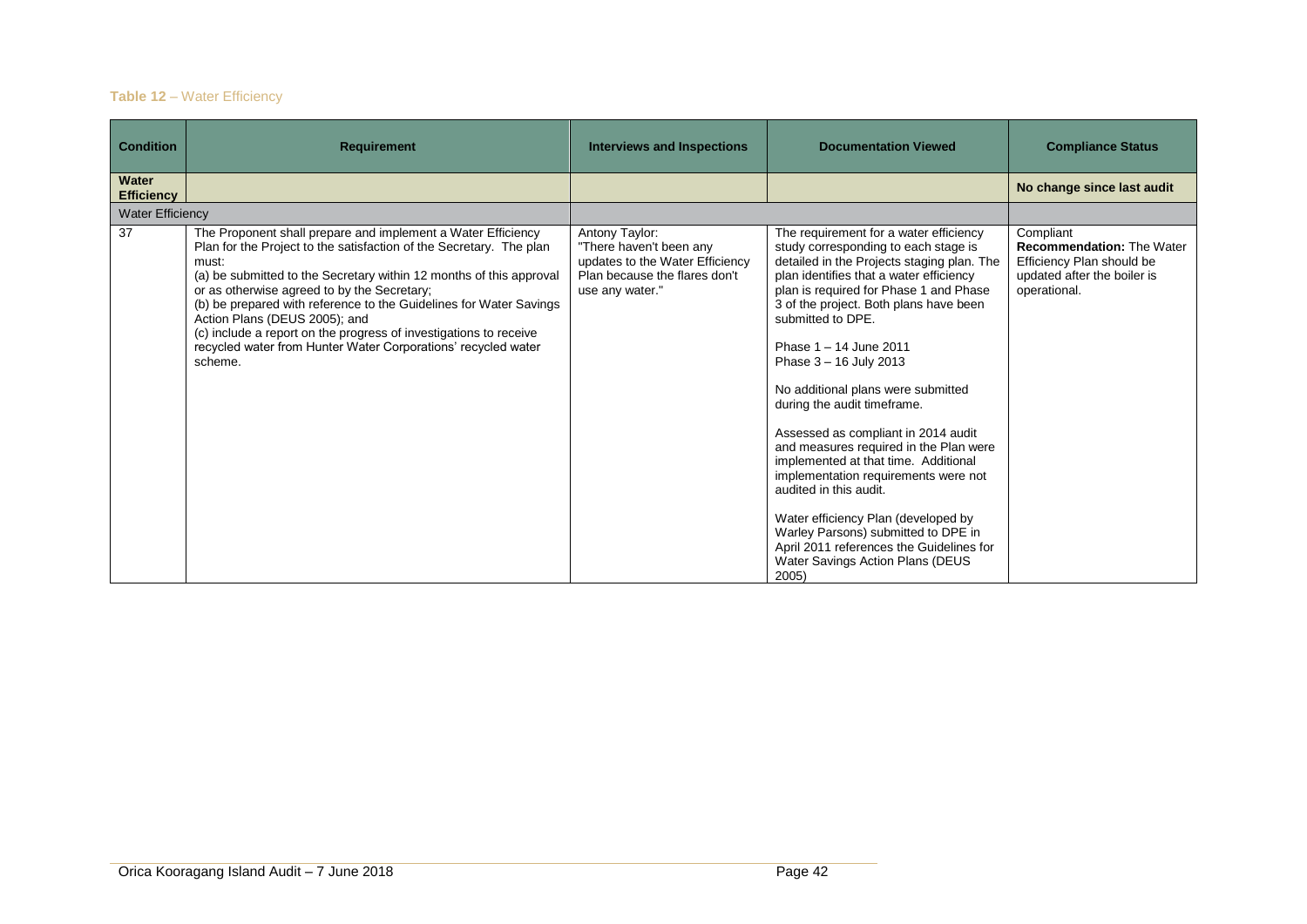### **Table 13** – Contamination

| <b>Condition</b>     | <b>Requirement</b>                                                                                                                                                                                                                                                                                                                                                                                                                                                                                                                                                                                  | <b>Interviews and Inspections</b>                                                                                                                                                                                                                                                                      | <b>Documentation Viewed</b>                                                                                                                                                                                                 | <b>Compliance Status</b>                                |
|----------------------|-----------------------------------------------------------------------------------------------------------------------------------------------------------------------------------------------------------------------------------------------------------------------------------------------------------------------------------------------------------------------------------------------------------------------------------------------------------------------------------------------------------------------------------------------------------------------------------------------------|--------------------------------------------------------------------------------------------------------------------------------------------------------------------------------------------------------------------------------------------------------------------------------------------------------|-----------------------------------------------------------------------------------------------------------------------------------------------------------------------------------------------------------------------------|---------------------------------------------------------|
| <b>Contamination</b> |                                                                                                                                                                                                                                                                                                                                                                                                                                                                                                                                                                                                     |                                                                                                                                                                                                                                                                                                        |                                                                                                                                                                                                                             |                                                         |
| Contamination        |                                                                                                                                                                                                                                                                                                                                                                                                                                                                                                                                                                                                     |                                                                                                                                                                                                                                                                                                        |                                                                                                                                                                                                                             |                                                         |
| 38                   | Prior to construction of the Project, the Proponent shall<br>provide to the Secretary a detailed Project Site Plan showing<br>the location of known soil and groundwater contamination<br>areas. If the plan identifies that construction of the Project is<br>likely to impact on known contamination areas, the Proponent<br>shall prepare and implement a Remedial Action Plan (RAP),<br>or update the existing RAP, to manage and remediate<br>contaminated material in accordance with the requirements of<br>the Contaminated Land Management Act 1997 and the<br>recommendations of the RAP. | Antony Taylor:<br>"Acid Sulphate Soil testing is<br>conducted when soil is being<br>removed from site."<br>"We test all soil before it<br>goes off site regardless of<br>quantity. If large enough<br>quantities, we will test for<br>Acid Sulphate Soils. We<br>have not found any reactive<br>soils. |                                                                                                                                                                                                                             | Not triggered<br>This condition has not been triggered. |
| 39                   | Prior to construction of the Project, the Proponent shall<br>prepare an Acid Sulphate Soil Management Plan in<br>accordance with the Acid Sulphate Soils Manual, Acid<br>Sulphate Soils Management Advisory Committee 1998.                                                                                                                                                                                                                                                                                                                                                                         | Antony Taylor:<br>Acid Sulphate Soil testing<br>is conducted when soil is<br>being removed from site."                                                                                                                                                                                                 | The soil management plan<br>submitted in January 2010 includes<br>an Acid Sulphate Soil Management<br>Plan which references the Acid<br>Sulphate Soils Manual, Acid<br>Sulphate Soils Management<br>Advisory Committee 1998 | Not triggered<br>This condition has not been triggered. |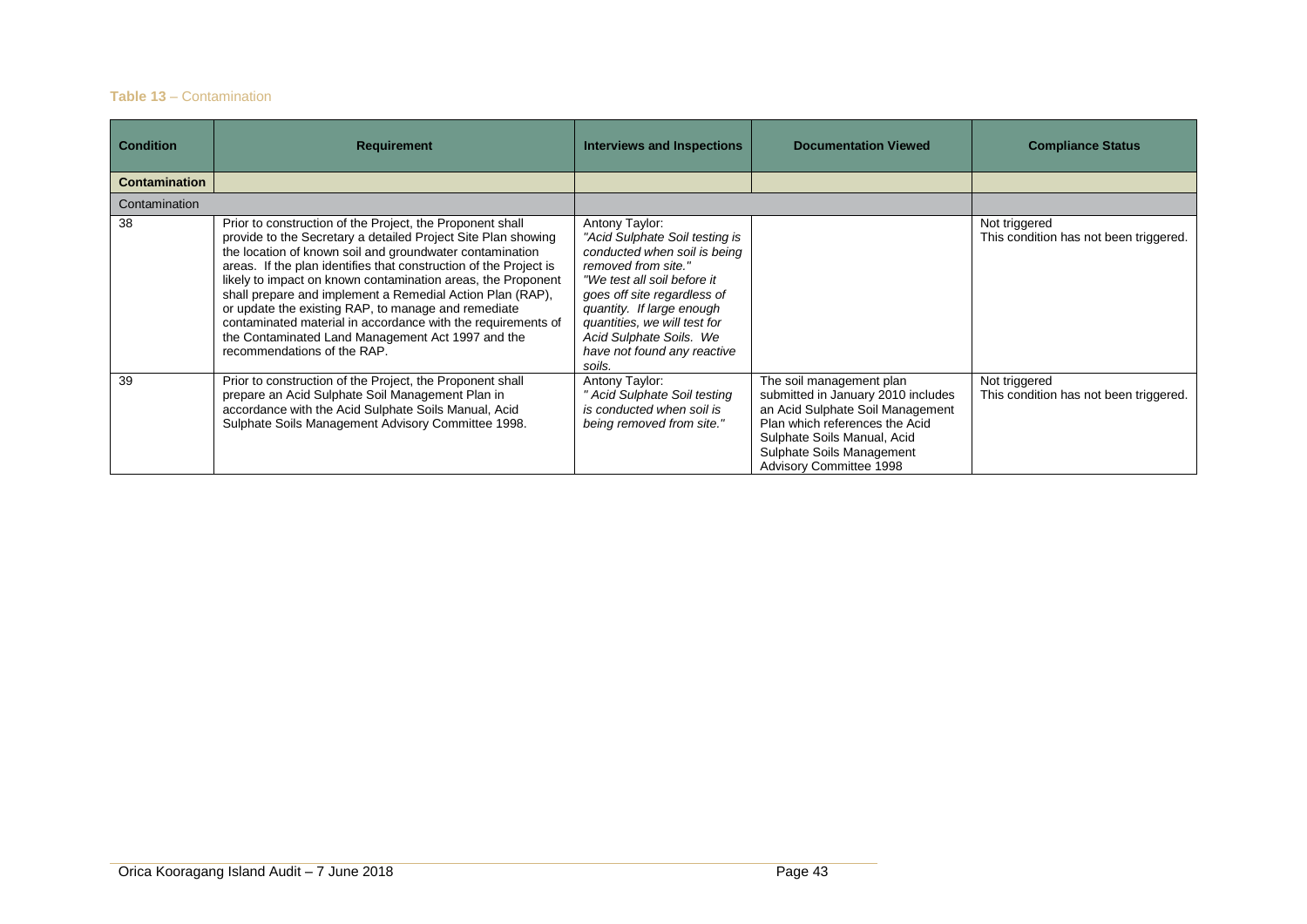#### **Table 14** – Stormwater

| <b>Condition</b>  | Requirement | Interviews and Inspections | <b>Documentation Viewed</b> | <b>Compliance Status</b> |
|-------------------|-------------|----------------------------|-----------------------------|--------------------------|
| <b>Stormwater</b> |             |                            |                             |                          |
| Discharges        |             |                            |                             |                          |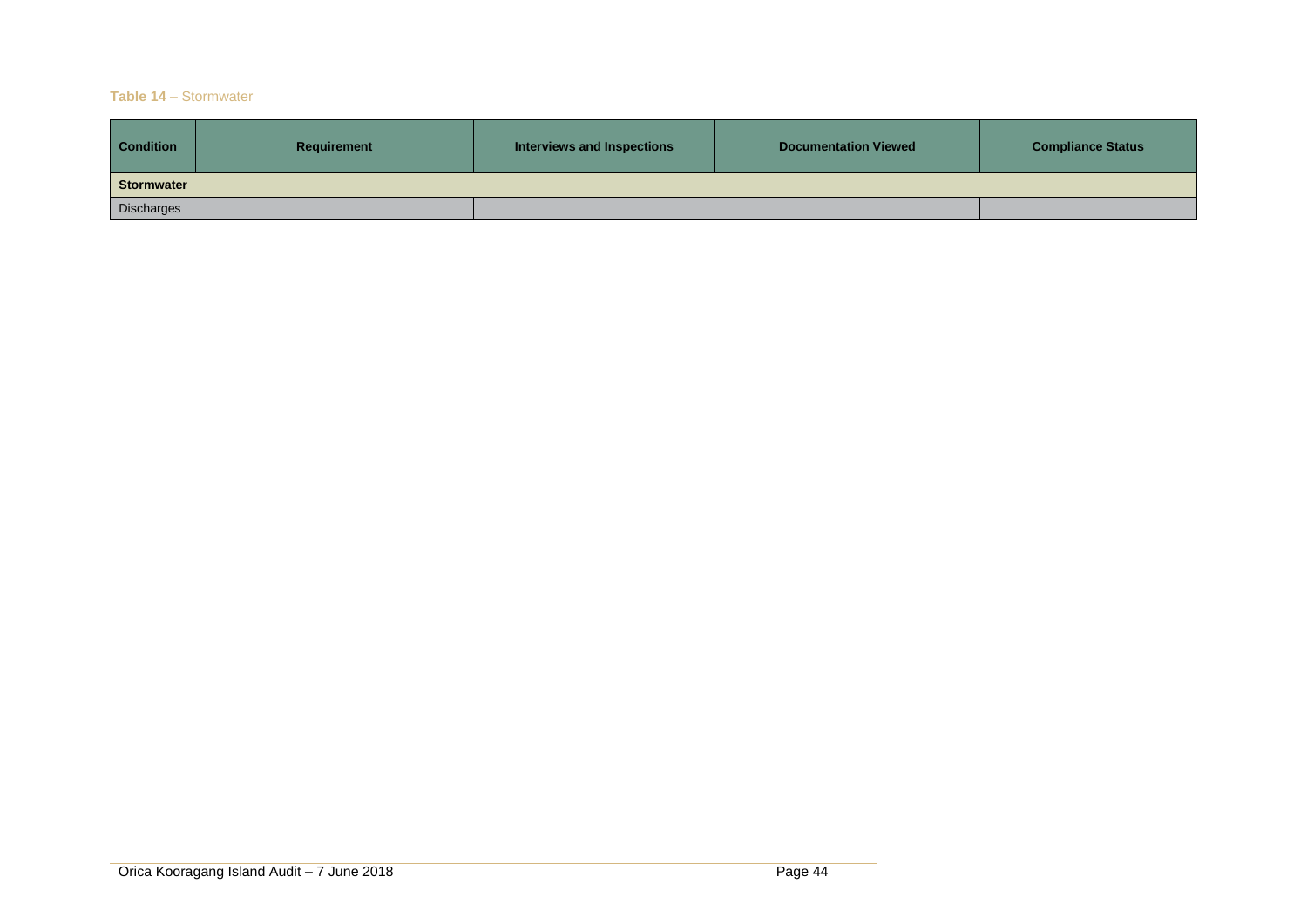| <b>Condition</b> | <b>Requirement</b>                                                                                                                 | <b>Interviews and Inspections</b>                                                                                                                                      | <b>Documentation Viewed</b>                                                                                                                                                                                                                                                                                                                                                                                                                                                                                                                                                                                                                                                                                                                                                                                                                                                                                                                                                                                                                      | <b>Compliance Status</b>                                          |
|------------------|------------------------------------------------------------------------------------------------------------------------------------|------------------------------------------------------------------------------------------------------------------------------------------------------------------------|--------------------------------------------------------------------------------------------------------------------------------------------------------------------------------------------------------------------------------------------------------------------------------------------------------------------------------------------------------------------------------------------------------------------------------------------------------------------------------------------------------------------------------------------------------------------------------------------------------------------------------------------------------------------------------------------------------------------------------------------------------------------------------------------------------------------------------------------------------------------------------------------------------------------------------------------------------------------------------------------------------------------------------------------------|-------------------------------------------------------------------|
| 40               | The Proponent shall ensure the Project meets<br>the EPL requirements for stormwater and<br>effluent discharges to the Hunter River | Antony Taylor:<br>"We are still using existing discharge<br>points at the time of the last audit.<br>Stormwater and effluent are monitored in<br>accordance with EPL." | Viewed "Annual Environmental Management<br>Report 2016" which states "The site's<br>effluent and stormwater was monitored in<br>accordance with the requirements in the<br>EPL."<br>Viewed letter from Stewart McLachlan from<br>DoPE to Antony Taylor from Orica dated 20<br>January 2017 which states, "The<br>Department has reviewed the AEMR and<br>considers it generally in accordance with the<br>Approval."<br>Viewed document available on website<br>(http://www.orica.com/Sustainability/Environ<br>mental-Monitoring-Data/Kooragang-<br>Island/Stormwater-Monitoring#data) "Orica<br>Kooragang Island Stormwater Monitoring<br>Points 10-15" that showed Points 10-15<br>were measured in accordance with EPL.<br>Viewed document available on website<br>(http://www.orica.com/Sustainability/Environ<br>mental-Monitoring-Data/Kooragang-<br>Island/Water-Monitoring#.WY00xFEjGUk)<br>"Orica Kooragang Island Water Monitoring<br>Points 23-24, 30-33" that showed Points 23,<br>24, 30-33 are measured in accordance with<br>EPL | Compliant<br>The requirements of this condition<br>are being met. |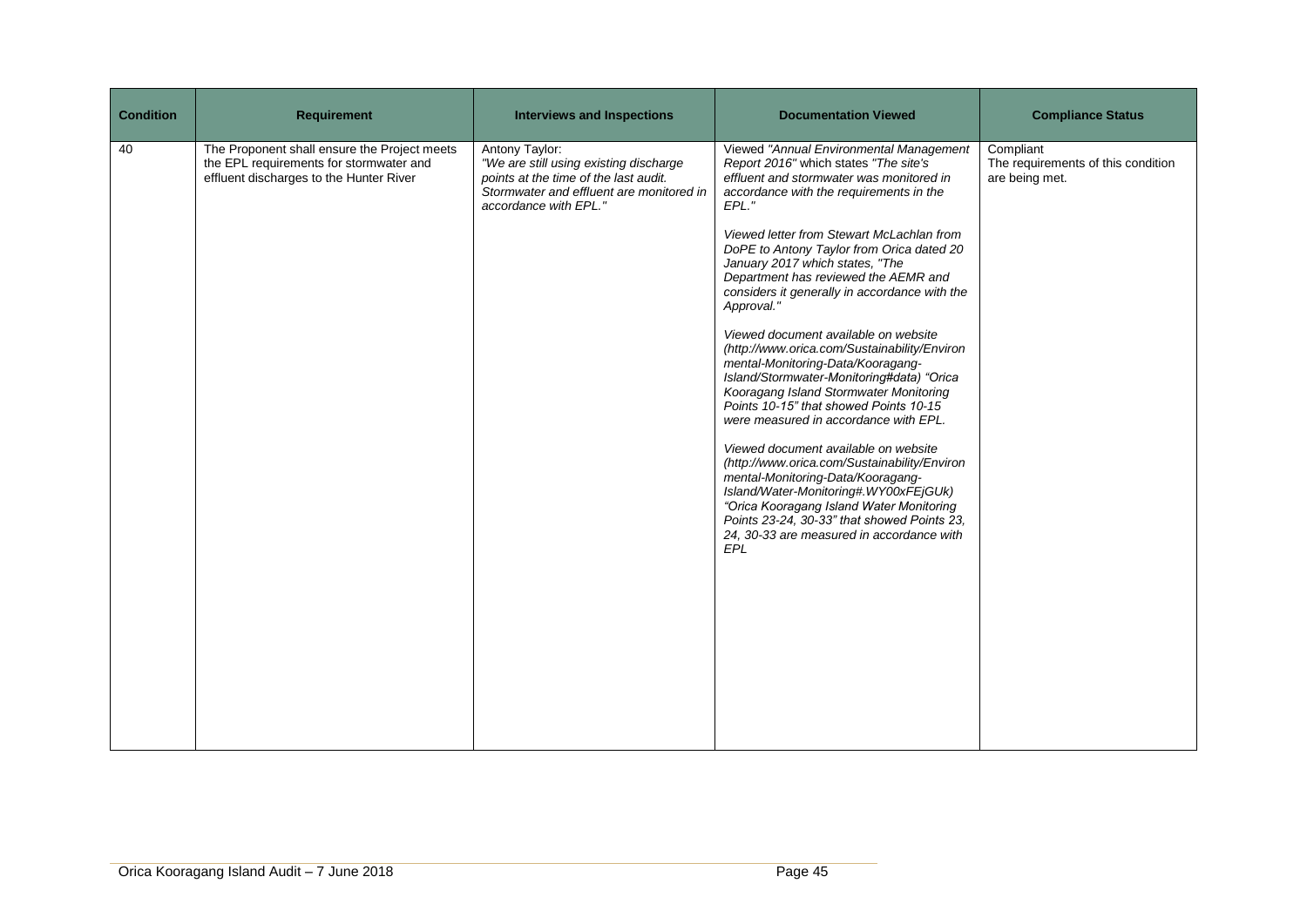| <b>Condition</b> | <b>Requirement</b>                                                                                                                                                                                                                                                                                                                                                                                                                                                                                                                                                                                                                                                                                                                                                                                                                                | <b>Interviews and Inspections</b>                                                                                                                                                                                                                                                                                                                                           | <b>Documentation Viewed</b>                                                                                                                                                                                                                                                                                                                                                                                                                                                                                                                                                                                                                                                                                                                                                                                                                                                                                                                                                                                                                                                                                                                                                                                                   | <b>Compliance Status</b>                                                                                               |
|------------------|---------------------------------------------------------------------------------------------------------------------------------------------------------------------------------------------------------------------------------------------------------------------------------------------------------------------------------------------------------------------------------------------------------------------------------------------------------------------------------------------------------------------------------------------------------------------------------------------------------------------------------------------------------------------------------------------------------------------------------------------------------------------------------------------------------------------------------------------------|-----------------------------------------------------------------------------------------------------------------------------------------------------------------------------------------------------------------------------------------------------------------------------------------------------------------------------------------------------------------------------|-------------------------------------------------------------------------------------------------------------------------------------------------------------------------------------------------------------------------------------------------------------------------------------------------------------------------------------------------------------------------------------------------------------------------------------------------------------------------------------------------------------------------------------------------------------------------------------------------------------------------------------------------------------------------------------------------------------------------------------------------------------------------------------------------------------------------------------------------------------------------------------------------------------------------------------------------------------------------------------------------------------------------------------------------------------------------------------------------------------------------------------------------------------------------------------------------------------------------------|------------------------------------------------------------------------------------------------------------------------|
| 41               | The Proponent shall comply with Section 120<br>of the Protection of the Environment<br>Operations Act 1997.                                                                                                                                                                                                                                                                                                                                                                                                                                                                                                                                                                                                                                                                                                                                       | Antony Taylor:<br>"There have been non-compliances for<br>the site, but not attributed to the project<br>(algae build up in the pipes for example).<br>All reported to EPA in annual return and<br>penalty notices but not attributed to<br>project."<br>"An aspects and impacts register<br>considers all potential risk from activities<br>that may harm the environment. |                                                                                                                                                                                                                                                                                                                                                                                                                                                                                                                                                                                                                                                                                                                                                                                                                                                                                                                                                                                                                                                                                                                                                                                                                               | Compliant<br>The requirements of this condition<br>are being met.                                                      |
|                  | Stormwater Management Plan                                                                                                                                                                                                                                                                                                                                                                                                                                                                                                                                                                                                                                                                                                                                                                                                                        |                                                                                                                                                                                                                                                                                                                                                                             |                                                                                                                                                                                                                                                                                                                                                                                                                                                                                                                                                                                                                                                                                                                                                                                                                                                                                                                                                                                                                                                                                                                                                                                                                               |                                                                                                                        |
| 42               | Prior to the commencement of construction of<br>the Project the Proponent shall prepare and<br>implement a Stormwater Management Plan for<br>the Project in consultation with the NPC and to<br>the satisfaction of the Secretary. The plan<br>must:<br>(a) include detailed plans of the stormwater<br>management system for the Project,<br>incorporating the requirements for a retention<br>system as specified in the Fire Safety Study;<br>(b) include an engineering assessment of the<br>capacity of the Walsh Point stormwater system<br>to accept additional flows;<br>(c) describe the procedures for the installation,<br>inspection and maintenance of the stormwater<br>system for the Project; and<br>(d) ensure that water sensitive design options<br>avoid infiltration in areas of known soil and<br>groundwater contamination | Antony Taylor:<br>" There have been no updates to the<br>plan since last audit. We haven't<br>changed the flow of water on site."                                                                                                                                                                                                                                           | Plan assessed as adequate in 2014 audit.<br>Implementation of the Plan was assessed as<br>compliant in 2014. Ongoing implementation<br>requirements in the plan are limited to<br>maintenance of systems audited as<br>compliant under condition related to<br>operating site in efficient matter.<br>The stormwater management plan primarily<br>relates to stormwater improvements required<br>for Phase 2 and Phase 3 of the Project,<br>which is yet to be constructed and therefore<br>considered outside the scope of this audit.<br>The retention system (first flush 7) is yet to<br>be installed as it is required for the new bulk<br>and bag stores (not yet constructed).<br>The only aspect of the Project that would<br>require the implementation of the stormwater<br>management plan is Phase 1 of the Project<br>being the ammonia Plant uprate. No<br>alterations to the site's existing stormwater<br>system was required for this stage.<br>The build-up of algae is related to the<br>effluent discharge pipeline not stormwater<br>and is not attributed to the project.<br>Condition 42 (c) – the site inspects<br>stormwater pits and removes sediment from<br>stormwater sampling pits on a 1-month | Not triggered<br>There have been no changes to site<br>requiring revision of the plan<br>referenced in this condition. |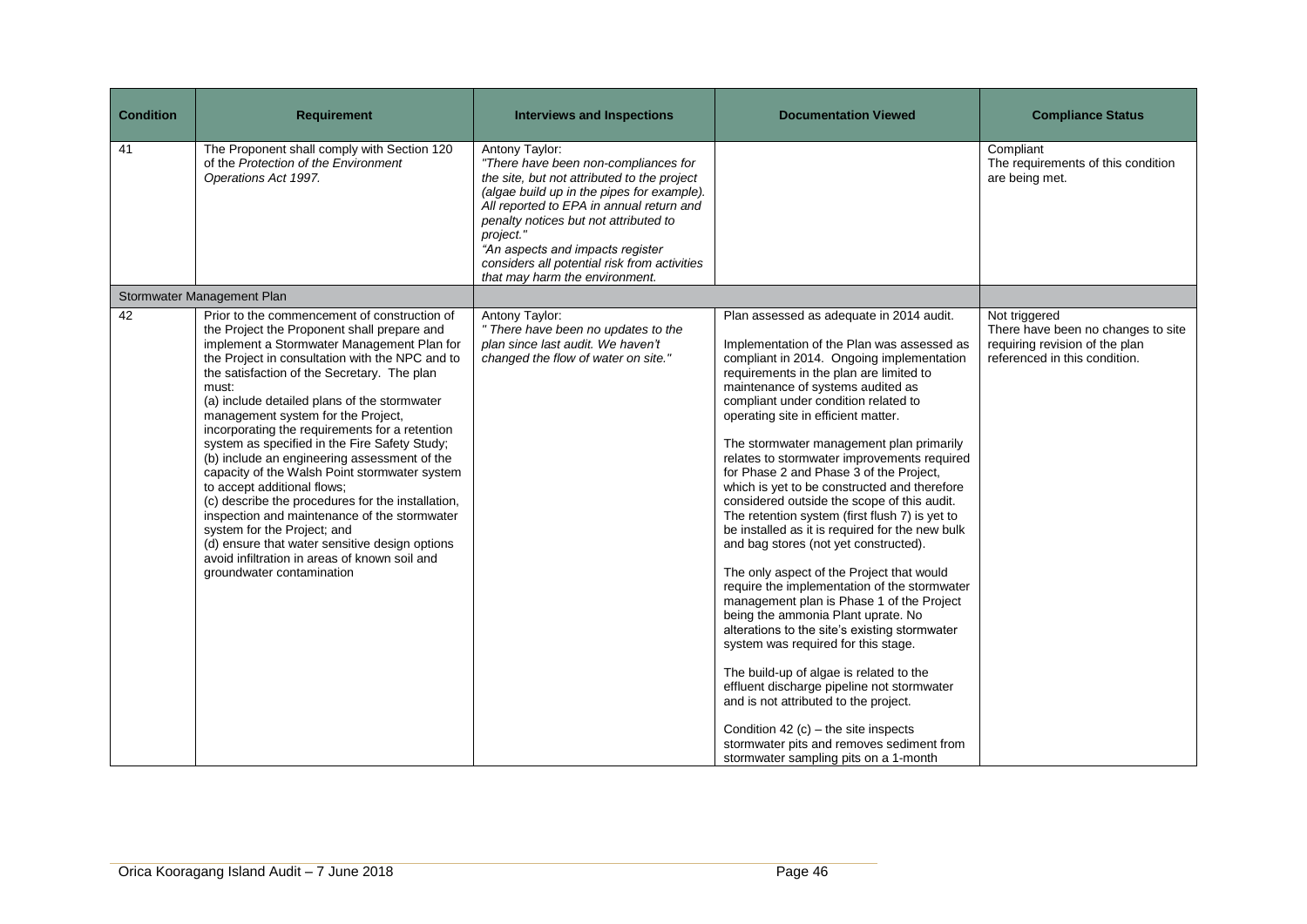| <b>Condition</b> | <b>Requirement</b>                                                                                                                                                                                                                                                                                                                                                                                                                                                                                             | <b>Interviews and Inspections</b>                                                                                                                                                                                                                                                                                                           | <b>Documentation Viewed</b>                                                                                                                                                                                                                                                                                                                                                                                                                                                                                                                                                                             | <b>Compliance Status</b>                                          |
|------------------|----------------------------------------------------------------------------------------------------------------------------------------------------------------------------------------------------------------------------------------------------------------------------------------------------------------------------------------------------------------------------------------------------------------------------------------------------------------------------------------------------------------|---------------------------------------------------------------------------------------------------------------------------------------------------------------------------------------------------------------------------------------------------------------------------------------------------------------------------------------------|---------------------------------------------------------------------------------------------------------------------------------------------------------------------------------------------------------------------------------------------------------------------------------------------------------------------------------------------------------------------------------------------------------------------------------------------------------------------------------------------------------------------------------------------------------------------------------------------------------|-------------------------------------------------------------------|
|                  |                                                                                                                                                                                                                                                                                                                                                                                                                                                                                                                |                                                                                                                                                                                                                                                                                                                                             | frequency. (Considered outside the audit<br>scope).<br>Condition $42(d)$ – no alterations to the site's<br>existing stormwater management system<br>have been required by the Project to date,<br>therefore this requirement is not yet active.                                                                                                                                                                                                                                                                                                                                                         |                                                                   |
| <b>Bunding</b>   |                                                                                                                                                                                                                                                                                                                                                                                                                                                                                                                |                                                                                                                                                                                                                                                                                                                                             |                                                                                                                                                                                                                                                                                                                                                                                                                                                                                                                                                                                                         |                                                                   |
| 43               | The Proponent shall ensure that all chemicals,<br>fuels and oils associated with the Project are<br>stored in appropriately bunded areas, with<br>impervious flooring and sufficient capacity to<br>contain 100% of the largest container stored<br>within the bund. The bund(s) shall be<br>designed and installed in accordance with:<br>(a) the requirements of all relevant Australian<br>Standards; and<br>(b) the DECC's Storing and Handling Liquids:<br>Environmental Protection, Participants Manual. | Antony Taylor:<br>"There is no new bunding associated<br>with the project on site since the last<br>audit. We have a plan in place to<br>upgrade everything that is bunded as<br>per condition in EPL."<br>The auditor viewed chemicals, fuels and<br>oils in bunded storage during the site<br>component of the audit.                     |                                                                                                                                                                                                                                                                                                                                                                                                                                                                                                                                                                                                         | Compliant<br>The requirements of this condition<br>are being met. |
|                  | <b>Erosion and Sediment Control</b>                                                                                                                                                                                                                                                                                                                                                                                                                                                                            |                                                                                                                                                                                                                                                                                                                                             |                                                                                                                                                                                                                                                                                                                                                                                                                                                                                                                                                                                                         |                                                                   |
| 44               | Prior to construction of the Project, the<br>Proponent shall prepare an Erosion and<br>Sediment Control Plan in accordance with<br>Landcom's 2004 Managing Urban Stormwater:<br>Soils and Construction.                                                                                                                                                                                                                                                                                                        | Antony Taylor:<br>"We haven't had a project trigger a<br>requirement for an ESCP. In the updated<br>CEMP, there are requirements around<br>sandbagging drains etc."<br>"Normally if there is a large construction<br>site there would be a plan however the<br>projects have had such a small footprint<br>that we just refer to the CEMP." | Viewed "Orica Kooragang Island,<br><b>Construction Environmental Management</b><br>Plan 2016" which outlines control measures<br>designed to minimise the impact associated<br>with construction activities on the quality of<br>stormwater discharged from the site in<br>section 7.3.2;<br>and 7.3.3 which outlines control measures<br>for increased levels of soil erosion and<br>consequent sediment pollution of waterways.<br>GHD prepared an Erosion and Sediment<br>Control Plan in 2010 which referenced<br>Landcom's 2004 Managing Urban<br>Stormwater: Soils and Construction<br>quidelines | Compliant<br>The requirements of this condition<br>are being met. |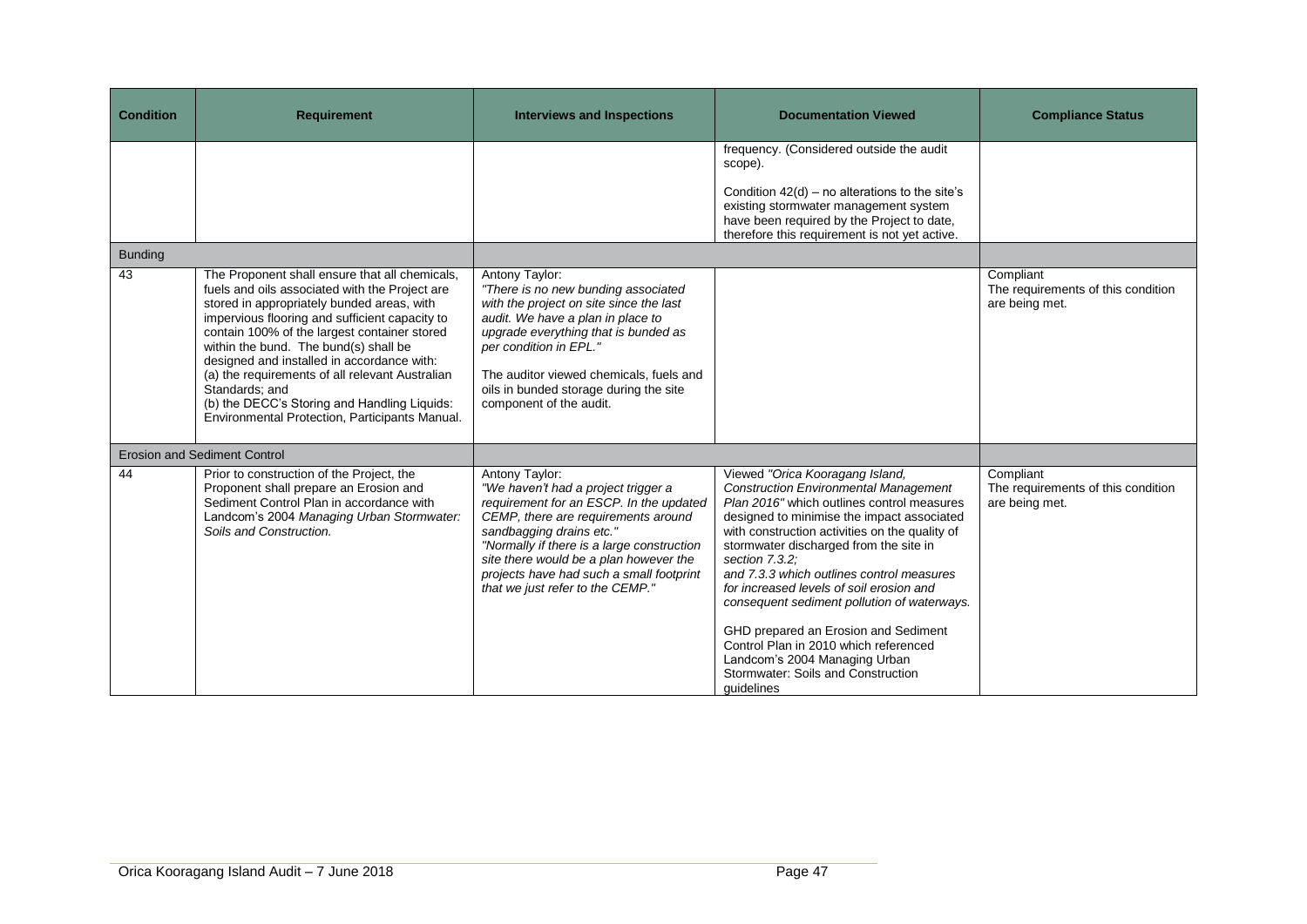#### **Table 15** – Visual

| <b>Condition</b> | <b>Requirement</b>                                                                                                                                                                                                                                                                                                                                                              | <b>Interviews and Inspections</b>                                                                                                                                                                                                                                                        | <b>Documentation Viewed</b> | <b>Compliance Status</b>                                                                                                                                                                                                                                            |
|------------------|---------------------------------------------------------------------------------------------------------------------------------------------------------------------------------------------------------------------------------------------------------------------------------------------------------------------------------------------------------------------------------|------------------------------------------------------------------------------------------------------------------------------------------------------------------------------------------------------------------------------------------------------------------------------------------|-----------------------------|---------------------------------------------------------------------------------------------------------------------------------------------------------------------------------------------------------------------------------------------------------------------|
| <b>Visual</b>    |                                                                                                                                                                                                                                                                                                                                                                                 |                                                                                                                                                                                                                                                                                          |                             |                                                                                                                                                                                                                                                                     |
| Visual           |                                                                                                                                                                                                                                                                                                                                                                                 |                                                                                                                                                                                                                                                                                          |                             |                                                                                                                                                                                                                                                                     |
| 45               | Prior to commencement of operations of the Project, the<br>Proponent shall submit to the Secretary a landscape plan<br>providing details of native screening plants to be planted along the<br>eastern boundary of the Project Site. The plan shall demonstrate<br>that the landscaping does not compromise on-site security and<br>shall include a program for implementation. | Antony Taylor:<br>"This has not been<br><i>implemented."</i>                                                                                                                                                                                                                             |                             | Non-compliant<br>The Landscape Plan has not<br>been implemented.<br><b>Recommendation: Gain</b><br>approval for a staged<br>implementation of landscaping<br>required under the approval,<br>potentially tied to the broader<br>staging plan submitted<br>annually. |
| Lighting         |                                                                                                                                                                                                                                                                                                                                                                                 |                                                                                                                                                                                                                                                                                          |                             |                                                                                                                                                                                                                                                                     |
| 46               | The Proponent shall ensure that lighting associated with the<br>Project:<br>(a) complies with the latest version of Australian Standard AS<br>4282(INT)-Control of Obtrusive Effects of Outdoor Lighting; and<br>(b) is mounted, screened and directed in such a manner that it<br>does not create a nuisance to surrounding properties or the public<br>road network.          | Antony Taylor:<br>"Essentially we can't point lights<br>to Stockton with no complaints<br>about lighting. No new lights<br>have been installed since the<br>last audit. We do have<br>temporary lighting occasionally<br>from construction purposes but<br>haven't received complaints." |                             | Not triggered<br>No new lights have been<br>installed in the audit period.                                                                                                                                                                                          |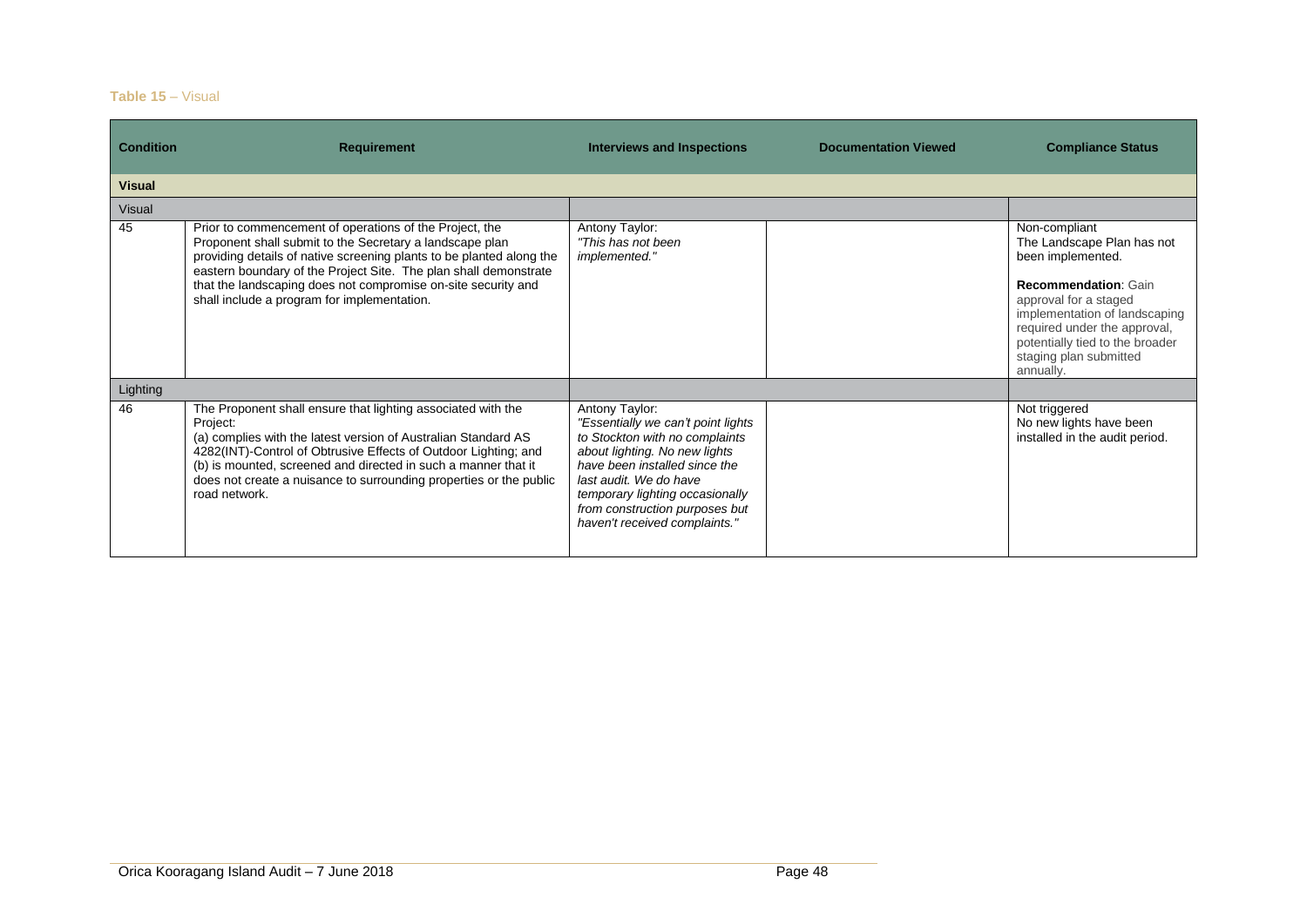#### **Table 16** – Waste

| <b>Condition</b>            | <b>Requirement</b>                                                                                                                                                                                                                                                                                                                                                                                                                                                                                                                                                                                                                                                                                                                                                                       | <b>Interviews and Inspections</b>                                                                                                                                                                                                       | <b>Documentation Viewed</b>                                                                                                                                                                                                                                                                                                                                                                                                                                                                                                                                                                                   | <b>Compliance Status</b>                                                                                                                                                                                                                               |
|-----------------------------|------------------------------------------------------------------------------------------------------------------------------------------------------------------------------------------------------------------------------------------------------------------------------------------------------------------------------------------------------------------------------------------------------------------------------------------------------------------------------------------------------------------------------------------------------------------------------------------------------------------------------------------------------------------------------------------------------------------------------------------------------------------------------------------|-----------------------------------------------------------------------------------------------------------------------------------------------------------------------------------------------------------------------------------------|---------------------------------------------------------------------------------------------------------------------------------------------------------------------------------------------------------------------------------------------------------------------------------------------------------------------------------------------------------------------------------------------------------------------------------------------------------------------------------------------------------------------------------------------------------------------------------------------------------------|--------------------------------------------------------------------------------------------------------------------------------------------------------------------------------------------------------------------------------------------------------|
| Waste                       |                                                                                                                                                                                                                                                                                                                                                                                                                                                                                                                                                                                                                                                                                                                                                                                          |                                                                                                                                                                                                                                         |                                                                                                                                                                                                                                                                                                                                                                                                                                                                                                                                                                                                               |                                                                                                                                                                                                                                                        |
| <b>Operating Conditions</b> |                                                                                                                                                                                                                                                                                                                                                                                                                                                                                                                                                                                                                                                                                                                                                                                          |                                                                                                                                                                                                                                         |                                                                                                                                                                                                                                                                                                                                                                                                                                                                                                                                                                                                               |                                                                                                                                                                                                                                                        |
| 47                          | The Proponent shall ensure that all waste<br>generated by the Project during construction<br>and operation is classified in accordance with<br>the DECC's Waste Classification Guidelines<br>2008 and if required, disposed of to a facility<br>that may lawfully accept the waste.                                                                                                                                                                                                                                                                                                                                                                                                                                                                                                      | Antony Taylor:<br>"We have a waste contract<br>with JR Richards, they come<br>and collected waste and<br>recyclables."<br>"The increase in waste<br>generation in March was due<br>to an extra 600 people on site<br>for the shutdown." | Viewed waste records for March 2017 from JR Richards which<br>shows quantities of waste collected and licensed disposal sites.<br>Viewed "NSW Environment Protection Authority - Online Waste<br>Tracking System" certificates showing collection of "J120 - Waste<br>oil/hydrocarbons mixture/emulsions in water" by JR Richards and<br>disposed of at Renewable Oil Services PTY LTD disposal site.<br>Viewed online license of Renewable Oil Services PTY LTD online<br>(http://www.epa.nsw.gov.au/prpoeoapp/ViewPOEOLicence.aspx?D<br>OCID=33265&SYSUID=1&LICID=13092) which shows facility's<br>license. | Compliant<br>Waste materials were<br>found to be generally<br>managed in accordance<br>with the requirements of<br>this condition.                                                                                                                     |
|                             | Waste Management Plan                                                                                                                                                                                                                                                                                                                                                                                                                                                                                                                                                                                                                                                                                                                                                                    |                                                                                                                                                                                                                                         |                                                                                                                                                                                                                                                                                                                                                                                                                                                                                                                                                                                                               |                                                                                                                                                                                                                                                        |
| 48                          | The Proponent shall prepare and implement<br>a Waste Management Plan for the project to<br>the satisfaction of the Secretary. This plan<br>must:<br>(a) be submitted to the Secretary for<br>approval within 1 year of the commencement<br>of operations of the Project;<br>(b) characterise the various waste streams of<br>the Project and include details of the<br>quantities and destinations of all waste<br>materials:<br>(c) describe what measures would be<br>implemented to reuse, recycle or minimise<br>the waste generated by the project; and<br>(d) identify a waste reduction target for the<br>Project and detail procedures for measuring<br>the Projects performance against the target;<br>(e) include a program to monitor the<br>effectiveness of these measures. | Antony Taylor:<br>"The Ammonia Plan details the<br>measures in place"<br>"The period of construction<br>during this audit was only a<br>couple of weeks".                                                                               | Viewed "Construction Environmental Management Plan" dated 8<br>November 2016 which included a range of waste management<br>measures. Documentation verifying completion of weekly<br>inspections remains outstanding.<br>Viewed the "Ammonia Management Improvement Project<br>Construction Management Plan" by ThyssenKrupp Industrial<br>Solutions. The plan refers to Orica's CEMP.                                                                                                                                                                                                                        | Non-compliant<br>Weekly environmental<br>inspection required during<br>construction were not<br>undertaken.<br>Recommendation:<br>Commence<br>implementation of a<br>weekly environmental<br>inspections program<br>during construction<br>activities. |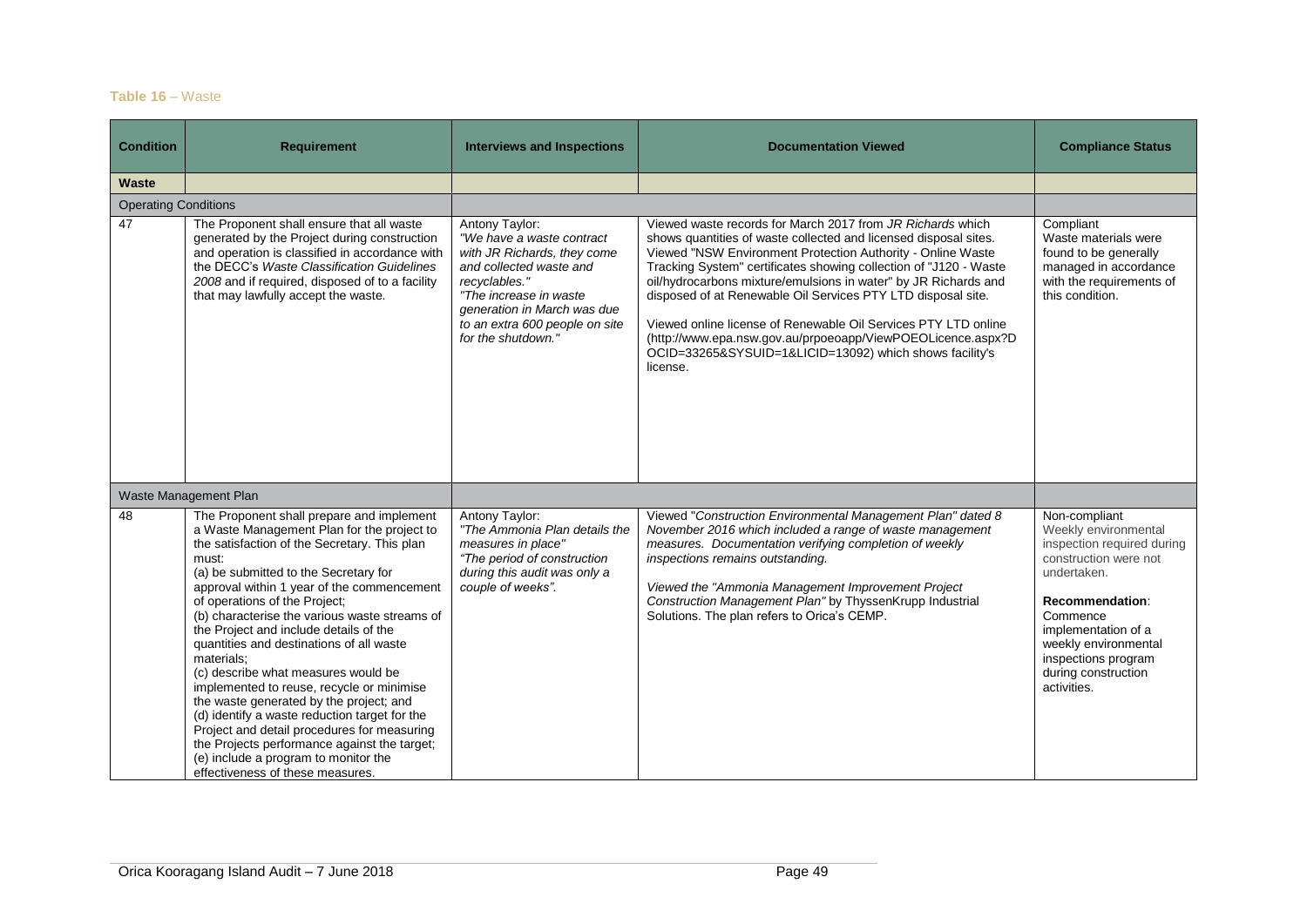## **Table 17** – Site Security

| <b>Condition</b>               | <b>Requirement</b>                                                                                                                                                                           | <b>Interviews and Inspections</b> | <b>Documentation Viewed</b> | <b>Compliance Status</b>                                                                                                                            |
|--------------------------------|----------------------------------------------------------------------------------------------------------------------------------------------------------------------------------------------|-----------------------------------|-----------------------------|-----------------------------------------------------------------------------------------------------------------------------------------------------|
| <b>Site</b><br><b>Security</b> |                                                                                                                                                                                              |                                   |                             |                                                                                                                                                     |
| <b>Site Security</b>           |                                                                                                                                                                                              |                                   |                             |                                                                                                                                                     |
| 48A                            | The Proponent shall ensure that:<br>a) the site is secured by a perimeter fence and security gates; and<br>b) the perimeter fence and security gates are under surveillance at<br>all times. |                                   |                             | Compliant<br>Site is fully secured by<br>perimeter fence and security<br>gates.<br>Site is under 24h surveillance<br>with motion detecting cameras. |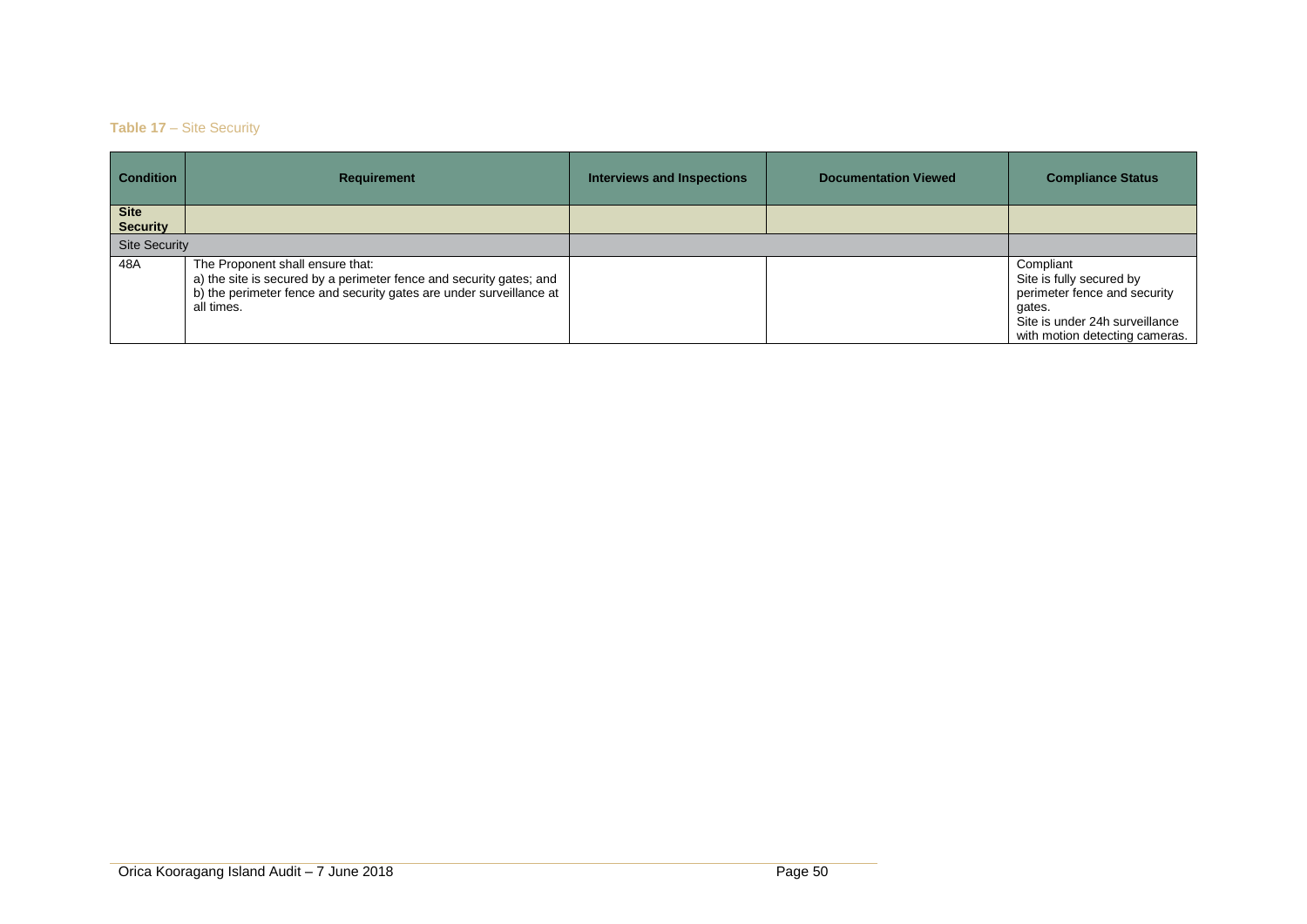## **Table 18** – Aviation Safety

| <b>Condition</b>                 | <b>Requirement</b>                                                                                                                                                                                                                                                                                                                                                                                                                                                                    | <b>Interviews and Inspections</b>                                                                                                                                                                              | <b>Documentation Viewed</b>                                                                                                                                                            | <b>Compliance Status</b>                                          |
|----------------------------------|---------------------------------------------------------------------------------------------------------------------------------------------------------------------------------------------------------------------------------------------------------------------------------------------------------------------------------------------------------------------------------------------------------------------------------------------------------------------------------------|----------------------------------------------------------------------------------------------------------------------------------------------------------------------------------------------------------------|----------------------------------------------------------------------------------------------------------------------------------------------------------------------------------------|-------------------------------------------------------------------|
| <b>Aviation</b><br><b>Safety</b> |                                                                                                                                                                                                                                                                                                                                                                                                                                                                                       |                                                                                                                                                                                                                |                                                                                                                                                                                        |                                                                   |
| <b>Site Security</b>             |                                                                                                                                                                                                                                                                                                                                                                                                                                                                                       |                                                                                                                                                                                                                |                                                                                                                                                                                        |                                                                   |
| 48B                              | The Proponent must obtain all necessary approvals from the Air<br>Base Command Post of RAAF Base in<br>Williamstown and the Directorate of External Land Planning within<br>the Defence Support Group of the<br>Department of Defence for the erection of all structures that<br>constitute transient/temporary or permanent<br>obstructions in accordance with the Operation of cranes and tall<br>structures in the vicinity of Newcastle Airport<br>(Department of Defence, 2013). | Antony Taylor:<br>"We notified the Air Base<br>Command Post for the cranes<br>used when construction the<br>boiler."<br>"The flares are not high enough<br>to require notifying the Air Base<br>Command Post." | Viewed email from Jamie Brown at<br>RAAF Base Williamtown dated 15 July<br>2015 which states approval to use a<br>60m AGL crane on site between 1<br>August 2015 and 30 November 2015. | Compliant<br>The requirements of this<br>condition are being met. |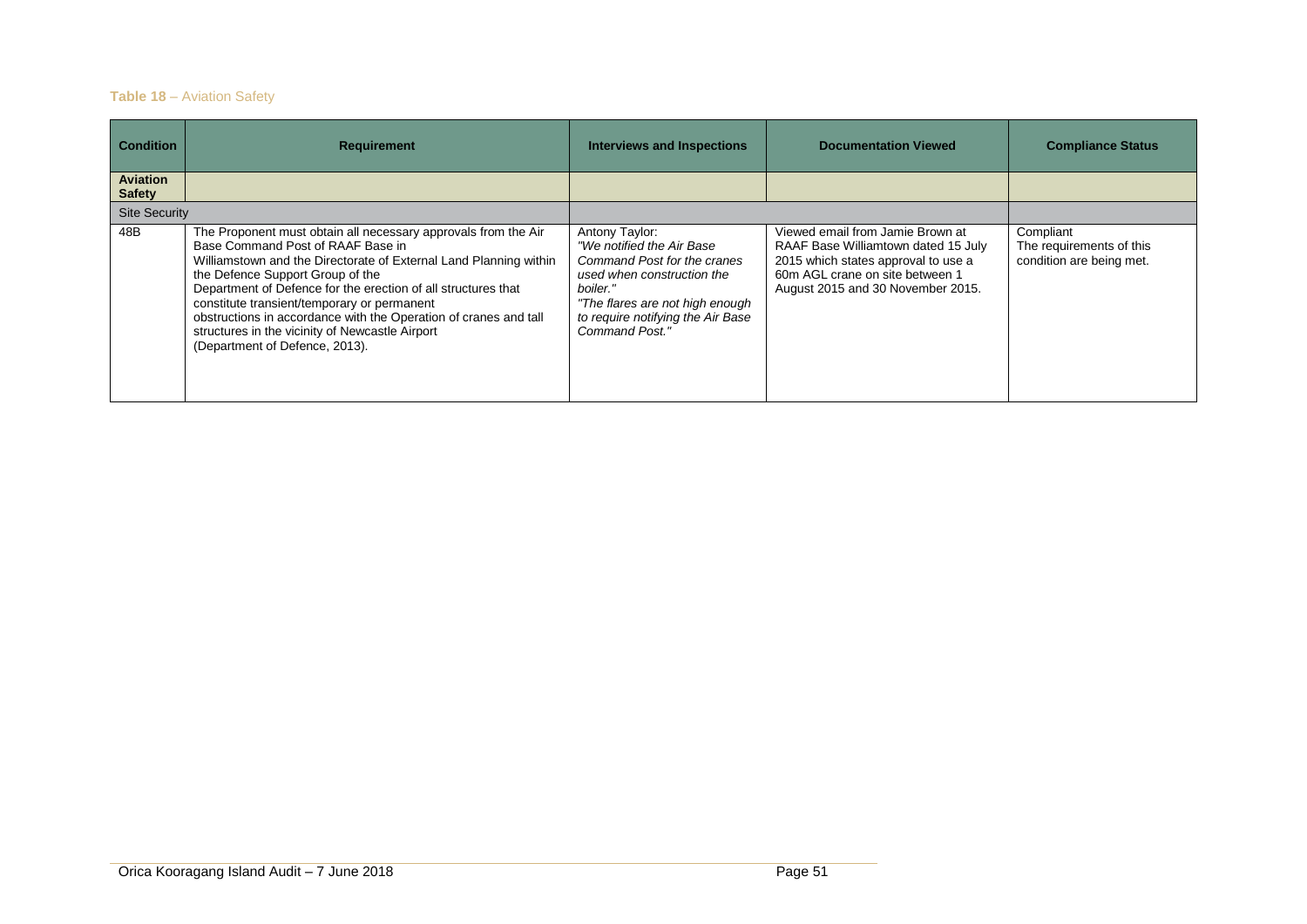## **Table 19** – Environmental Management

| <b>Condition</b> | <b>Requirement</b>                                                                                                                                                                                                                                                                                                                                                                                                                                                                                                                                                                                                                                                                                                                                                                                                                                                                                                                                                                                                                                                                                                                                                                                                                                                                                                                                                                                                                                                                                                                                                                                                                                                                                                                                                                                                                                                                                                                                                                                                                                                                                                  | <b>Interviews and</b><br><b>Inspections</b>                                                                                                                                                                                                                                 | <b>Documentation Viewed</b>                                                                                                                                                                                                                                                                                                                                                                                                                                                                                                                                                                                                                                                                                                                                                                                                                                                                                                                                                                                                                                                                                                                                                                                                                                                                                                                                                                        | <b>Compliance Status</b>                                                                                                                                                      |
|------------------|---------------------------------------------------------------------------------------------------------------------------------------------------------------------------------------------------------------------------------------------------------------------------------------------------------------------------------------------------------------------------------------------------------------------------------------------------------------------------------------------------------------------------------------------------------------------------------------------------------------------------------------------------------------------------------------------------------------------------------------------------------------------------------------------------------------------------------------------------------------------------------------------------------------------------------------------------------------------------------------------------------------------------------------------------------------------------------------------------------------------------------------------------------------------------------------------------------------------------------------------------------------------------------------------------------------------------------------------------------------------------------------------------------------------------------------------------------------------------------------------------------------------------------------------------------------------------------------------------------------------------------------------------------------------------------------------------------------------------------------------------------------------------------------------------------------------------------------------------------------------------------------------------------------------------------------------------------------------------------------------------------------------------------------------------------------------------------------------------------------------|-----------------------------------------------------------------------------------------------------------------------------------------------------------------------------------------------------------------------------------------------------------------------------|----------------------------------------------------------------------------------------------------------------------------------------------------------------------------------------------------------------------------------------------------------------------------------------------------------------------------------------------------------------------------------------------------------------------------------------------------------------------------------------------------------------------------------------------------------------------------------------------------------------------------------------------------------------------------------------------------------------------------------------------------------------------------------------------------------------------------------------------------------------------------------------------------------------------------------------------------------------------------------------------------------------------------------------------------------------------------------------------------------------------------------------------------------------------------------------------------------------------------------------------------------------------------------------------------------------------------------------------------------------------------------------------------|-------------------------------------------------------------------------------------------------------------------------------------------------------------------------------|
|                  | <b>Environmental Management</b>                                                                                                                                                                                                                                                                                                                                                                                                                                                                                                                                                                                                                                                                                                                                                                                                                                                                                                                                                                                                                                                                                                                                                                                                                                                                                                                                                                                                                                                                                                                                                                                                                                                                                                                                                                                                                                                                                                                                                                                                                                                                                     |                                                                                                                                                                                                                                                                             |                                                                                                                                                                                                                                                                                                                                                                                                                                                                                                                                                                                                                                                                                                                                                                                                                                                                                                                                                                                                                                                                                                                                                                                                                                                                                                                                                                                                    |                                                                                                                                                                               |
|                  | Construction Environmental Management Plan                                                                                                                                                                                                                                                                                                                                                                                                                                                                                                                                                                                                                                                                                                                                                                                                                                                                                                                                                                                                                                                                                                                                                                                                                                                                                                                                                                                                                                                                                                                                                                                                                                                                                                                                                                                                                                                                                                                                                                                                                                                                          |                                                                                                                                                                                                                                                                             |                                                                                                                                                                                                                                                                                                                                                                                                                                                                                                                                                                                                                                                                                                                                                                                                                                                                                                                                                                                                                                                                                                                                                                                                                                                                                                                                                                                                    |                                                                                                                                                                               |
| 49A              | The Proponent shall prepare and implement a Construction<br>Environmental Management Plan for the construction<br>of the Project to the satisfaction of the Secretary. The Plan must:<br>a) be prepared by a suitably qualified and experienced expert or team<br>of experts:<br>b) be submitted to the Secretary for approval no later than 4 weeks<br>prior to the commencement of each<br>construction stage of the Project, or within an alternative timeframe<br>agreed to in writing by the Secretary<br>(see Condition 49C for management plan requirements);<br>c) identify the statutory licences, permits and approval/consents that<br>apply to the Project;<br>d) include a copy of all relevant management plans and monitoring<br>programs required by this approval;<br>e) incorporate all relevant management and mitigation measures<br>outlined in Appendix C of this approval;<br>f) outline all environmental management practices and procedures to<br>be followed during construction and<br>demolition works associated with the Project;<br>g) describe all activities to be undertaken on the site during<br>construction of the Project, including a clear<br>indication of construction stages (see Condition 7 and 8);<br>h) detail how the environmental performance of the construction of the<br>Project will be monitored, and what<br>actions will be taken to address identified adverse environmental<br>impacts and issues, including (but not<br>limited to):<br>- Air Quality (see Conditions 21 to 27C);<br>- Noise and Vibration (see Conditions 30 to 33A);<br>- Transport (see Conditions 34 to 36);<br>· Soil and Water (see Conditions 37 to 44);<br>· Visual (see Conditions 45 and 46);<br>· Waste (see Conditions 47 and 48);<br>· Site Security (see Condition 48A); and<br>- Aviation Safety (see Condition 48B).<br>i) describe the roles and responsibilities for all relevant employees<br>involved in construction and demolition<br>works associated with the Project;<br>j) include arrangements for community consultation at key stages of the<br>Project; | Antony Taylor:<br>"The CEMP has been<br>updated to meet all these<br>requirements. It has been<br>Submitted to DoPE but we<br>haven't heard back yet. The<br>changes were made to<br>ensure projects that have<br>an impact on the<br>environment have a specific<br>plan." | Viewed "Orica Kooragang Island,<br><b>Construction Environmental</b><br>Management Plan."<br>Viewed "Orica Kooragang Island,<br><b>Construction Environmental</b><br>Management Plan section 3" which<br>identifies licenses and existing<br>approvals.<br>Viewed "Orica Kooragang Island,<br><b>Construction Environmental</b><br>Management Plan section 11" which<br>outlines relevant management plans and<br>monitoring programs.<br>Not sure what is required from Appendix<br>C<br>Viewed "Orica Kooragang Island,<br><b>Construction Environmental</b><br>Management Plan section 4" which<br>outlines environmental management<br>practices to be followed during<br>construction.<br>Viewed "Orica Kooragang Island,<br><b>Construction Environmental</b><br>Management Plan section 12" which<br>outlines all monitoring, reporting and<br>reviewing processes.<br>Viewed "Orica Kooragang Island,<br><b>Construction Environmental</b><br>Management Plan section 4" which<br>outlines roles and responsibilities of<br>relevant employees.<br>Viewed "Orica Kooragang Island,<br><b>Construction Environmental</b><br>Management Plan section 13" which<br>states "A communication and<br>consultation process will advise and<br>liaise with the community regarding<br>relevant projects via the Kooragang<br>Island Community Reference Group."<br>Viewed "Orica Kooragang Island, | Compliant<br>The requirements of this<br>condition are being met.<br><b>Recommendation:</b><br>Update the CEMP to ensure<br>the requirements of (h) and (j)<br>are fully met. |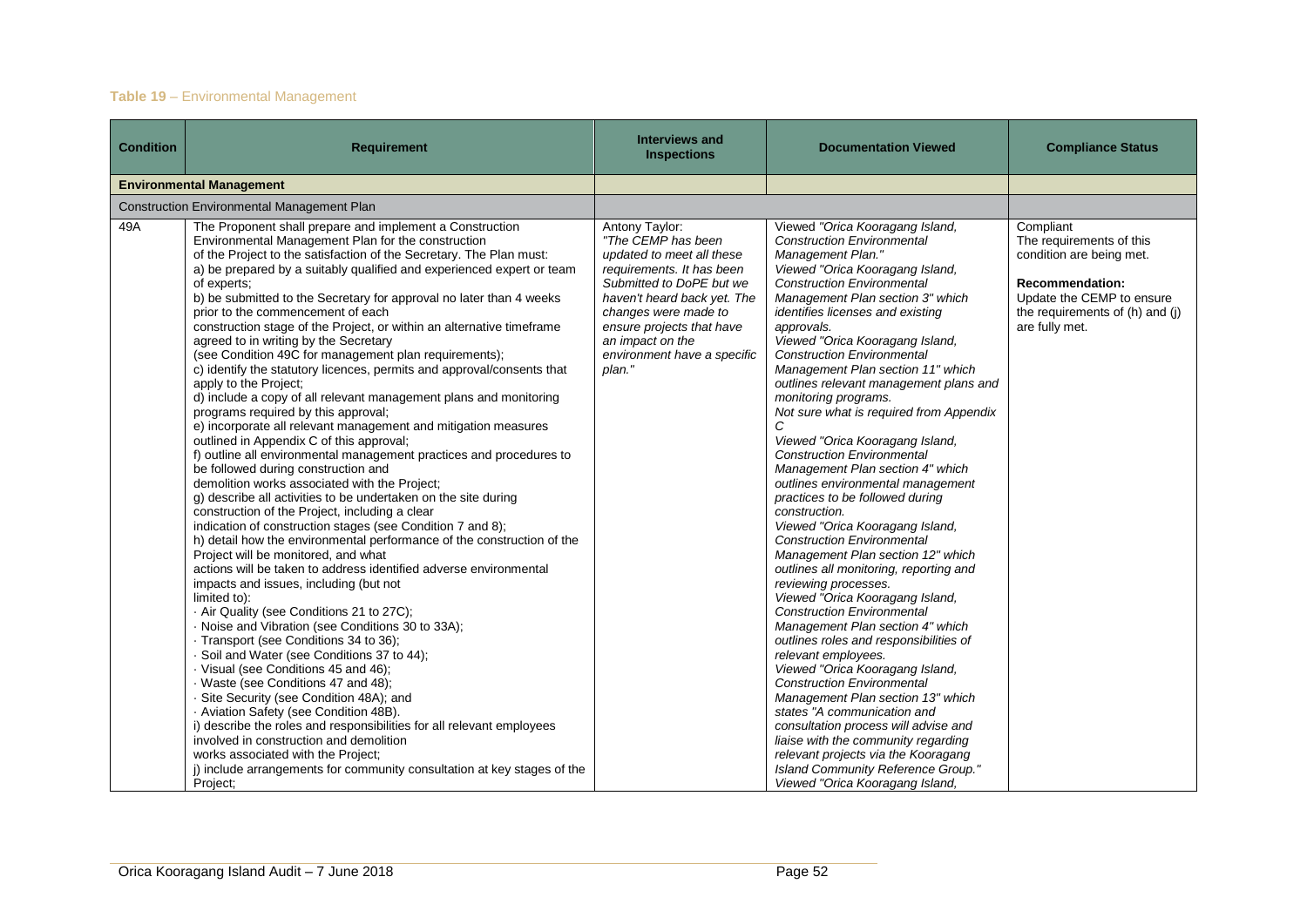| <b>Condition</b> | <b>Requirement</b>                                                                                                                                                                                                                                                                                                                                                                                                                                                                                                                                                                                                                                                                                                                                                                                                                                                                                                                                                                                                                                                                                                                                                                                                                                                                                                                                                                                                                                                                                                                                                                                                                                                                                                          | <b>Interviews and</b><br><b>Inspections</b>                                                                     | <b>Documentation Viewed</b>                                                                                                                                                                                                                                                                                                                                                                                                    | <b>Compliance Status</b>                                                                                                                                                                                                                                       |
|------------------|-----------------------------------------------------------------------------------------------------------------------------------------------------------------------------------------------------------------------------------------------------------------------------------------------------------------------------------------------------------------------------------------------------------------------------------------------------------------------------------------------------------------------------------------------------------------------------------------------------------------------------------------------------------------------------------------------------------------------------------------------------------------------------------------------------------------------------------------------------------------------------------------------------------------------------------------------------------------------------------------------------------------------------------------------------------------------------------------------------------------------------------------------------------------------------------------------------------------------------------------------------------------------------------------------------------------------------------------------------------------------------------------------------------------------------------------------------------------------------------------------------------------------------------------------------------------------------------------------------------------------------------------------------------------------------------------------------------------------------|-----------------------------------------------------------------------------------------------------------------|--------------------------------------------------------------------------------------------------------------------------------------------------------------------------------------------------------------------------------------------------------------------------------------------------------------------------------------------------------------------------------------------------------------------------------|----------------------------------------------------------------------------------------------------------------------------------------------------------------------------------------------------------------------------------------------------------------|
|                  | k) include a complaints handling procedure during construction; and,<br>I) include appropriate procedures to allow the regular review of the<br>requirements of each plan to ensure that<br>they are effective and allow for adaptive management to address<br>contingencies that may arise over the life<br>of the Project.<br>The approval of a Construction Environmental Management Plan does<br>not relieve the Proponent of any requirement<br>associated with this approval. If there is an inconsistency with an<br>approved Construction Environmental Management<br>Plan and the conditions of this approval, the requirements of this<br>approval prevail.                                                                                                                                                                                                                                                                                                                                                                                                                                                                                                                                                                                                                                                                                                                                                                                                                                                                                                                                                                                                                                                       |                                                                                                                 | <b>Construction Environmental</b><br>Management Plan section 14" which<br>outlines complaints and enquiries<br>management process.<br>Viewed "Orica Kooragang Island,<br><b>Construction Environmental</b><br>Management Plan section 14" which<br>states "CEMPs require ongoing review<br>and will be amended, as necessary, to<br>allow new or changing environmental<br>risks relating to the projects to be<br>addressed." |                                                                                                                                                                                                                                                                |
|                  | Operational environmental Management plan                                                                                                                                                                                                                                                                                                                                                                                                                                                                                                                                                                                                                                                                                                                                                                                                                                                                                                                                                                                                                                                                                                                                                                                                                                                                                                                                                                                                                                                                                                                                                                                                                                                                                   |                                                                                                                 |                                                                                                                                                                                                                                                                                                                                                                                                                                |                                                                                                                                                                                                                                                                |
| 49B              | The Proponent shall prepare and implement an Operational<br>Environmental Management Plan for the Project to<br>the satisfaction of the Secretary. This Plan must:<br>a) be submitted to and approved by the Secretary prior to the<br>commencement of operation of each stage of the Project (see<br>Condition 49C for management plan requirements);<br>b) provide the strategic framework for environmental management of<br>the Project;<br>c) identify the statutory licences, permits and approval/consents that<br>apply to the Project;<br>d) include a copy of all relevant management plans and monitoring<br>programs under this Project;<br>e) consolidate all relevant management and mitigation measures for<br>the Initial Operations that will continue to be implemented the Project<br>site together with those outlined in Appendix C of this consent;<br>f) outline all environmental management practices and procedures that<br>will followed during the operation of the Project, including those that will<br>continue to be implemented by the Proponent in respect of the Initial<br>Operations (see Condition 7);<br>g) include a description of all activities to be carried on the site during<br>the operation of the Project;<br>h) detail how the environmental performance of the operation of the<br>Project will be monitored, and what actions will be taken to address<br>identified adverse environmental impacts, including (but not limited to):<br>- Air Quality (see Conditions 21 to 27C);<br>- Noise and Vibration (see Conditions 30 to 33A);<br>· Transport (see Conditions 34 to 36);<br>· Soil and Water (see Conditions 37 to 44);<br>· Visual (see Conditions 45 and 46); | Antony Taylor:<br>"This has not been<br>triggered for the boiler,<br>however one should be<br>done the flares." |                                                                                                                                                                                                                                                                                                                                                                                                                                | Non-compliant<br>The Operational<br><b>Environmental Management</b><br>Plan was not prepared prior to<br>operation of the flares.<br><b>Recommendation: Prepare</b><br>and implement an Operational<br><b>Environmental Management</b><br>Plan for the flares. |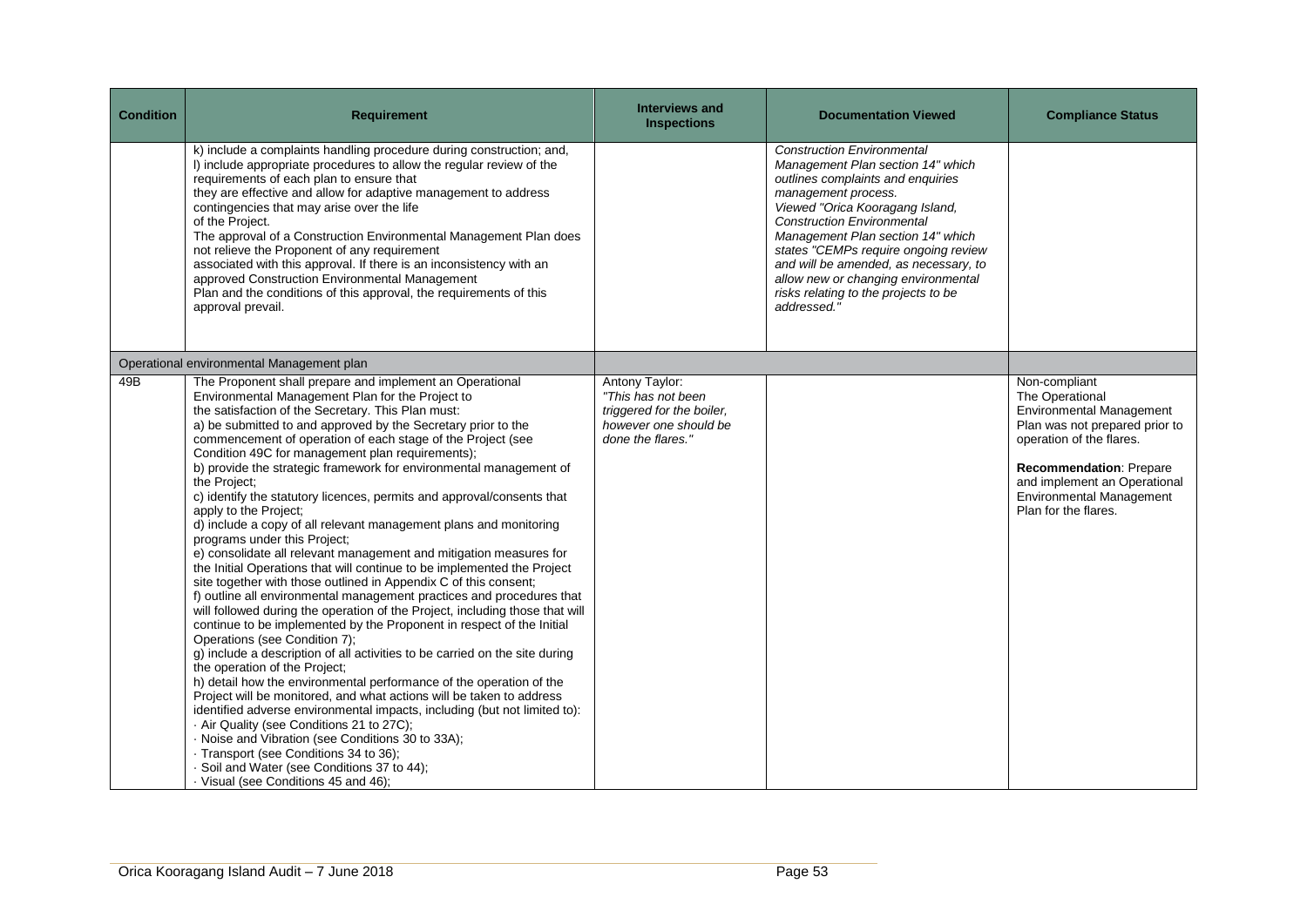| <b>Condition</b> | <b>Requirement</b>                                                                                                                                                                                                                                                                                                                                                                                                                                                                                                                                                                                                                                                                                                                                                                                                                                                                                                                                                                                                                                                                                                                                                                                           | <b>Interviews and</b><br><b>Inspections</b>                                                                                                                                                                                                   | <b>Documentation Viewed</b> | <b>Compliance Status</b>                                                                                                                                                                                                                                |
|------------------|--------------------------------------------------------------------------------------------------------------------------------------------------------------------------------------------------------------------------------------------------------------------------------------------------------------------------------------------------------------------------------------------------------------------------------------------------------------------------------------------------------------------------------------------------------------------------------------------------------------------------------------------------------------------------------------------------------------------------------------------------------------------------------------------------------------------------------------------------------------------------------------------------------------------------------------------------------------------------------------------------------------------------------------------------------------------------------------------------------------------------------------------------------------------------------------------------------------|-----------------------------------------------------------------------------------------------------------------------------------------------------------------------------------------------------------------------------------------------|-----------------------------|---------------------------------------------------------------------------------------------------------------------------------------------------------------------------------------------------------------------------------------------------------|
|                  | · Waste (see Conditions 47 and 48);<br>- Site Security (see Condition 48A); and<br>- Aviation Safety (see Condition 48B).<br>i) describe the role, responsibility, authority and accountability of all key<br>personnel involved in the environmental management of the Project;<br>j) describe the procedures that will be implemented to:<br>· keep the local community and relevant agencies informed about the<br>operation and environmental performance of the Project, , including<br>information on and notification during flare activation and operation;<br>· receive, handle, respond to, and record complaints;<br>· resolve any disputes that may arise during the course of the Project;<br>· respond to any non-compliance; and<br>· respond to emergencies; and<br>k) include:<br>· copies of any strategies, plans and programs approved under the<br>conditions of this approval; and<br>· a clear plan depicting all the monitoring required to be carried out<br>under the conditions of this approval.                                                                                                                                                                                 |                                                                                                                                                                                                                                               |                             |                                                                                                                                                                                                                                                         |
| Management plan  |                                                                                                                                                                                                                                                                                                                                                                                                                                                                                                                                                                                                                                                                                                                                                                                                                                                                                                                                                                                                                                                                                                                                                                                                              |                                                                                                                                                                                                                                               |                             |                                                                                                                                                                                                                                                         |
| 49C              | The Proponent shall ensure that Management Plans required under<br>this approval are prepared in accordance<br>with any relevant guidelines, and include:<br>a) detailed baseline data;<br>b) a description of:<br>- the relevant statutory requirements (including any relevant approval,<br>licence or lease conditions);<br>· any relevant limits or performance measures/criteria; and<br>- the specific performance indicators that are proposed to be used to<br>judge the performance of, or<br>guide the implementation of, the Project or any management<br>measures:<br>c) a description of the measures that will be implemented to comply<br>with the relevant statutory requirements,<br>limits, or performance measures/criteria;<br>d) a program to monitor and report on the:<br>· impacts and environmental performance of the Project; and<br>- effectiveness of any management measures (see (c above);<br>e) a contingency plan to manage any unpredicted impacts and their<br>consequences;<br>f) a program to investigate and implement ways to improve the<br>environmental performance of the Project<br>over time:<br>g) a protocol for managing and reporting any:<br>· incidents; | Antony Taylor:<br>"This was a new condition.<br>As we have not been<br>required to resubmit<br>operation plans since the<br>condition has been in the<br>Development Consent, the<br>new format requirements<br>have not been<br>implemented" |                             | Non-compliant<br>The Operational<br>Environmental Management<br>Plan was not prepared prior to<br>operation of the flares.<br><b>Recommendation: Prepare</b><br>and implement an Operational<br><b>Environmental Management</b><br>Plan for the flares. |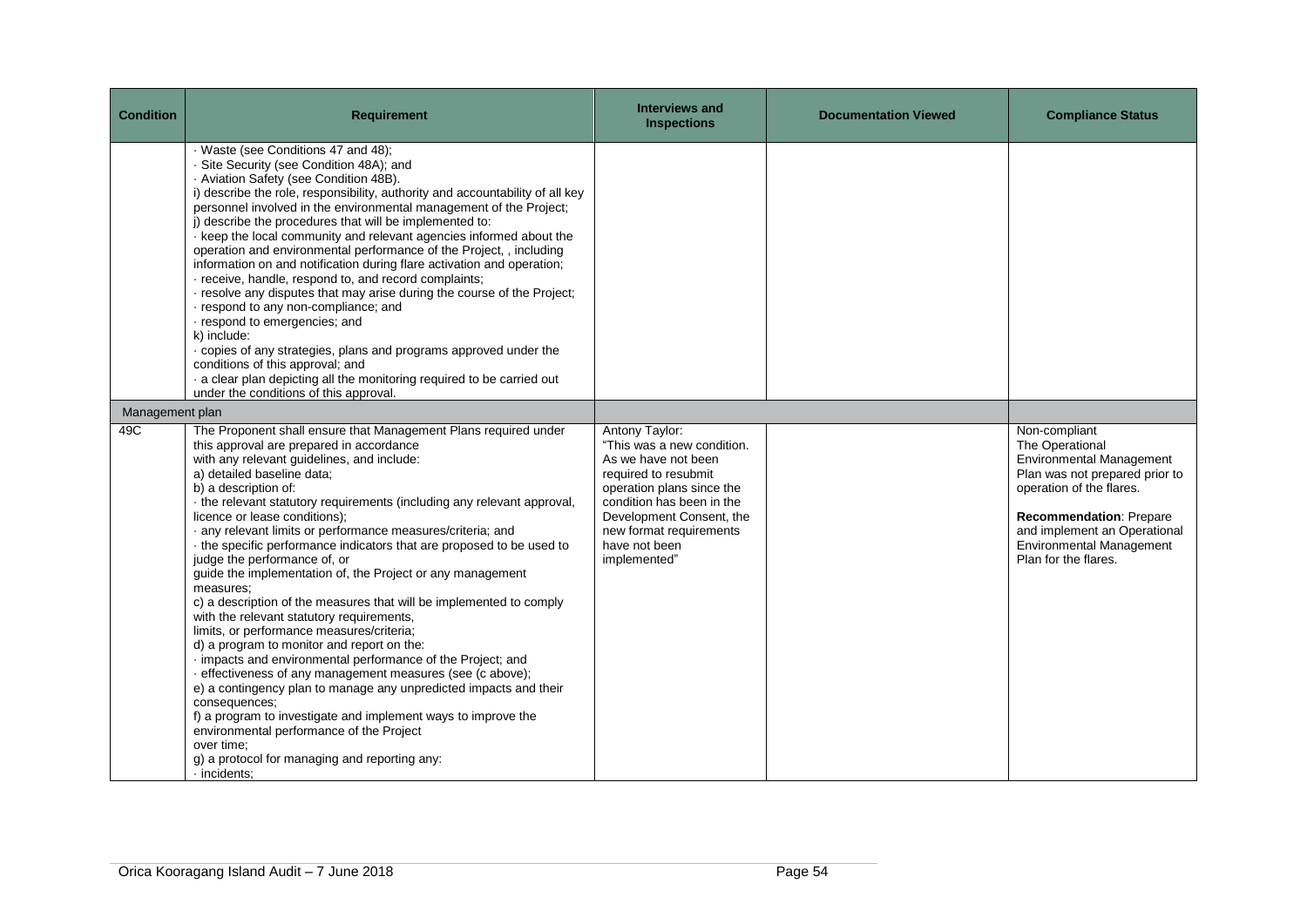| <b>Condition</b> | <b>Requirement</b>                                                                                                                                                                                                                                                                                                                                                                                                                                                                                  | <b>Interviews and</b><br><b>Inspections</b>                                                                                                                                           | <b>Documentation Viewed</b>                                                                                                                                                                                                                                                                          | <b>Compliance Status</b>                                          |
|------------------|-----------------------------------------------------------------------------------------------------------------------------------------------------------------------------------------------------------------------------------------------------------------------------------------------------------------------------------------------------------------------------------------------------------------------------------------------------------------------------------------------------|---------------------------------------------------------------------------------------------------------------------------------------------------------------------------------------|------------------------------------------------------------------------------------------------------------------------------------------------------------------------------------------------------------------------------------------------------------------------------------------------------|-------------------------------------------------------------------|
|                  | complaints (including a complaints register);<br>· non-compliances with statutory requirements; and<br>exceedance/s of the impact assessment criteria and/or performance<br>criteria; and<br>h) a protocol for periodic review of the plan.<br>Notes:<br>This condition only applies to management plans that are submitted<br>from 30 November 2014 onwards.<br>- The Secretary may waive some of these requirements if they are<br>unnecessary or unwarranted for particular<br>management plans. |                                                                                                                                                                                       |                                                                                                                                                                                                                                                                                                      |                                                                   |
|                  | Revision of Strategies, Plans and Programs                                                                                                                                                                                                                                                                                                                                                                                                                                                          |                                                                                                                                                                                       |                                                                                                                                                                                                                                                                                                      |                                                                   |
| 49D              | Within 3 months of the submission of an:<br>a) Annual Environmental Management Report under Condition 50;<br>b) Incident Report under Conditions 51A to 51B;<br>c) any modifications to this approval,<br>the Proponent shall review, and if necessary revise all post approval<br>documents required under this approval to<br>the satisfaction of the Secretary.                                                                                                                                  | Antony Taylor:<br>"We submit AEMRs<br>annually but there has been<br>no requirement to review<br>post approval documents.<br>The only thing that would be<br>relevant is the flares." | Viewed letter from Stewart McLachlan<br>from DoPE to Antony Taylor dated 20<br>January 2017 regarding the 2015/16<br>Annual Environmental Management<br>Report (AEMR) which states "The<br>Department has reviewed the AEMR<br>and considers it to be generally in<br>accordance with the Approval." | Compliant<br>The requirements of this<br>condition are being met. |
|                  | Note: This is to ensure the post approval documents are updated on a<br>regular basis, and incorporate any recommended<br>measures to improve the environmental performance of the Project.                                                                                                                                                                                                                                                                                                         | "The only MOD received<br>since 2014 was<br>administrative in nature and<br>was to match weekly<br>production with annual<br>production of the Ammonia<br>Plant."                     |                                                                                                                                                                                                                                                                                                      |                                                                   |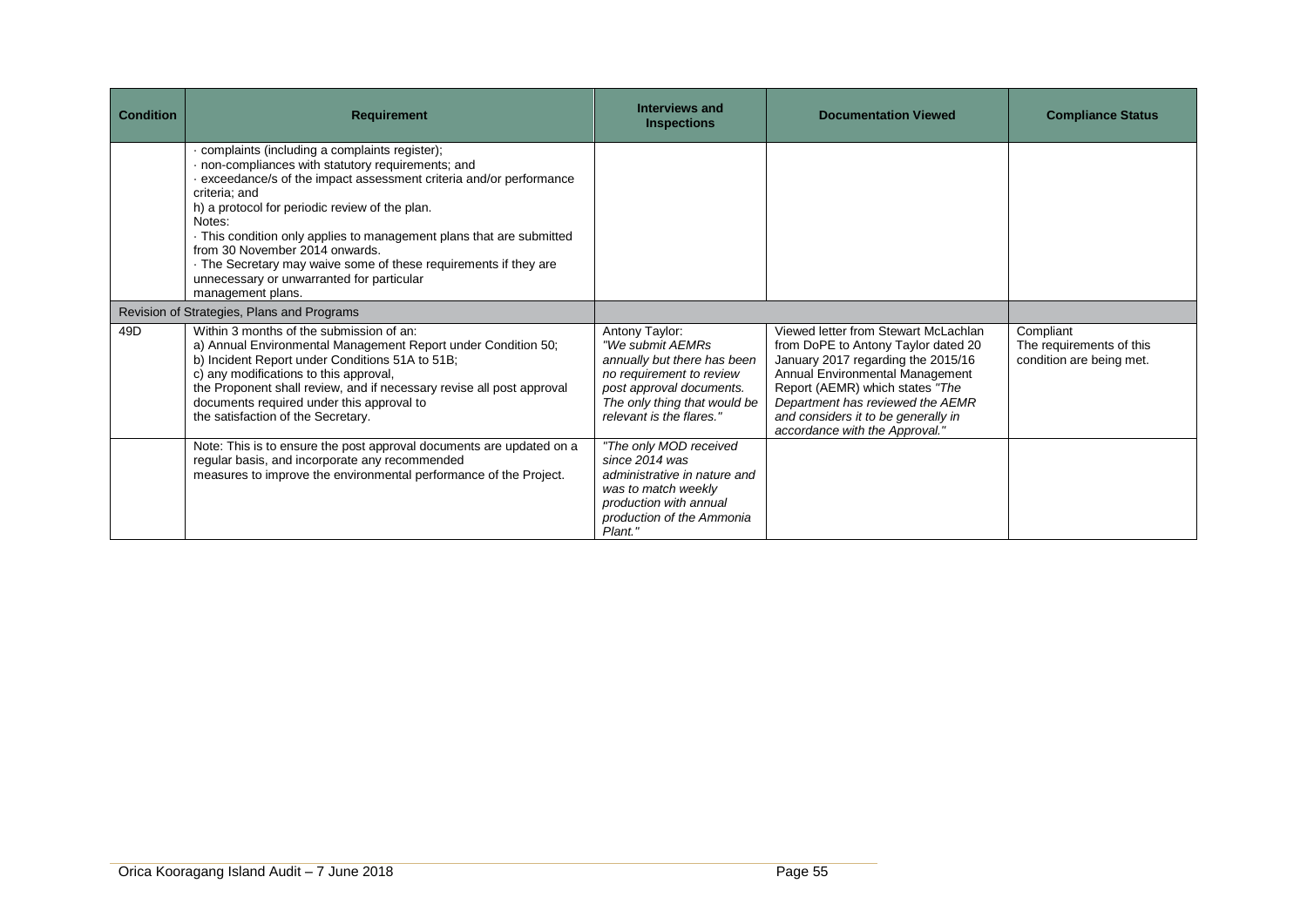## **Table 20** – Environmental Reporting

| <b>Condition</b> | <b>Requirement</b>                                                                                                                                                                                                                                                                                                                                                                                                                                                                                                                                                                                                                                                                                                                                                                                                                                                                                                                                                                               | <b>Interviews and Inspections</b> | <b>Documentation Viewed</b>                                                                                                                                                                                                                                                                                                                                                                                                                                                                                                                                                                                                                                                                                                                                                                                                                                                                                                                                                                                                                                                                                                                                                                                                                                                                          | <b>Compliance Status</b>                                                                                                                      |
|------------------|--------------------------------------------------------------------------------------------------------------------------------------------------------------------------------------------------------------------------------------------------------------------------------------------------------------------------------------------------------------------------------------------------------------------------------------------------------------------------------------------------------------------------------------------------------------------------------------------------------------------------------------------------------------------------------------------------------------------------------------------------------------------------------------------------------------------------------------------------------------------------------------------------------------------------------------------------------------------------------------------------|-----------------------------------|------------------------------------------------------------------------------------------------------------------------------------------------------------------------------------------------------------------------------------------------------------------------------------------------------------------------------------------------------------------------------------------------------------------------------------------------------------------------------------------------------------------------------------------------------------------------------------------------------------------------------------------------------------------------------------------------------------------------------------------------------------------------------------------------------------------------------------------------------------------------------------------------------------------------------------------------------------------------------------------------------------------------------------------------------------------------------------------------------------------------------------------------------------------------------------------------------------------------------------------------------------------------------------------------------|-----------------------------------------------------------------------------------------------------------------------------------------------|
|                  | <b>Environmental Reporting</b>                                                                                                                                                                                                                                                                                                                                                                                                                                                                                                                                                                                                                                                                                                                                                                                                                                                                                                                                                                   |                                   |                                                                                                                                                                                                                                                                                                                                                                                                                                                                                                                                                                                                                                                                                                                                                                                                                                                                                                                                                                                                                                                                                                                                                                                                                                                                                                      |                                                                                                                                               |
|                  | <b>Environmental Reporting</b>                                                                                                                                                                                                                                                                                                                                                                                                                                                                                                                                                                                                                                                                                                                                                                                                                                                                                                                                                                   |                                   |                                                                                                                                                                                                                                                                                                                                                                                                                                                                                                                                                                                                                                                                                                                                                                                                                                                                                                                                                                                                                                                                                                                                                                                                                                                                                                      |                                                                                                                                               |
| 50               | The Proponent shall submit an Annual Report to the Secretary and<br>other relevant agencies. This report must:<br>(a) identify the standards and performance measures for the<br>Project;<br>(b) describe the works carried out in the past 12 months and the<br>works to be carried out in the next 12 months:<br>(c) include a summary of the complaints received in the past year,<br>and provide comparison with previous years;<br>(d) report results of all monitoring required by this approval and an<br>EPL for the Proiect:<br>(e) provide analysis of monitoring results in the context of relevant<br>criteria and limits, previous monitoring results and the predictions<br>made in the EA; EA (MOD1) and EA (MOD2)<br>(f) identify any trends in monitoring results over the life of the<br>Project; and<br>(g) report on compliance with the project approval, summarise<br>non-compliances in the previous 12 months and report on actions<br>taken to rectify non-compliances. |                                   | Viewed letter from Stewart McLachlan from<br>DoPE to Antony Taylor from Orica dated 20<br>January 2017 regarding the 2015/16<br>Annual Environmental Management Report<br>(AEMR) which states "The Department has<br>reviewed the AEMR and considers it to be<br>generally in accordance with the Approval."<br><b>Viewed "Annual Environmental</b><br>Management Report 2016 section 3" which<br>identifies the standards and performance<br>measures for the Project.<br><b>Viewed "Annual Environmental</b><br>Management Report 2016 section 4" which<br>outlines the project status (past and future).<br><b>Viewed "Annual Environmental</b><br>Management Report 2016 section 5" which<br>provides a summary of complaints and<br>compares against previous years.<br>The "Annual Environmental Management<br>Report" includes findings from years<br>previous dating back to 2012 to compare<br>results over the life of the Project.<br><b>Viewed "Annual Environmental</b><br>Management Report 2016 section 5" which<br>shows analysis of air quality and noise<br>monitoring results in the context of the EPL<br>Limits (air) and EA (noise).<br><b>Viewed "Annual Environmental</b><br>Management Report 2016 section 8" which<br>provides a summary of project approval<br>compliance | Compliant<br>The Annual Report is being<br>prepared in accordance with<br>the requirements of this<br>condition and submitted as<br>required. |
| Incident         |                                                                                                                                                                                                                                                                                                                                                                                                                                                                                                                                                                                                                                                                                                                                                                                                                                                                                                                                                                                                  |                                   |                                                                                                                                                                                                                                                                                                                                                                                                                                                                                                                                                                                                                                                                                                                                                                                                                                                                                                                                                                                                                                                                                                                                                                                                                                                                                                      |                                                                                                                                               |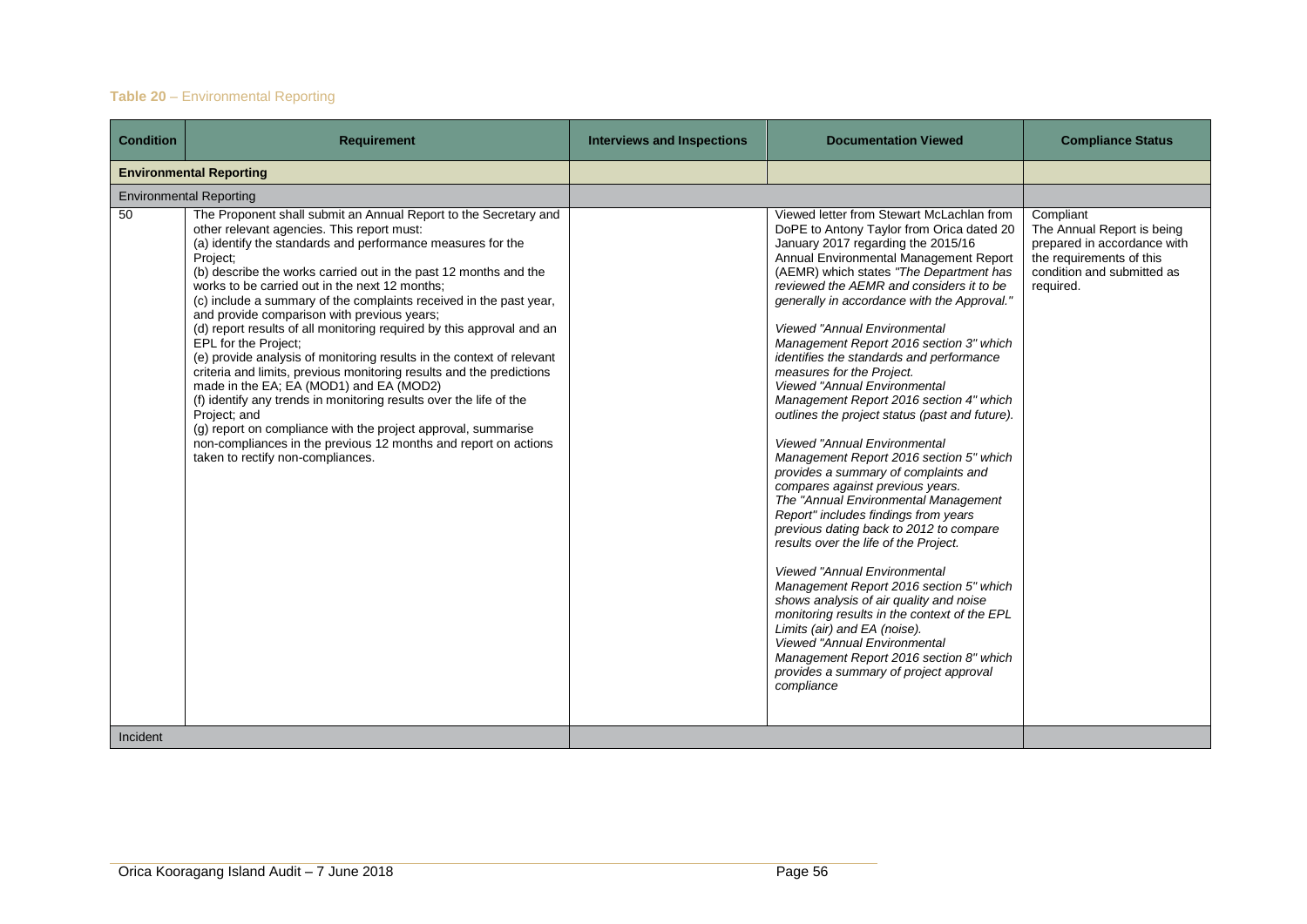| <b>Condition</b> | <b>Requirement</b>                                                                                                                                                                                                                                                                                                                                                                                                                                                                                                                                                                                                                                                                                                                                                                                                                                                                                                                   | <b>Interviews and Inspections</b>                                                                                                         | <b>Documentation Viewed</b>                                                                                                                              | <b>Compliance Status</b>                                          |
|------------------|--------------------------------------------------------------------------------------------------------------------------------------------------------------------------------------------------------------------------------------------------------------------------------------------------------------------------------------------------------------------------------------------------------------------------------------------------------------------------------------------------------------------------------------------------------------------------------------------------------------------------------------------------------------------------------------------------------------------------------------------------------------------------------------------------------------------------------------------------------------------------------------------------------------------------------------|-------------------------------------------------------------------------------------------------------------------------------------------|----------------------------------------------------------------------------------------------------------------------------------------------------------|-------------------------------------------------------------------|
| 51               | The Proponent shall notify the Secretary and any other relevant<br>agencies of any incident or potential incident with actual or<br>potential significant off-site impacts on people or the biophysical<br>environment associated with the facility immediately after the<br>Proponent becomes aware of the incident                                                                                                                                                                                                                                                                                                                                                                                                                                                                                                                                                                                                                 | Antony Taylor:<br>"There have been no incidents"<br>impacting off-site people or the<br>biophysical environment since<br>the last audit." |                                                                                                                                                          | Compliant<br>The requirements of this<br>condition are being met. |
| 51B              | Within 7 days of the date of the incident, the Proponent shall<br>provide the Secretary and any relevant agencies with a detailed<br>report on the incident.                                                                                                                                                                                                                                                                                                                                                                                                                                                                                                                                                                                                                                                                                                                                                                         |                                                                                                                                           |                                                                                                                                                          |                                                                   |
|                  | <b>Flare Activation Reporting</b>                                                                                                                                                                                                                                                                                                                                                                                                                                                                                                                                                                                                                                                                                                                                                                                                                                                                                                    |                                                                                                                                           |                                                                                                                                                          |                                                                   |
|                  | The Proponent shall provide a report to the Secretary that<br>summarises all ammonia flare activations. The report must be<br>provided on a three-monthly basis for the first 12 months of flare<br>operation, commencing three months following the date of<br>commissioning of the first flare. Following the first 12 months, the<br>Proponent must provide the report annually to the Secretary by 31<br>March each year. The ammonia flare activation summary report<br>must include, but is not limited to, the following:<br>a) the date and time the ammonia flare activation occurred<br>b) the duration of the ammonia flare activation<br>c) the estimated quantity of ammonia directed to the flare during<br>the flare activation period<br>d) details of operational parameters that affected destruction<br>efficiency during the flare activation; and<br>e) actions identified to prevent further flare activations | Antony Taylor:<br>"Flare activation reports have<br>been submitted according to the<br>timeline in this condition."                       | Viewed email from Sheree Woodroffe from<br>Orica to Deana Burn from DoPE dated 4<br>July 2016 which summarises the flare<br>activations for the quarter. | Compliant<br>The requirements of this<br>condition are being met. |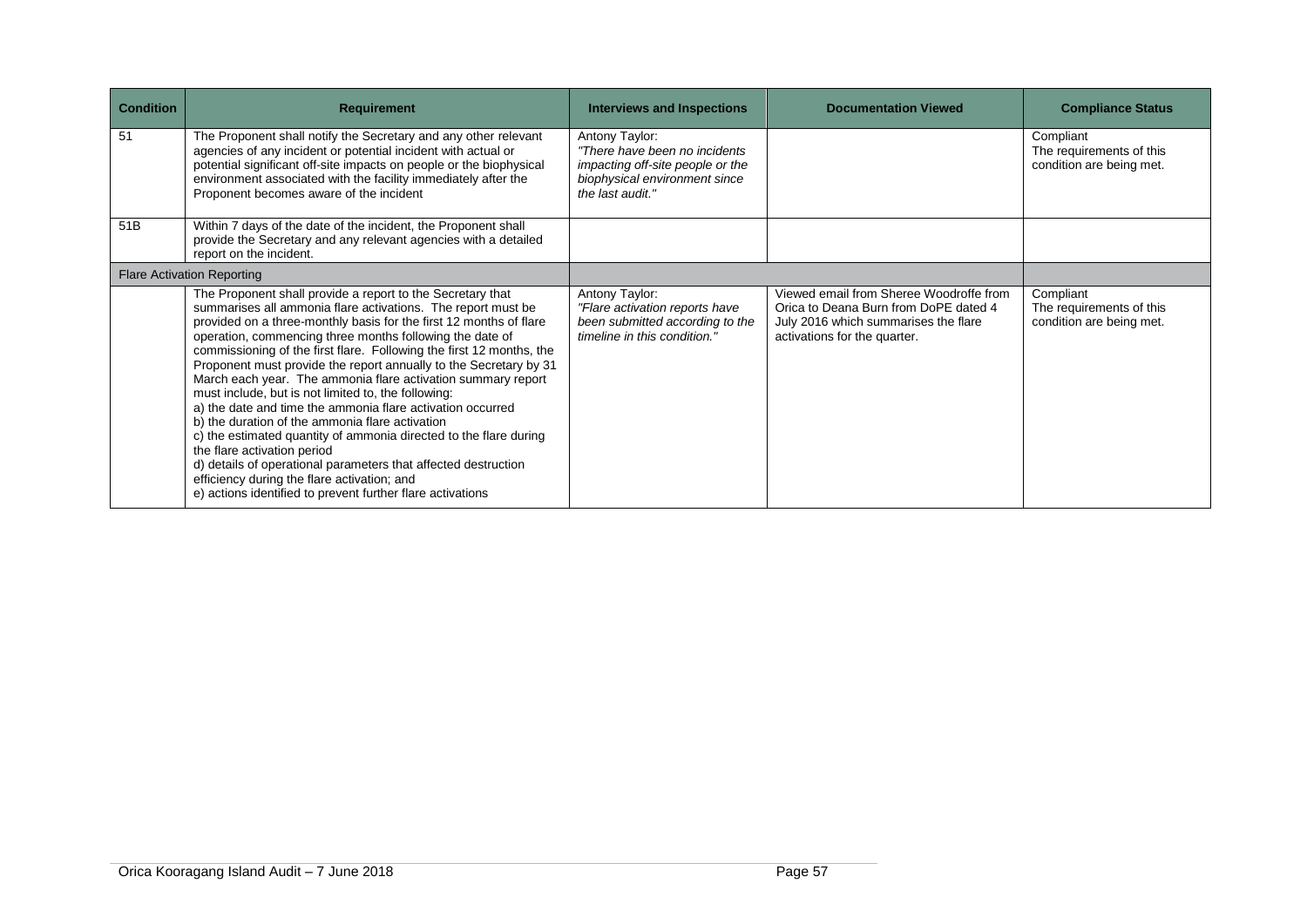## **Table 21** – Auditing

| <b>Condition</b> | <b>Requirement</b>                                                                                                                                                                                                                                                                                                                                                                                                                                                                                                                                                                                                                                                                                                                                                                                                                                                                                                                                                                                                                                | <b>Interviews and Inspections</b> | <b>Documentation Viewed</b>                                                                                                                                                                                                                    | <b>Compliance Status</b>                                                                                |
|------------------|---------------------------------------------------------------------------------------------------------------------------------------------------------------------------------------------------------------------------------------------------------------------------------------------------------------------------------------------------------------------------------------------------------------------------------------------------------------------------------------------------------------------------------------------------------------------------------------------------------------------------------------------------------------------------------------------------------------------------------------------------------------------------------------------------------------------------------------------------------------------------------------------------------------------------------------------------------------------------------------------------------------------------------------------------|-----------------------------------|------------------------------------------------------------------------------------------------------------------------------------------------------------------------------------------------------------------------------------------------|---------------------------------------------------------------------------------------------------------|
| <b>Auditing</b>  |                                                                                                                                                                                                                                                                                                                                                                                                                                                                                                                                                                                                                                                                                                                                                                                                                                                                                                                                                                                                                                                   |                                   |                                                                                                                                                                                                                                                |                                                                                                         |
|                  | Independent Environmental Audit                                                                                                                                                                                                                                                                                                                                                                                                                                                                                                                                                                                                                                                                                                                                                                                                                                                                                                                                                                                                                   |                                   |                                                                                                                                                                                                                                                |                                                                                                         |
| 52               | Within 2 years of the commencement of Phase 1 of the Project,<br>and every 3 years thereafter, or at such<br>intervals as the Secretary may agree, the Proponent shall<br>commission and pay the full cost of an Independent Environmental<br>Audit of the project and within 1 month of each audit submit a<br>report to the Secretary. This audit must:<br>(a) be conducted by a suitably qualified, experienced, and<br>independent team of experts whose appointment has been<br>endorsed by the Secretary;<br>(b) assess the environmental performance of the project and, and<br>its effects on the surrounding environment;<br>(c) assess whether the Project is complying with the relevant<br>standards, performance measures, and statutory requirements;<br>(d) review the adequacy of any strategy/plan/program required<br>under this approval; and, if necessary<br>(e) recommend measures or actions to improve the environmental<br>performance of the project, and/or any strategy/plan/program<br>required under this approval. |                                   | Viewed letter from Pamela Morales from<br>DoPE to Antony Taylor from Orica dated<br>15 June 2017 which states "Having<br>reviewed details, qualifications and<br>experience of Mr. Panic, Mr. Cookings<br>and Mr. Doyle, approval is granted." | Compliant<br>This audit report provides the<br>evidence required for<br>compliance with this condition. |
|                  | Note: This audit team must include experts in the field of noise and<br>air quality                                                                                                                                                                                                                                                                                                                                                                                                                                                                                                                                                                                                                                                                                                                                                                                                                                                                                                                                                               |                                   |                                                                                                                                                                                                                                                |                                                                                                         |